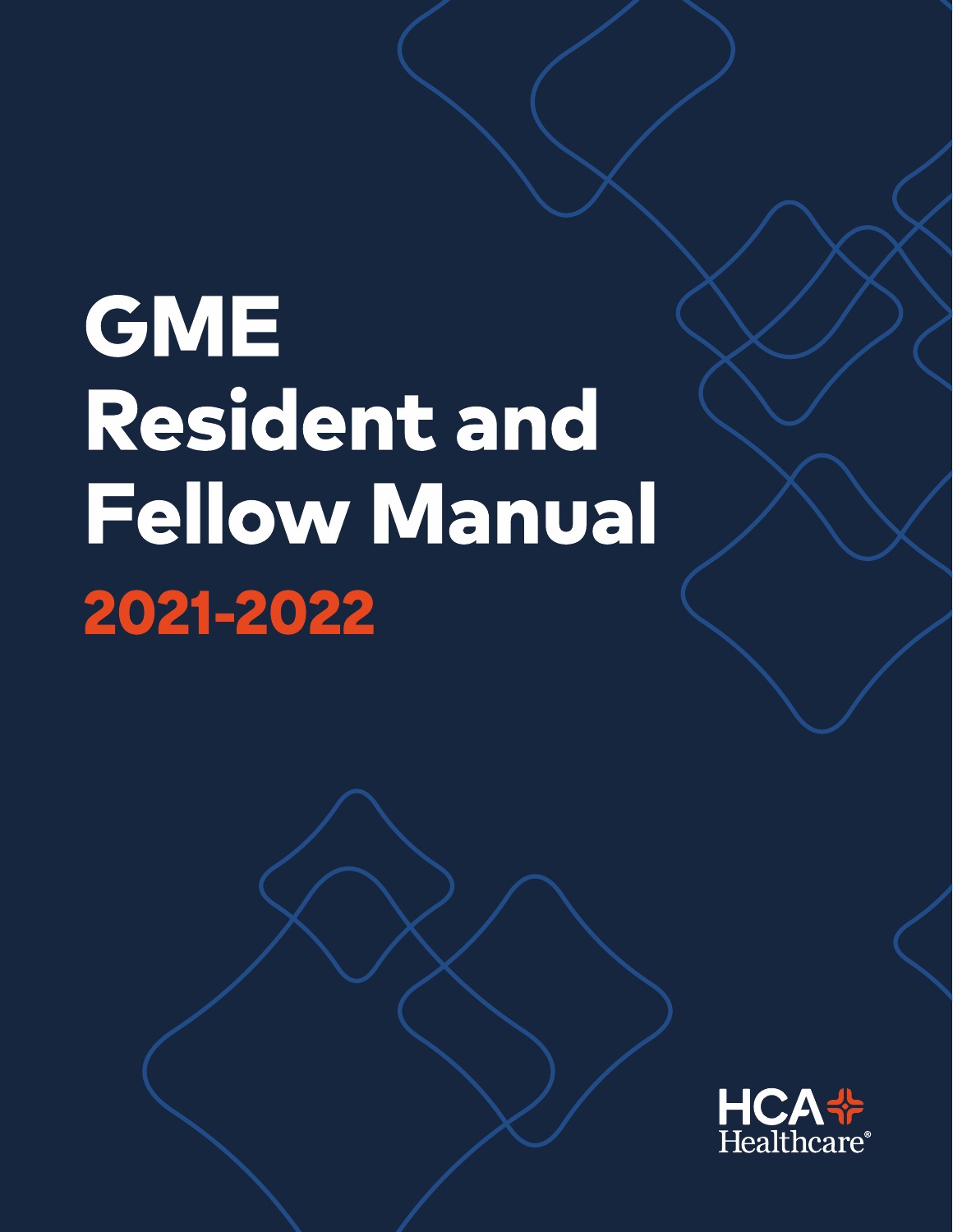# **Welcome to HCA Healthcare**



As a resident or fellow, you are now part of the largest graduate medical education (GME) network in the United States.

HCA Healthcare is currently home to GME programs in more than 60 hospitals from Florida to California. Welcome to your program and to the broader HCA Healthcare organization. You have started the most impactful period of your medical training. This is a time when you will be inspired, challenged and given the tools to care for and improve human life. And, by joining the HCA Healthcare family, you have opened the door not only to an exceptional GME experience but also to fulfilling career opportunities across our

robust network of top-performing hospitals, surgery centers, practices, urgent care centers and research centers.

As is the case with most U.S. residency and fellowship programs, GME is where newly minted doctors begin to treat real patients in a real-world environment. What makes HCA Healthcare's GME programs unique is our emphasis on the individual resident/fellow's performance. We work to develop competencies that a physician will need once he or she enters practice, such as core measures and patient satisfaction. We give continuous feedback to our residents/fellows so they will understand where they excel, as well as where they can improve. We tailor our curricular offerings and use our wealth of expertise and resources to provide you with personalized, innovative and evidence-based training. This offers you the advantage of quickly becoming a leader in the healthcare industry early in your career.

Throughout your educational experience, there will be an intentional emphasis on communication between the physician and the patient. We also spend a great deal of time talking about the business side of healthcare. Since HCA Healthcare leads in both of these areas, we are uniquely prepared to help you become the very best physician you can be.

I want to thank you for choosing HCA Healthcare. Welcome to the nation's highest-quality, most patient-centered team, where one path leads to thousands of opportunities.

Sincerely,

Bruce Deighton, PhD | Vice President Graduate Medical Education | HCA Healthcare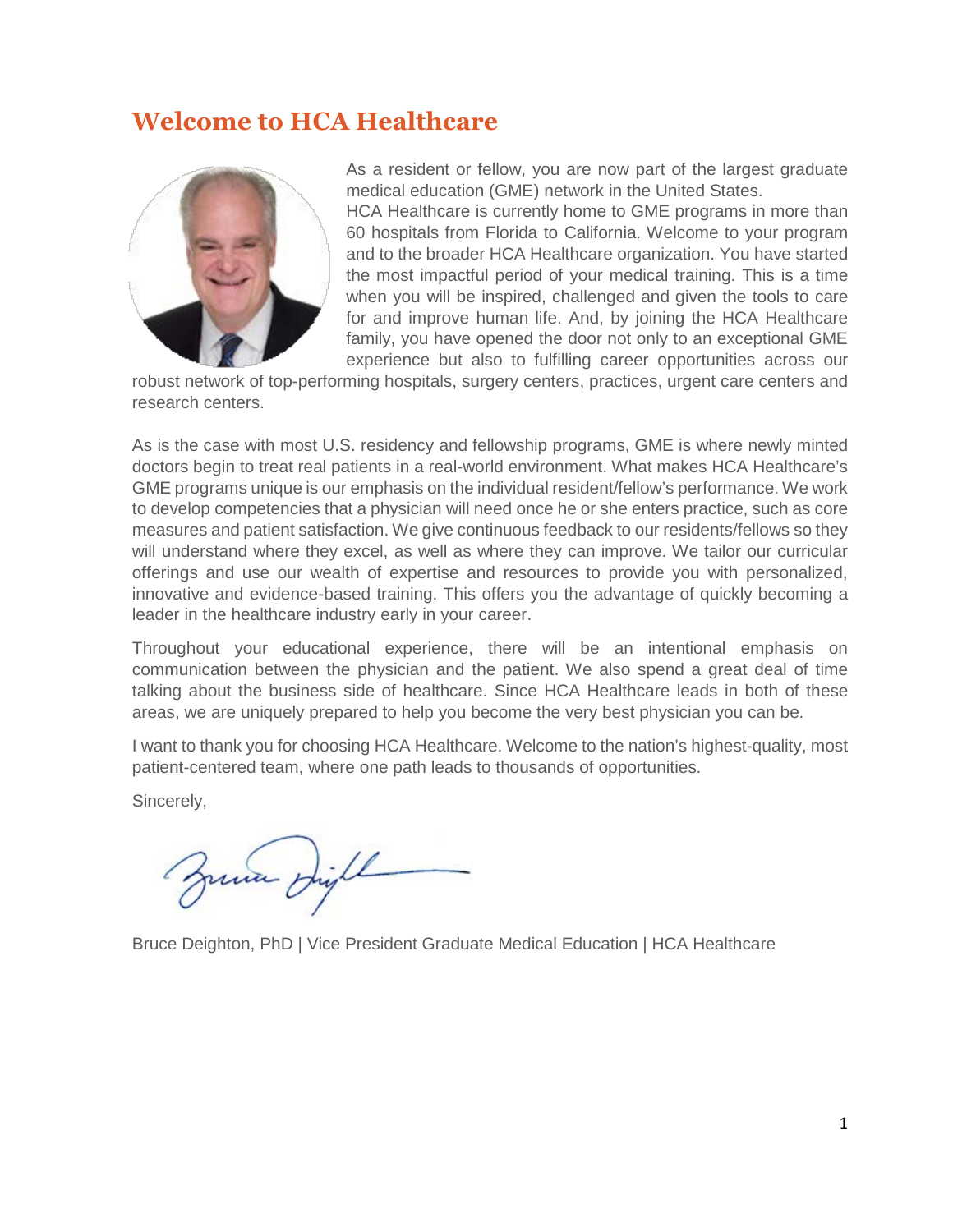### Table of Contents

| I.         |                                                                              |
|------------|------------------------------------------------------------------------------|
| <b>II.</b> |                                                                              |
| III.       | Eligibility and Selection of Residents and Fellows (IV.B.1) 10               |
| IV.        | Resident/Fellow Pre-Employment Requirements and Responsibilities12           |
| V.         |                                                                              |
| VI.        |                                                                              |
| VII.       |                                                                              |
| VIII.      |                                                                              |
| IX.        |                                                                              |
| X.         |                                                                              |
| XI.        |                                                                              |
| XII.       |                                                                              |
| XIII.      |                                                                              |
| XIV.       |                                                                              |
| XV.        |                                                                              |
| XVI.       |                                                                              |
| XVII.      |                                                                              |
| XVIII.     | Substantial Disruption in Patient Care or Educational Requirements (IV.N) 39 |
| XIX.       |                                                                              |
| XX.        |                                                                              |
|            |                                                                              |

This **2021-2022 GME Resident & Fellow Manual** supersedes and replaces all previous versions of the resident and fellow manual that were available in the hospital prior to July 1, 2021, as well as any Sponsoring Institution policies that conflict with the policies listed here.

**The Roman numerals at the end of the subject matter headings above relate to the [ACGME Institutional Requirements](https://www.acgme.org/Portals/0/PFAssets/ProgramRequirements/800_InstitutionalRequirements_2021.pdf?ver=2021-02-19-090632-820) section headings.** 

### **Statement on Podiatric Medicine and Surgery Residencies**

This statement acknowledges that the Podiatric Medicine and Surgery Residency (PMSR) programs are approved by the Council on Podiatric Medical Education (CPME). All references to the Accreditation Council for Graduate Medical Education (ACGME) throughout documents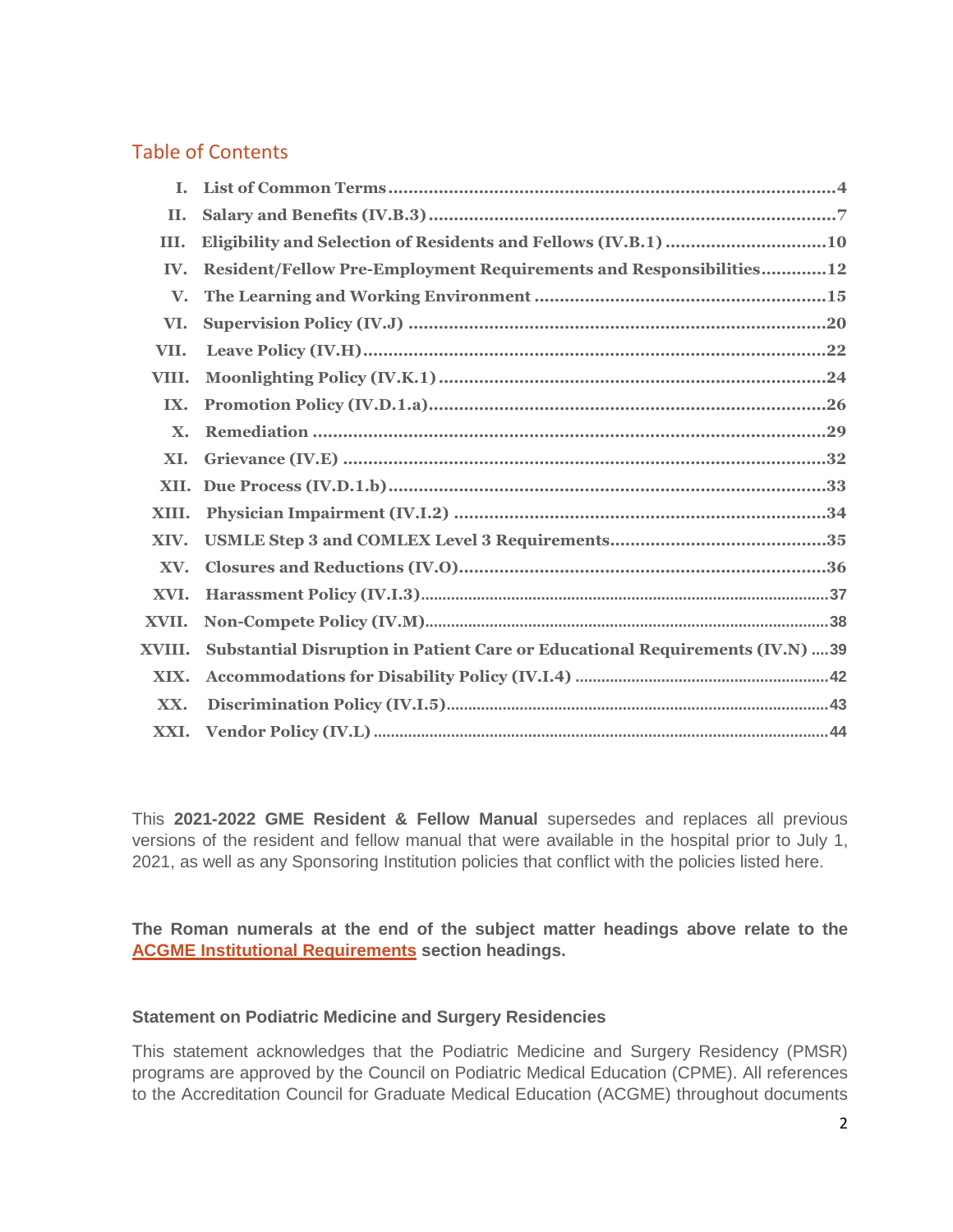referring to the training of podiatric residents shall infer the program is approved by CPME and must follow the standards and requirements of CPME. The CPME is an autonomous, professional accrediting agency designated by the American Podiatric Medical Association (APMA) to serve as the accrediting agency in the profession of podiatric medicine.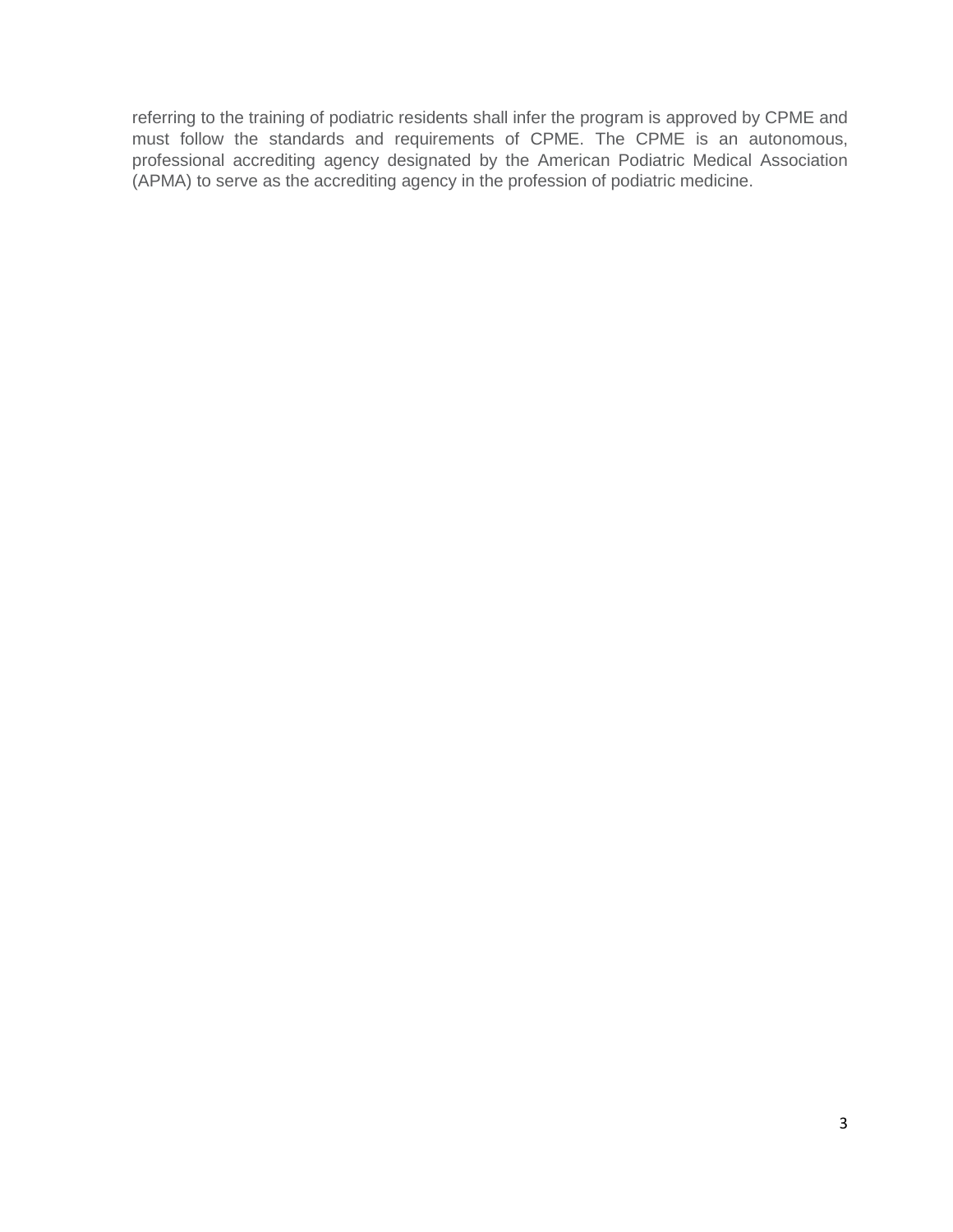# <span id="page-4-0"></span>**I. List of Common Terms**

# **Accreditation Council for Graduate Medical Education ([www.acgme.org](https://www.acgme.org/))**

The Accreditation Council for Graduate Medical Education (ACGME) is an independent entity that sets standards for U.S. graduate medical education (residency and fellowship) programs and the institutions that sponsor them and renders accreditation decisions based on compliance with those standards. Accreditation is achieved through a voluntary process of evaluation and review based on published accreditation standards (Institutional and Program Requirements) of the specialty or subspecialty practice(s) for which it prepares its graduates. Accreditation is overseen by a Review Committee made up of volunteer specialty experts from the field that set accreditation standards and provide peer evaluation of Sponsoring Institutions and specialty and subspecialty residency and fellowship programs.

# **Clinical Competency Committee**

The clinical competency committee (CCC) is a required body comprising three or more members of the active teaching faculty who are advisory to the program director (PD) and review the progress of all residents/fellows in the program.

### **Competencies**

Competencies are specific knowledge, skills, behaviors and attitudes in the following domains: patient care and procedural skills; medical knowledge; practice-based learning and improvement; interpersonal and communication skills; professionalism; and systems-based practice.

### **Complement**

A complement is the maximum number of residents or fellows approved by a Review Committee per year and/or per program based upon the availability of adequate resources.

### **Designated Institutional Official**

The designated institutional official (DIO) is the individual in a Sponsoring Institution who has the authority and responsibility for all of that institution's ACGME-accredited programs.

### **Graduate Medical Education Committee**

The graduate medical education committee (GMEC) has responsibilities that include oversight of institutional and program accreditation, quality of the learning and working environment, quality of the educational experiences, programs' annual evaluation and improvement activities, processes related to reduction/closure of programs and provision of patient safety reports.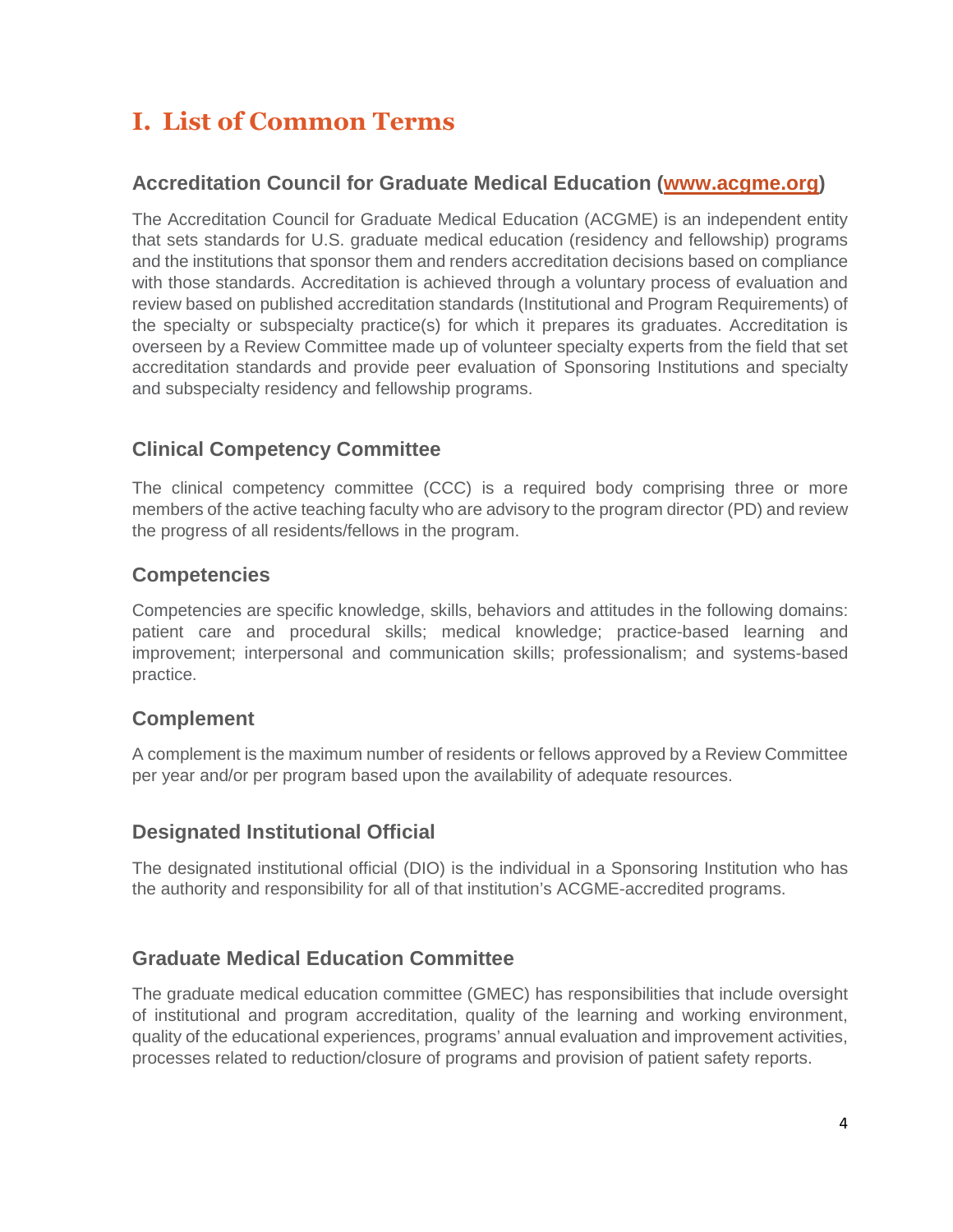# **Health Insurance Portability and Accountability Act**

The Health Insurance Portability and Accountability Act (HIPAA) is United States legislation that provides data privacy and security provisions for safeguarding medical information.

# **Hospital**

The hospital is the acute care facility to which a particular resident or fellow is assigned for their program.

# **Program Coordinator**

The program coordinator (PC) is the lead administrative person who assists the PD in accreditation efforts, educational programming and support of residents/fellows.

### **Program Director**

The program director (PD) is the individual designated with authority and accountability for the operation of a residency/fellowship program.

### **Program Evaluation Committee**

The program evaluation committee (PEC) is the group appointed by the PD to conduct the Annual Program Evaluation and program review as needed.

### **Postgraduate Year**

Postgraduate year (PGY) is the denotation of a postgraduate resident/fellow's progress in his or her residency and/or fellowship training; used to stratify responsibility in most programs. The PGY does not necessarily correspond to the resident/fellow's year in an individual program. For example, a fellow who has completed a pediatric residency program and is in the first year of a pediatric endocrinology fellowship program is a pediatric endocrinology 1 level and a PGY-4.

### **Remediation**

Residents/fellows may undergo remediation, which allows for correction of deficiencies that require intervention. Remediation is a method to assist each learner in reaching his/her fullest potential by addressing areas of deficiency toward graduation requirements. A remediation plan may be issued to address and correct the resident/fellow's performance deficiencies that may cause disruption to a resident/fellow's progression or continuation within the program. Remediation is not a form of punishment but a method used to help the resident or fellow improve.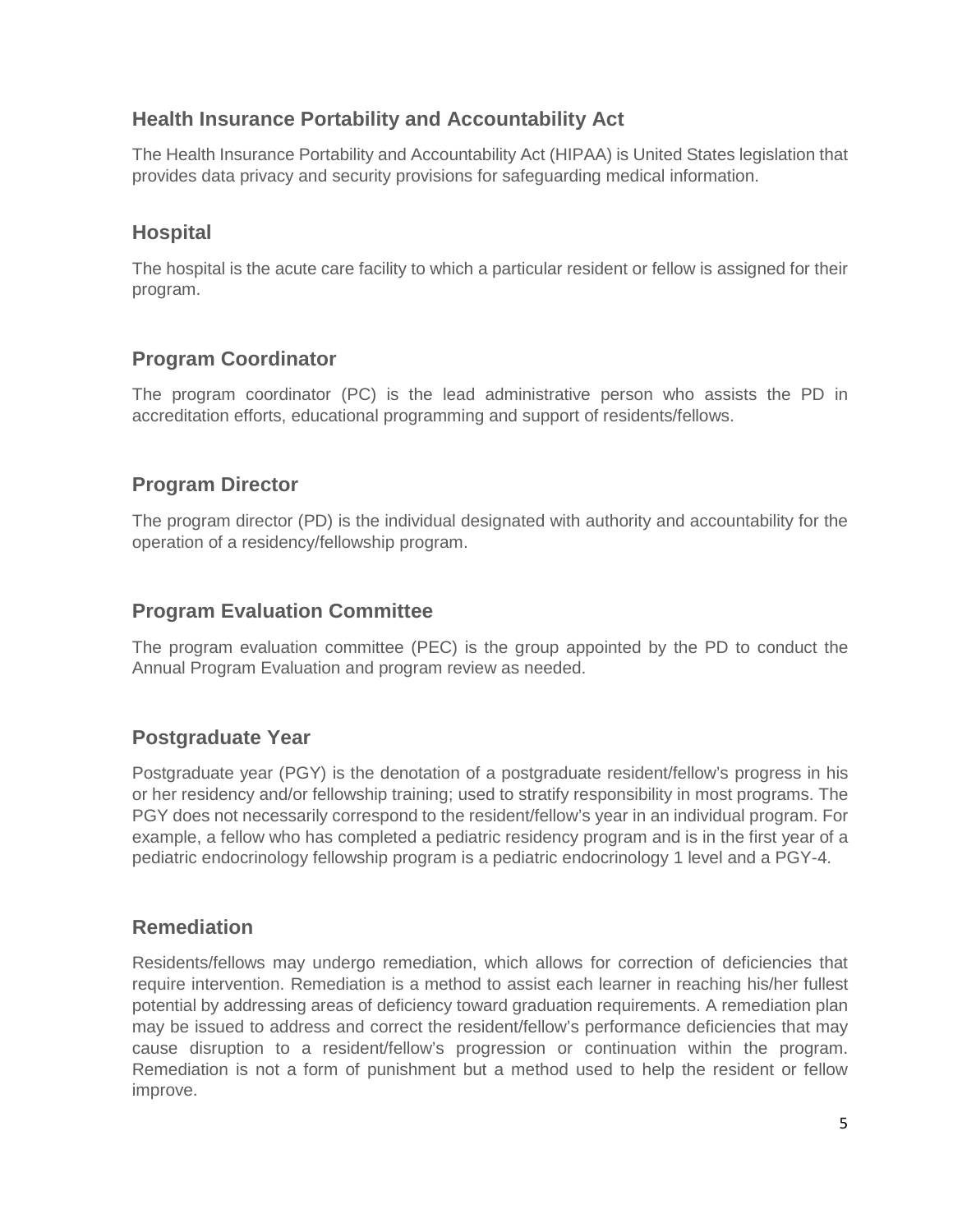### **Review Committee or Residency Review Committee**

The Review Committee (RC), or Residency Review Committee (RRC), is a group comprised of volunteers that sets accreditation standards (requirements), provides peer evaluation of Sponsoring Institutions (SIs) or programs to assess the degree to which these comply with the applicable published accreditation requirements and confers an accreditation status on each SI or program with regard to substantial compliance with those requirements. There are three types of Review Committees: Specialty Review Committee, Transitional Year Review Committee and Institutional Review Committee.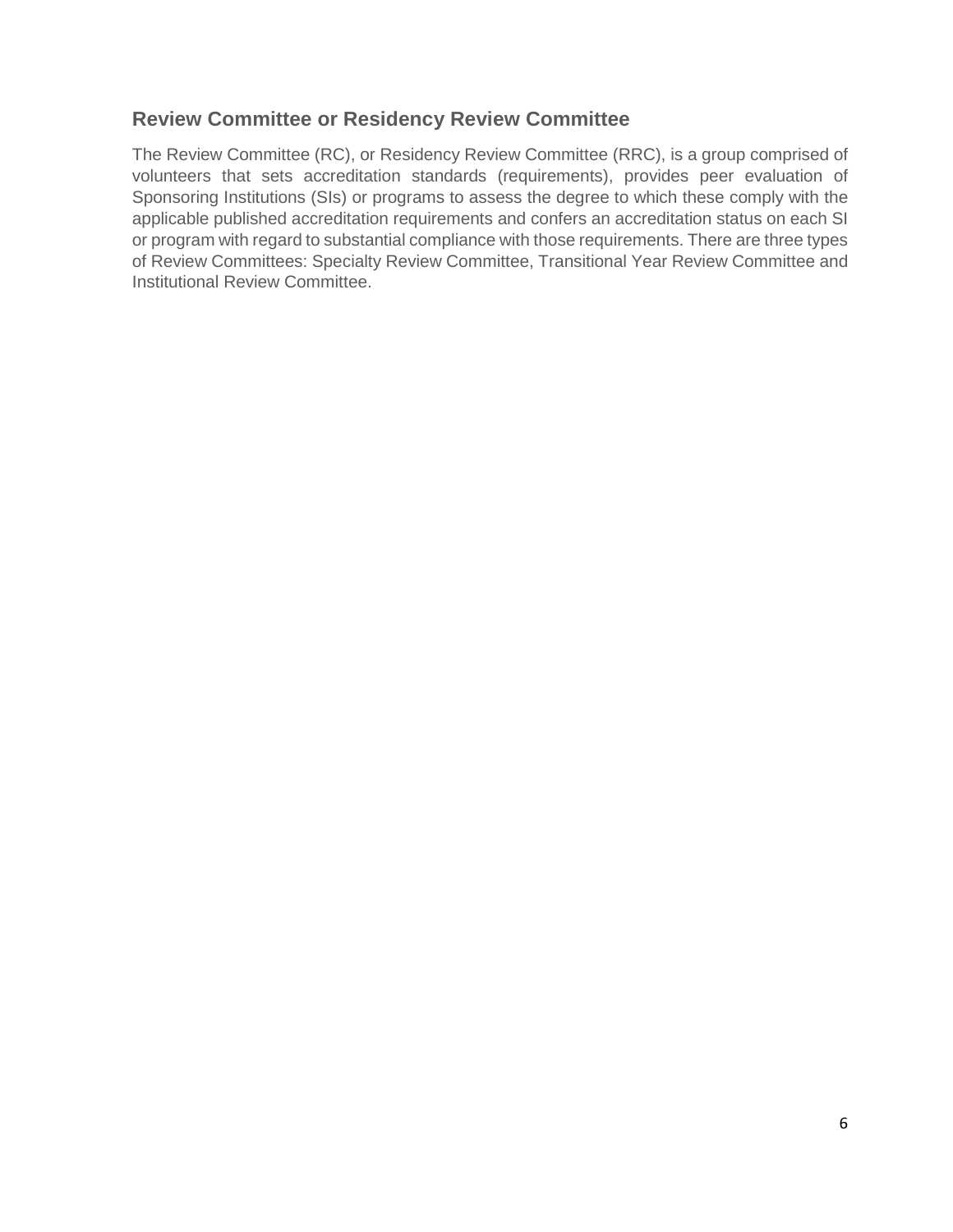# <span id="page-7-0"></span>**II. Salary and Benefits (IV.B.3)**

#### *ACGME*

*"IV.B.3. An applicant invited to interview for a resident/fellow position must be informed, in writing or by electronic means, of the terms, conditions and benefits of appointment to the ACGME-accredited program, either in effect at the time of the interview or that will be in effect at the time of the applicant's eventual appointments. (Core)"*

### **A. Salary**

Resident/fellow salaries are determined on an annual basis by the SI and approved by the GMEC.

#### **B. Stipend Payments**

1. On-Call Meal Stipend

For hospitals that do not make food readily available to meet ACGME requirements regarding on-call meals, an on-call meal stipend of \$950.00 per academic year will be provided to the resident or fellow in two separate payments. The first payment will occur within ninety (90) days of the contract start date and the second payment will occur after January 1. This stipend is provided to cover the meal expenses which the resident or fellow may incur while on call. Like salaries, the on-call meal stipend payments are subject to applicable taxes.

#### 2. Orientation Stipend

Residents/fellows who are new to the hospital's training programs will receive a \$500.00 stipend to cover the time spent completing on-site and online orientation activities. The stipend will be prorated if resident/fellow does not attend the full orientation. Transferring residents from another HCA Healthcare facility are not eligible for the stipend a second time but are still required to attend orientation for each respective program. The stipend amount is subject to applicable taxes and withholdings.

#### **C. Expenses Covered by the Hospital**

1. Equipment

The hospital will determine, and make available as needed, electronic and mobile devices for use consistent with the program's scope and needs. The assigned equipment is the property of the hospital and the resident/fellow agrees to use it in accordance with the Appropriate Use of Communication Resources and Systems policy, [EC.026,](https://hcahealthcare.com/util/forms/ethics/policies/ethics-and-compliance/EC026.docx) and the Information Security Electronic Communications policy, [IP.SEC.002.](https://connect.medcity.net/c/document_library/get_file?uuid=93d46e19-3e82-478d-9b49-1d6829182d4c&groupId=42069440) The resident/fellow agrees to only use company-issued electronic devices to accomplish responsibilities under their resident agreement. Just like with other equipment the resident/fellow uses in the facility, the mobile device is company-owned property and should not be tampered with, such as removing and replacing the phone's subscriber identification module (SIM) card. Prior to the program's completion, if requested, the resident/fellow will return the equipment to the hospital in the condition in which it was provided to him/her with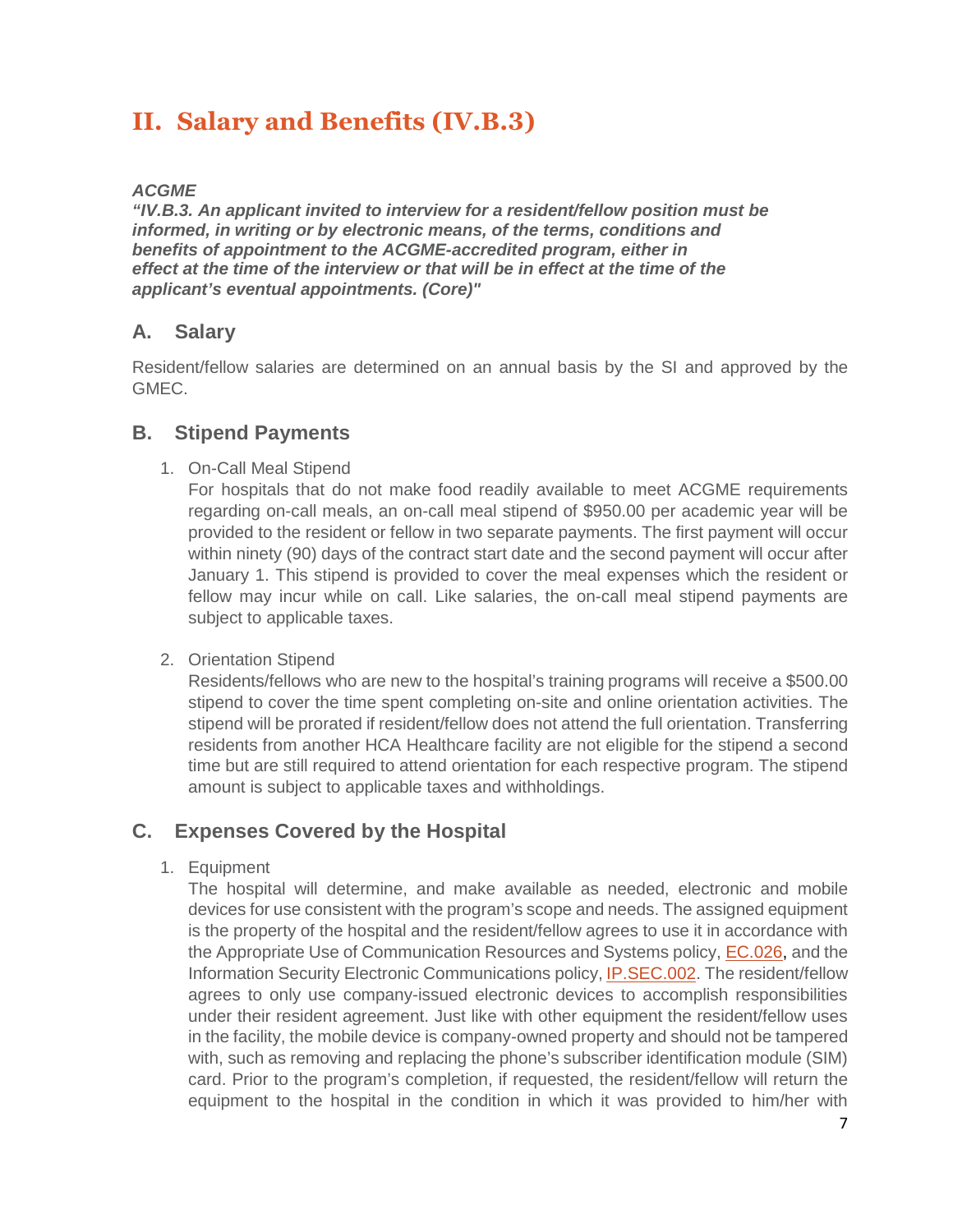reasonable wear and tear. If the equipment is either not returned to the hospital for any reason, or returned with damage beyond reasonable wear and tear, then the resident/fellow may be asked to pay the hospital the fair market value of the equipment, as determined by the hospital. If required, the resident/fellow agrees to enter into a separate agreement with the hospital regarding possession and use of such equipment.

2. Licensure

The hospital shall pay for or reimburse the resident/fellow for the medical educational limited license. In cases where a full medical license is required by the medical board, the hospital shall pay for this license as well. The resident/fellow shall initiate procedures to obtain such license as soon as she/he is qualified to do so. Please note that it is incumbent on the resident/fellow to understand the requirements of the medical board in the state where their residency/fellowship training will take place. States have differing requirements as it relates to medical educational limited licenses and when a full medical license is required. Failure to secure the needed license in a timely manner may result in suspension or termination.

3. Required Certification

The hospital shall provide the certification courses and any related materials required by the hospital and/or the program, including, but not limited to, Basic Life Support (BLS) and Advanced Cardiac Life Support (ACLS), pursuant to the program manual.

- 4. In-Service Examinations The hospital shall pay for in-training examinations in the applicable specialty.
- 5. Uniforms

At the start of PGY-1, the hospital shall provide either two laboratory coats per resident/fellow (July 1 to June 30) or provide a reasonable substitution satisfying the facility requirements and program specialty. For subsequent years, the hospital shall provide uniforms as specified in the program budget.

### **D. Benefits**

The hospital provides a comprehensive list of personal benefits package options. The most current plan, enrollment and renewal information may be found on the hospital human resources benefits site.

Benefits include, but are not limited to, the following:

- Medical, dental and vision insurance
- Short-term disability
- Long-term disability
- Life insurance
- Flexible spending accounts
- CorePlus voluntary benefits
- HCA Healthcare 401(k) plan
- Optum WellBeing Support
- Employee Stock Purchase Plan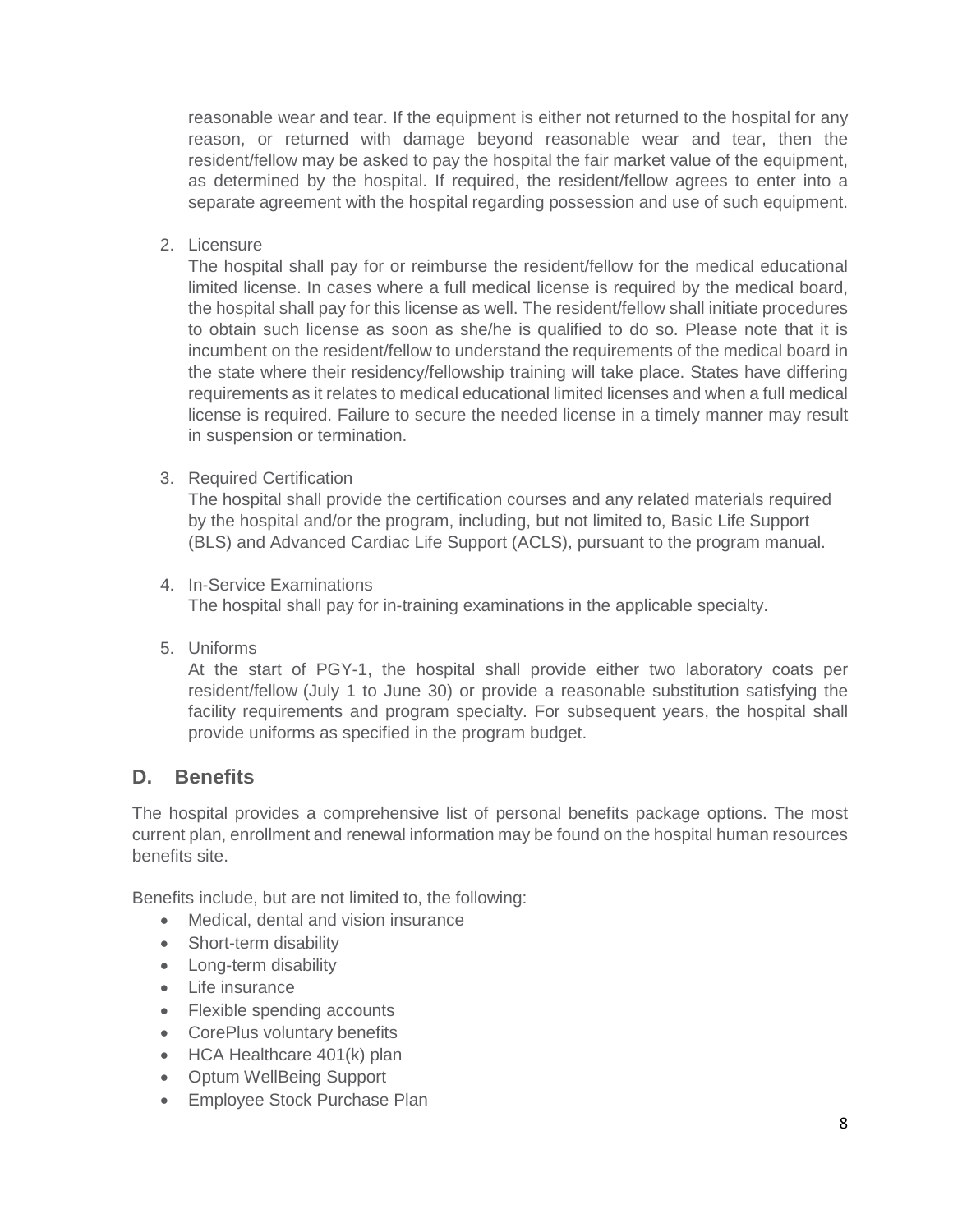• The hospital will provide worker's compensation insurance that's consistent with the hospital's benefits program.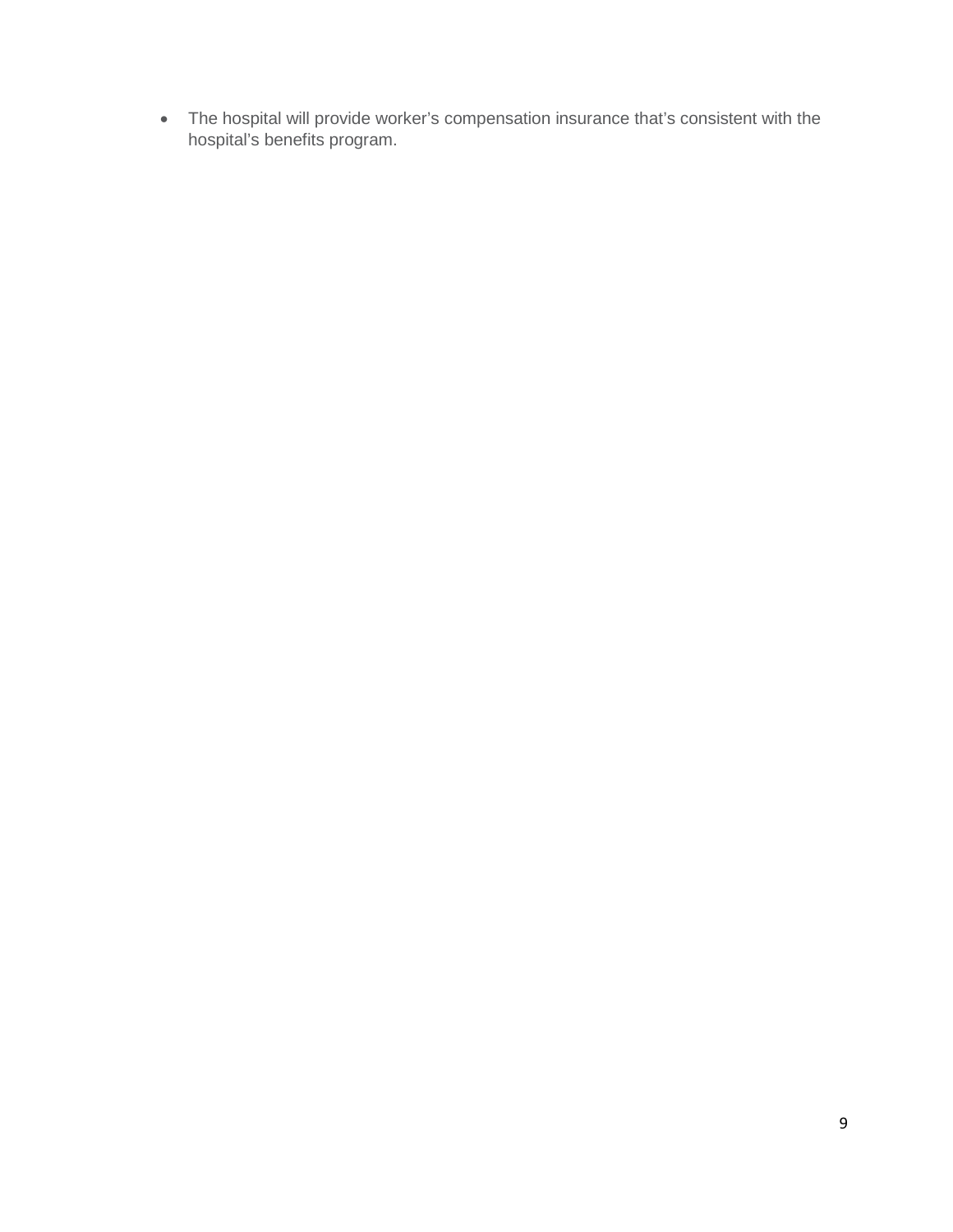# <span id="page-10-0"></span>**III. Eligibility and Selection of Residents and Fellows (IV.B.1)**

#### *ACGME*

*"IV.B.1. The Sponsoring Institution must have written policies and procedures for resident/fellow recruitment, selection, eligibility, and appointment consistent with ACGME Institutional and Common Program Requirements, and Recognition Requirements (if applicable), and must monitor each of its ACGME-accredited programs for compliance. (Core)"* 

- A. Residents/fellows in ACGME-accredited programs at the hospital must be selected based on qualifications that meet or exceed the standards below.
	- 1. Graduates of medical schools in the U.S. and Canada accredited by the Liaison Committee for Medical Education (LCME); or,
	- 2. Graduates of osteopathic medicine in the U.S. accredited by the Commission on Osteopathic College Accreditation (COCA); or,
	- 3. Graduates of medical schools outside the U.S. or Canada who have received a currently valid certificate from the Educational Commission for Foreign Medical Graduates (ECFMG); or,
	- 4. Graduates of medical schools outside the U.S. who have completed a Fifth Pathway program provided by an LCME-accredited medical school.
	- 5. Applicants must be recent (two or fewer years) graduates from medical school to be considered. Special exceptions may be considered for:
		- a. Candidates with an M.D. or D.O. with a M.P.H./M.S./Ph.D. and extensive prior research experience after completion of an LCME- or a COCAaccredited medical or osteopathic medical school in the U.S. or Canada;
		- b. Candidates who have served a prolonged period as a general medical officer in the U.S. military;
		- c. Candidates who have successfully completed an ACGME- or AOAaccredited residency/fellowship program in the U.S. or Canada.
	- 6. All requisite prior training must be **successfully** completed prior to beginning any residency or fellowship program.
	- 7. Applicants must have passed United States Medical Licensing Examination (USMLE) Step 1 and Step 2 CK or the Comprehensive Osteopathic Medical Licensing Examination (COMLEX-USA) Level 1 and both components of Level 2.
- B. Programs will select candidates to interview only from among the pool of eligible applicants, evaluating each applicant based on their preparedness, ability, aptitude and academic background (to include clerkship grades, standardized test scores, communication skills and humanistic qualities, such as motivation, honesty and integrity).
- C. All residency programs are required to use the Electronic Residency Application Service (ERAS) to receive and accept applications to the program. All residency programs at the hospital will also participate in the National Resident Matching Program (NRMP) as the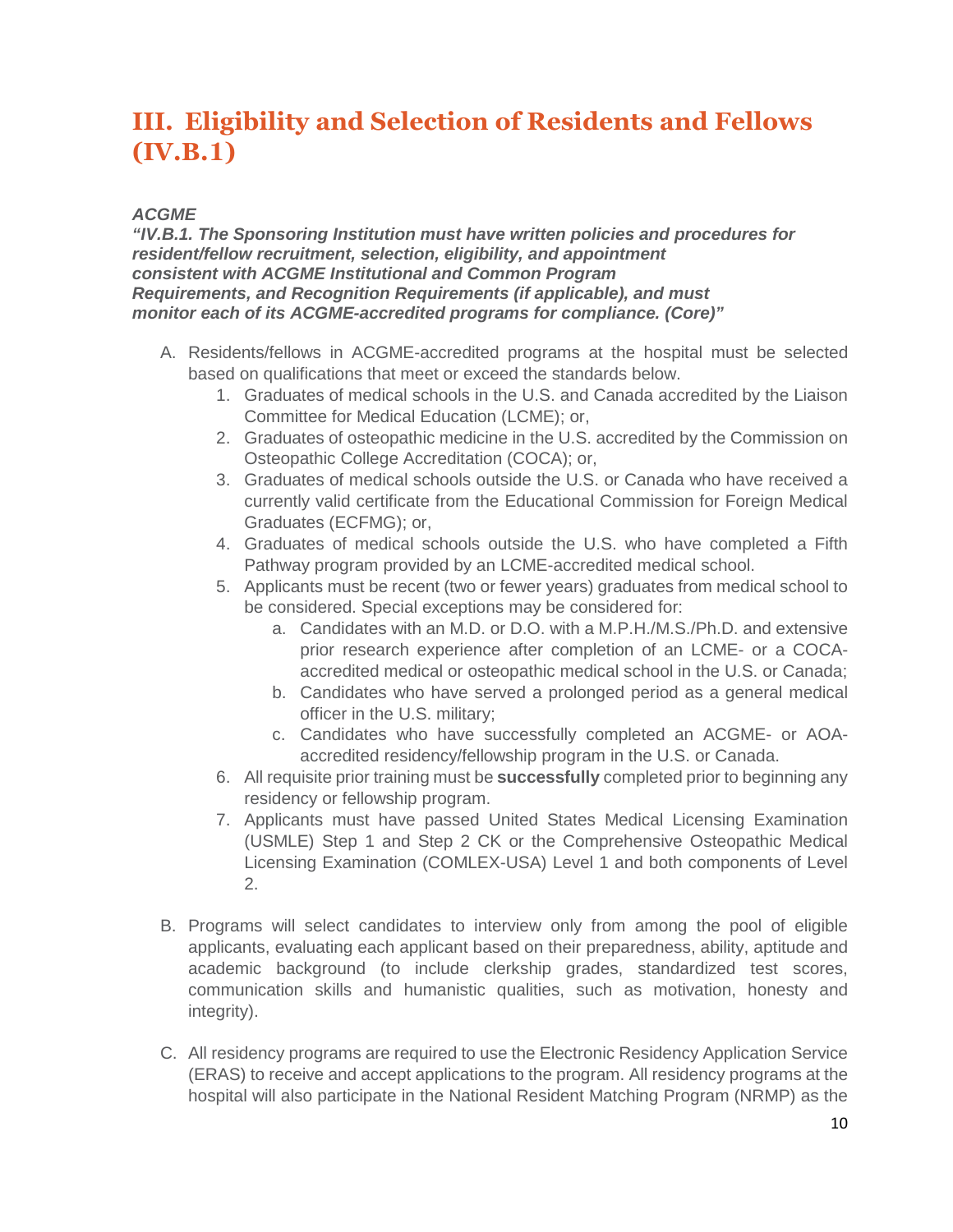primary method of recruiting trainees. All applicants who are granted interviews must interview prior to the initial match process. Exceptions may be made for fellowship or other programs not going through ERAS.

D. For residents or fellows attempting to transfer, the residency/fellowship program must first seek permission from the HCA Healthcare GME Division Vice President to consider the transfer. If permission is granted, then the receiving program must receive verification of each applicant's level of competency in the required clinical field using ACGME or CanMEDS Milestones assessments from the prior training program.

A physician who has completed a residency/fellowship program that was not accredited by the ACGME, RCPSC or CFPC may enter an ACGME-accredited residency/fellowship program in the same specialty at the PGY-1 level and, at the discretion of the PD at the ACGME-accredited program, may be advanced to the PGY-2 level based on ACGME Milestones assessments at the ACGME-accredited program. This provision applies only to entry into residency/fellowship in those specialties for which an initial clinical year is not required for entry.

- E. Applicants invited to interview for a resident/fellow position must be informed, in writing or by electronic means, of the terms, conditions and benefits of their appointment to the ACGME-accredited program, as well as all institutional and program policies regarding eligibility and selection for appointment, either in effect at the time of the interview or that will be in effect at the time of their eventual appointment. This includes financial support; vacations; parental leave, sick leave and other leaves of absence; and professional liability, hospitalization, health, disability and other insurance accessible to residents/fellows and their eligible dependents. All terms, conditions and benefits of the potential appointment are described in the GME resident/fellow contract.
- F. In compliance with applicable federal and state law, the hospital does not discriminate against individuals with regard to race, color, religion, gender, national origin, age, disability, sexual orientation, gender identity, genetic information or protected veteran status, or status in any group protected by federal, state and local law.
- G. Hospital training programs do not sponsor visas. The Educational Commission for Foreign Medical Graduates (ECFMG) is the sole sponsor of J-1 physicians in clinical training programs. For more information, please visit [www.ecfmg.org.](https://www.ecfmg.org/)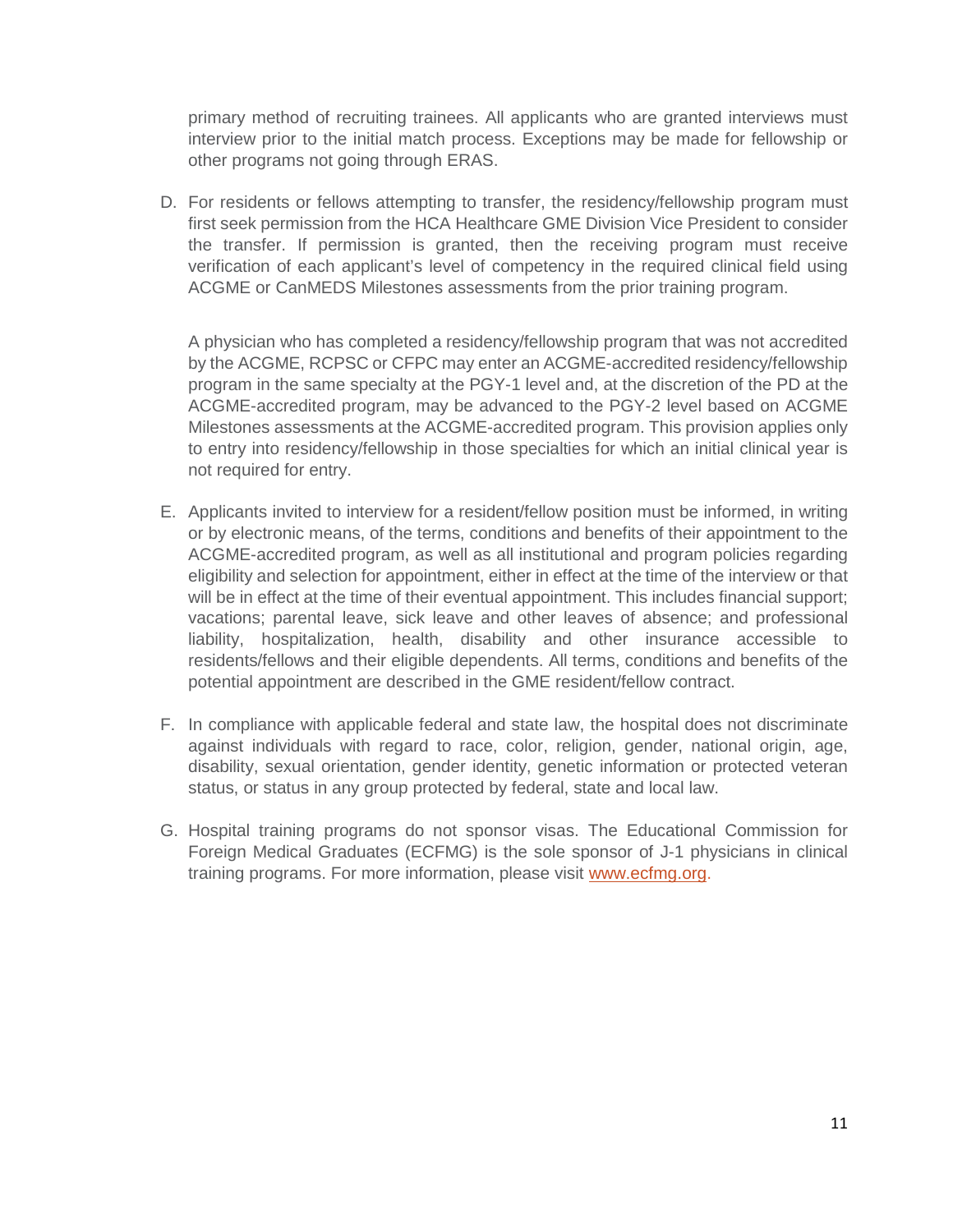# <span id="page-12-0"></span>**IV. Resident/Fellow Pre-Employment Requirements and Responsibilities**

### **A. Pre-Employment Requirements**

- 1. Documentation of eligibility for employment, including work and training visa status, if applicable;
- 2. Documentation of resident/fellow receipt of all immunizations or signed declinations required under hospital policy;
- 3. Successful passing of laboratory screening tests for abuse of controlled substances;
- 4. Criminal background check;
- 5. Occupational health screening;
- 6. Obtaining and maintaining a valid, unrestricted medical license for medical trainees of a similar training level as required in the state of employment;
- 7. Attendance at and successful completion of any pre-employment training courses or orientation assignments required by the hospital or the program;
- 8. Proof of graduation by delivering to the program a diploma or official transcript from an accredited medical, osteopathic or podiatric school in accordance with the eligibility requirements set out in this manual, which are also incorporated into the GME resident/fellow agreement by reference; and
- 9. The resident/fellow must not currently be excluded, debarred or otherwise ineligible to participate in any federal healthcare programs, must not have been convicted of a criminal offense related to the provision of health care items or services and must not be, to the best of his/her knowledge, under investigation or otherwise aware of any circumstances which may result in the resident/fellow being excluded from participation in the federal healthcare programs.

# **B. Employment Requirements**

- 1. The resident/fellow shall fulfill all professional and educational duties, obligations and assignments provided by the hospital through the PD.
- 2. The resident/fellow shall maintain in good standing either such training license or such full license at all times during the residency/fellowship employment period.
	- a. Residents/fellows in California must maintain eligibility for licensure pursuant to the license exemption and register with the board. Failure to maintain eligibility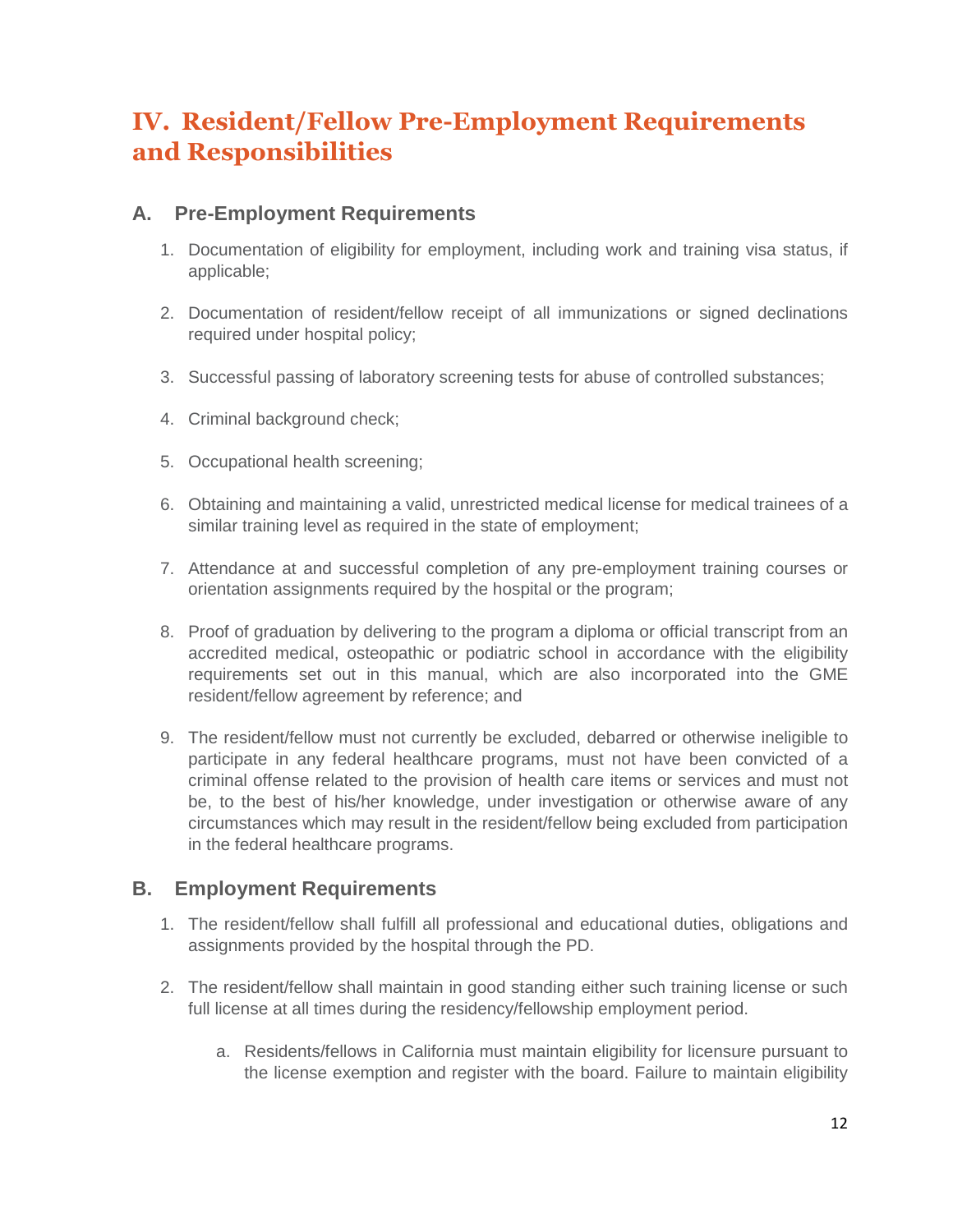for a medical license in California will result in suspension without pay or termination of the resident/fellow agreement at the discretion of the PD.

- b. The resident/fellow must provide documentation of licensure to the hospital prior to employment and upon request thereafter and must immediately notify the hospital if any license, permit or certification is restricted, revoked, suspended or not renewed. Failure to maintain current medical licensure will result in either suspension without pay until the license is renewed or termination of the resident/fellow's agreement with the hospital at the discretion of the PD.
- c. The hospital will pay the fee for the initial training license and renewal training license as applicable. If full physician licenses are not required for the training program, but the resident/fellow chooses to hold a full license, the resident/fellow is responsible for the application, fee and license maintenance.
- 3. The resident/fellow shall also obtain and maintain a National Provider Identifier (NPI) number.
- 4. Resident/fellow shall enroll in the Medicare program PECOS (Provider Enrollment, Chain and Ownership System) for the sole purpose of ordering and certifying items or services for Medicare beneficiaries.
- 5. The resident/fellow shall abide by all rules and regulations as set forth by the ACGME and this GME Resident & Fellow Manual.
- 6. The resident/fellow acknowledges that the hospital has certain obligations in connection with applicable laws, regulations and accreditation standards, including, but not limited to, state law/regulations; Occupational Safety and Health Administration (OSHA) regulations, Office of Inspector General (OIG); Medicare and Medicaid eligibility and reimbursement requirements, the standards of The Joint Commission; the ACGME; and all applicable labor and civil rights laws. The resident/fellow further acknowledges that the hospital, from time to time, may adopt policies, procedures and/or documentation requirements in connection with the implementation of such laws, regulations and accreditation standards.
- 7. The resident/fellow agrees to cooperate fully with the hospital in its compliance with all applicable laws, regulations and accreditation standards, as may be enacted or amended from time to time, and with all implementing policies, procedures and/or documentation requirements now in existence, or as may be adopted or amended by the hospital from time to time.
- 8. The resident/fellow shall behave in a professional manner consistent with the hospital's standards and acknowledges that it is the express policy of the hospital to prohibit discrimination with regard to race, color, religion, gender, national origin, age, disability, sexual orientation, gender identity, genetic information or protected veteran status, or status in any group protected by federal, state and local law.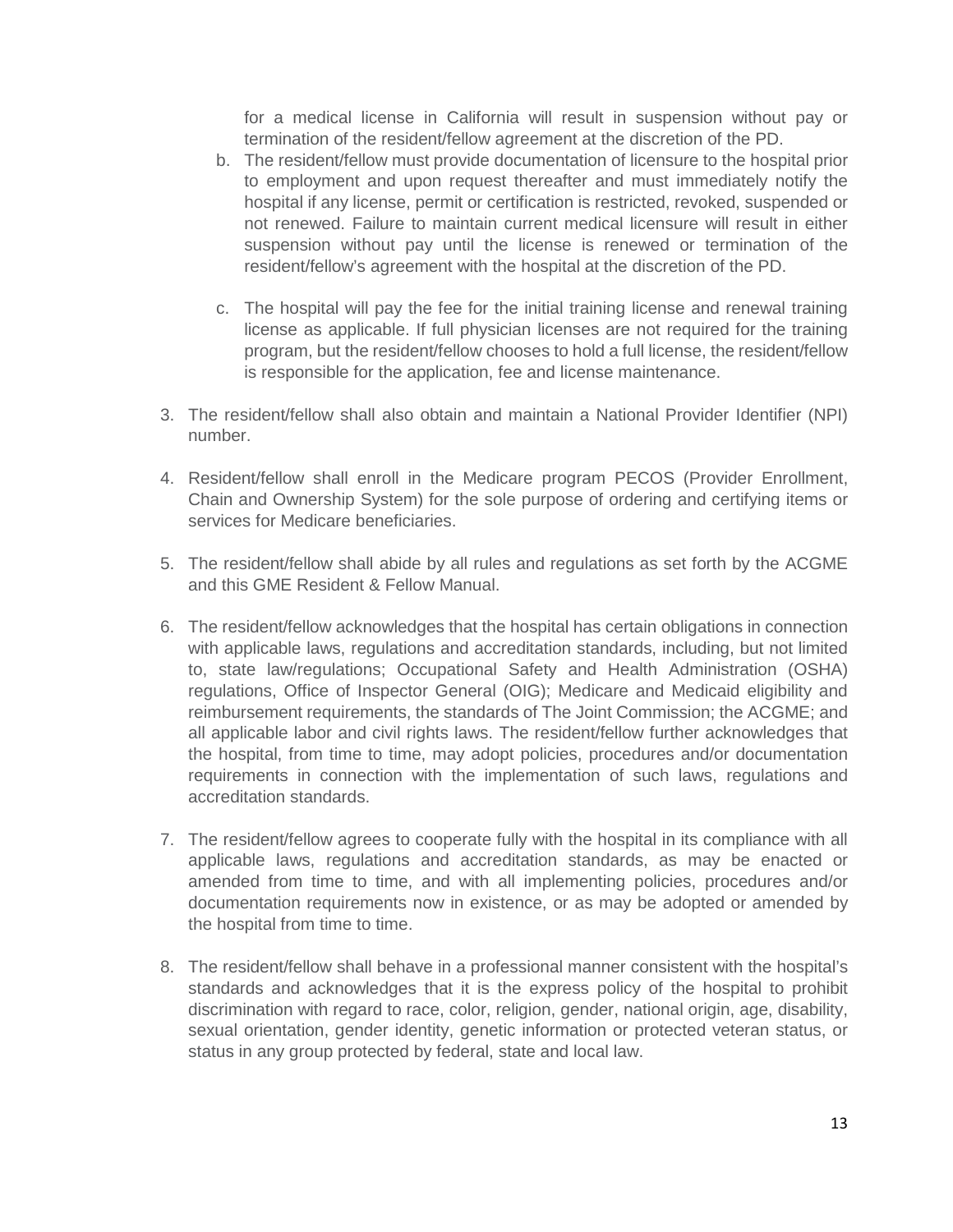- 9. Educational assignments and rotations will be carried out by the resident/fellow and in accordance with the goals and objectives of each program and the specialty-specific milestones. The resident/fellow will be responsible for operating in accordance with the **GME Resident & Fellow Manual** as the resident/fellow engages in patient safety, quality improvement, transitions of care, supervision, work hours and professionalism as defined by the ACGME.
- 10. For information regarding requests for and consent to release of information and release of liability, reference the GME Resident/Fellow Employment Agreement Attachment 1.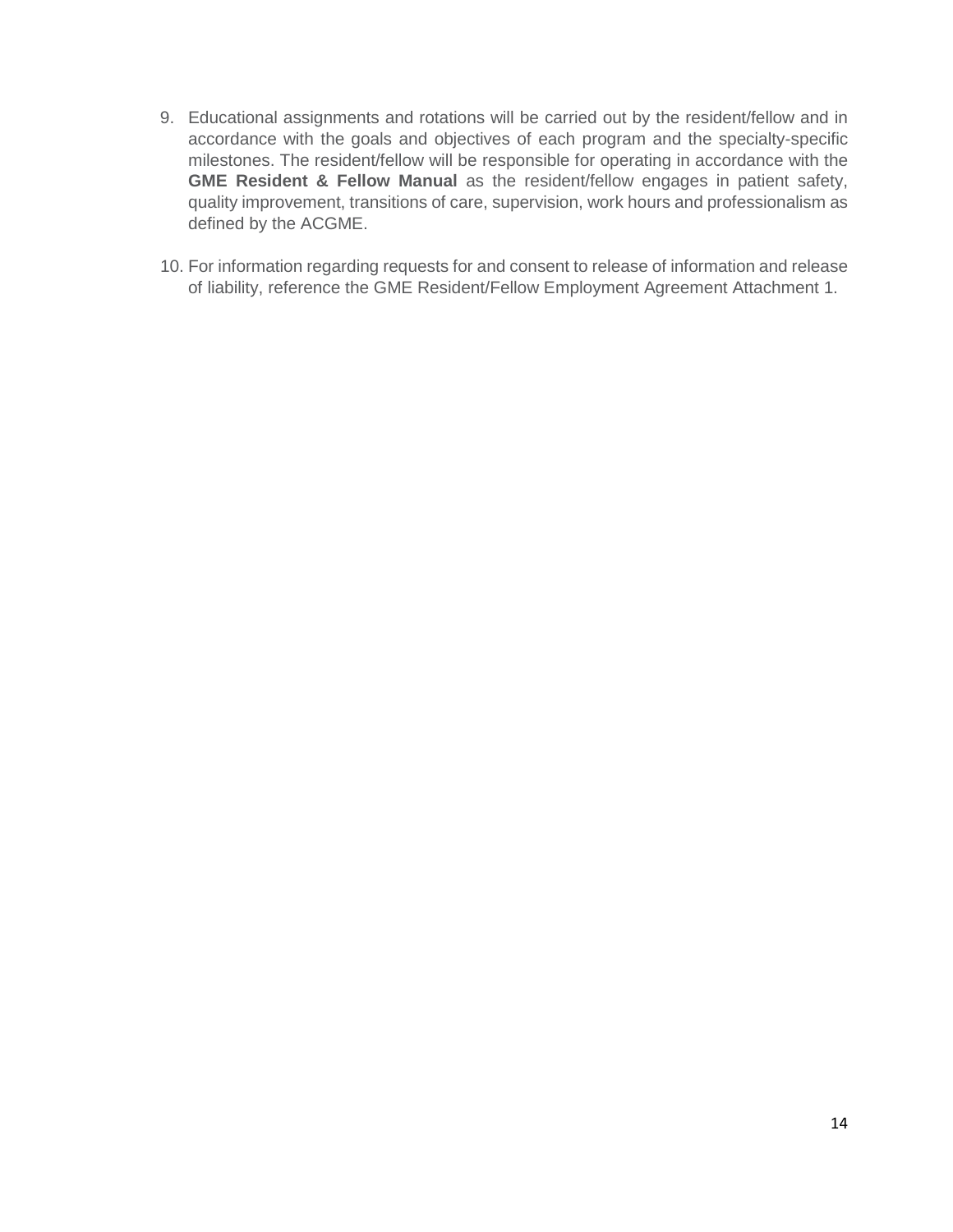# <span id="page-15-0"></span>**V. The Learning and Working Environment**

### **A. Clinical and Educational Work Hours**

- 1. Maximum Hours of Clinical and Educational Work Per Week Clinical and educational work hours must be limited to no more than 80 hours per week, averaged over a four-week period, inclusive of all in-house clinical and educational activities, clinical work done from home and moonlighting.
- 2. Mandatory Time Free of Clinical Work and Education
	- a. The program must design an effective program structure that provides residents/fellows with educational opportunities, as well as reasonable opportunities for rest and personal well-being.
	- b. Residents/fellows should have eight hours off between scheduled clinical work and education periods.
		- There may be circumstances when residents/fellows choose to stay to care for their patients or return to the hospital with fewer than eight hours free of clinical experience and education. This must occur within the context of the 80-hour and the one-day-off-in-seven requirements.
	- c. Residents/fellows must have at least 14 hours free of clinical work and education after 24 hours of in-house call.
	- d. Residents/fellows must be scheduled for a minimum of one day in seven free of clinical work and required education (when averaged over four weeks). At-home call cannot be assigned on these free days.
- 3. Maximum Clinical Work and Education Period Length
	- a. Clinical and educational work periods for residents/fellows must not exceed 24 hours of continuous scheduled clinical assignments.
	- b. Up to four hours of additional time may be used for activities related to patient safety, such as providing effective transitions of care, and/or resident/fellow education.
	- c. Additional patient care responsibilities must not be assigned to a resident/fellow during this time.
- 4. Clinical and Educational Work Hour Exceptions

After handing off all other responsibilities, a resident/fellow, on their own initiative, may elect to remain or return to the clinical site in the following rare circumstances:

- a. To continue providing care to a single severely ill or unstable patient
- b. Humanistic attention to the needs of a patient or family
- c. To attend a unique educational event

These additional hours of care or education will be counted toward the 80-hour weekly limit.

5. Moonlighting *See Moonlighting Policy*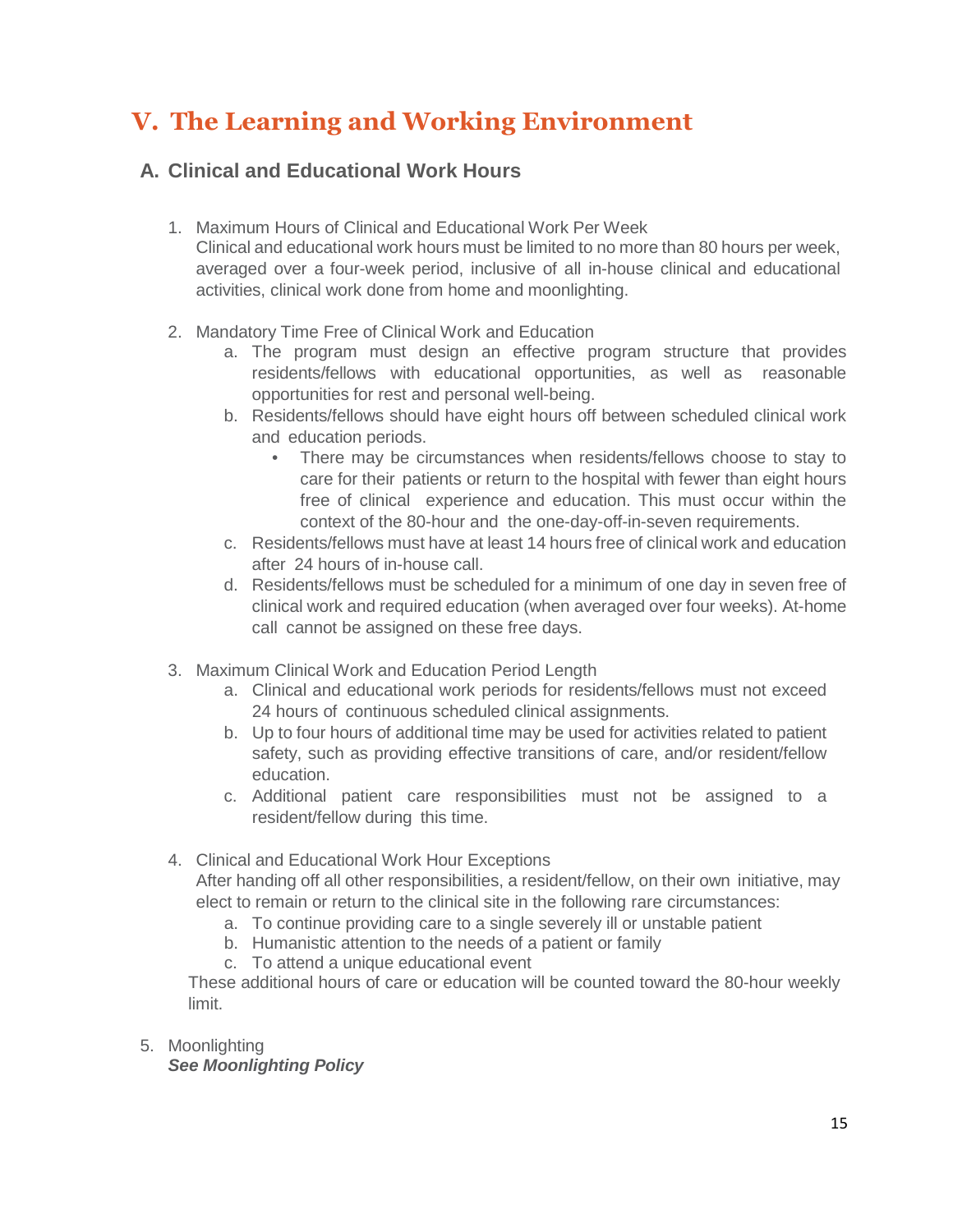6. In-House Night Float

Night float must occur within the context of the 80-hour and one-day-off-in-seven requirements.

7. Maximum In-House On-Call Frequency

Residents/fellows must be scheduled for in-house call no more frequently than every third night (when averaged over a four-week period).

- 8. At-Home Call
	- a. Time spent on patient care activities by residents/fellows on at-home call must count toward the 80-hour maximum weekly limit. The frequency of at-home call is not subject to the every-third-night limitation but must satisfy the requirement for one day in seven free of clinical work and education when averaged over four weeks.
		- At-home call must not be so frequent or taxing as to preclude rest or reasonable personal time for each resident/fellow.
	- b. Residents/fellows are permitted to return to the hospital while on at-home call to provide direct care for new or established patients. These hours of inpatient care must be included in the 80-hour maximum weekly limit.

# **B. Patient Safety, Quality Improvement, Supervision and Accountability**

1. Patient Safety and Quality Improvement Each resident/fellow will be educated on patient safety goals, tools and techniques, and trained on how to report patient safety concerns. Each resident/fellow will also complete a quality improvement project that includes participation in inter-professional quality improvement activities.

# **C. Professionalism**

- 1. Professionalism and learning objectives are accomplished through supervised patient care responsibilities, clinical teaching and didactics.
- 2. Emphasis is placed on a learning environment free of excessive reliance on residents/fellows to fulfill non-physician obligations and ensure manageable patient care responsibilities.
- 3. Each resident/fellow must assure personal fitness before, during and after clinical assignments as a responsibility of patient- and family-centered care.
- 4. Recognition of impairment from illness, fatigue and substance abuse in oneself, peers or other members of the health care team is a personal responsibility.
- 5. Professionalism involves accurate reporting of clinical and educational work hours, patient outcomes and clinical experience data.
- 6. Programs must provide a professional, equitable, respectful and civil environment that is free from discrimination, sexual and other forms of harassment, mistreatment, abuse or coercion of students, residents/fellows, faculty and staff.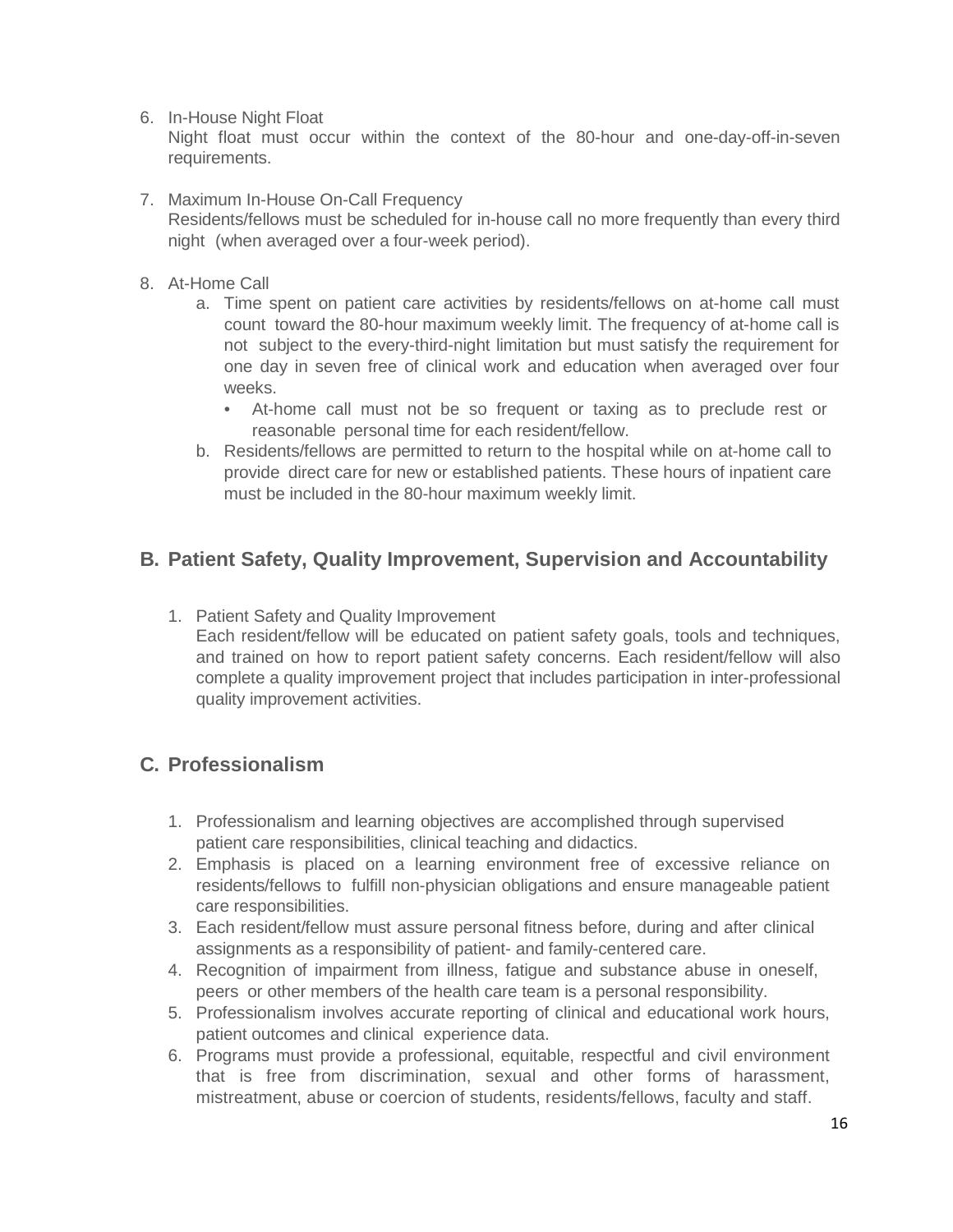7. In addition to the above, residents/fellows should make themselves aware of hospitalspecific code of conduct, dress code, personal appearance guidelines, standards for professional behavior and confidential reporting policies, and adhere to the same.

# **D. Well-Being**

- 1. So that residents, fellows and faculty are better prepared to manage their own wellbeing, each program will organize educational sessions on well-being to bring attention to burnout, depression and substance abuse and the related symptoms.
- 2. To protect the resident/fellow work environment, each program will focus on ensuring a meaningful physician experience, which includes protection of time with patients, minimization of non-physician obligations and promotion of progressive autonomy.
- 3. In addition to the above, all HCA Healthcare employees have access to [Optum WellBeing Support.](https://www.liveandworkwell.com/content/en/public.html) Optum WellBeing Support is accessible 24 hours a day, seven days a week. Call toll-free at 1-877-950-5075. All communication between you and the Optum WellBeing Support counselors are strictly private and confidential, and all records pertaining to participation are kept by an outside vendor. Optum WellBeing Support participation does not adversely affect job security or advancement opportunities.
- 4. Residents/fellows have the opportunity, after consulting with their PD, to attend medical, mental health and dental care appointments during work hours. It is also understood that there are circumstances in which residents/fellows may be unable to attend work, including but not limited to fatigue, illness and family emergencies, without fear of negative consequences. The resident/fellow must still communicate with their PD as far in advance of their shift as possible if they will not be able to report to work.

# **E. Fatigue Mitigation**

Adequate sleep facilities are provided to residents/fellows as needed and transportation for residents/fellows too fatigued to return home will be provided, along with transportation back to work. Education on fatigue and the signs of fatigue will be provided for awareness and proper management.

During orientation, each resident/fellow will complete the Sleep, Alertness and Fatigue Education in Residency (SAFER) course. This training occurs annually, at the beginning of each academic year, and is made available to all residents/fellows and faculty.

# **F. Clinical Responsibilities, Teamwork and Transitions of Care**

1. Clinical Responsibilities

Clinical responsibilities for each resident/fellow are defined in the curriculum goals and objectives and are specific to each PGY level and specialty as it relates to personal ability, patient safety, severity and complexity of the patient illness/condition and available support services.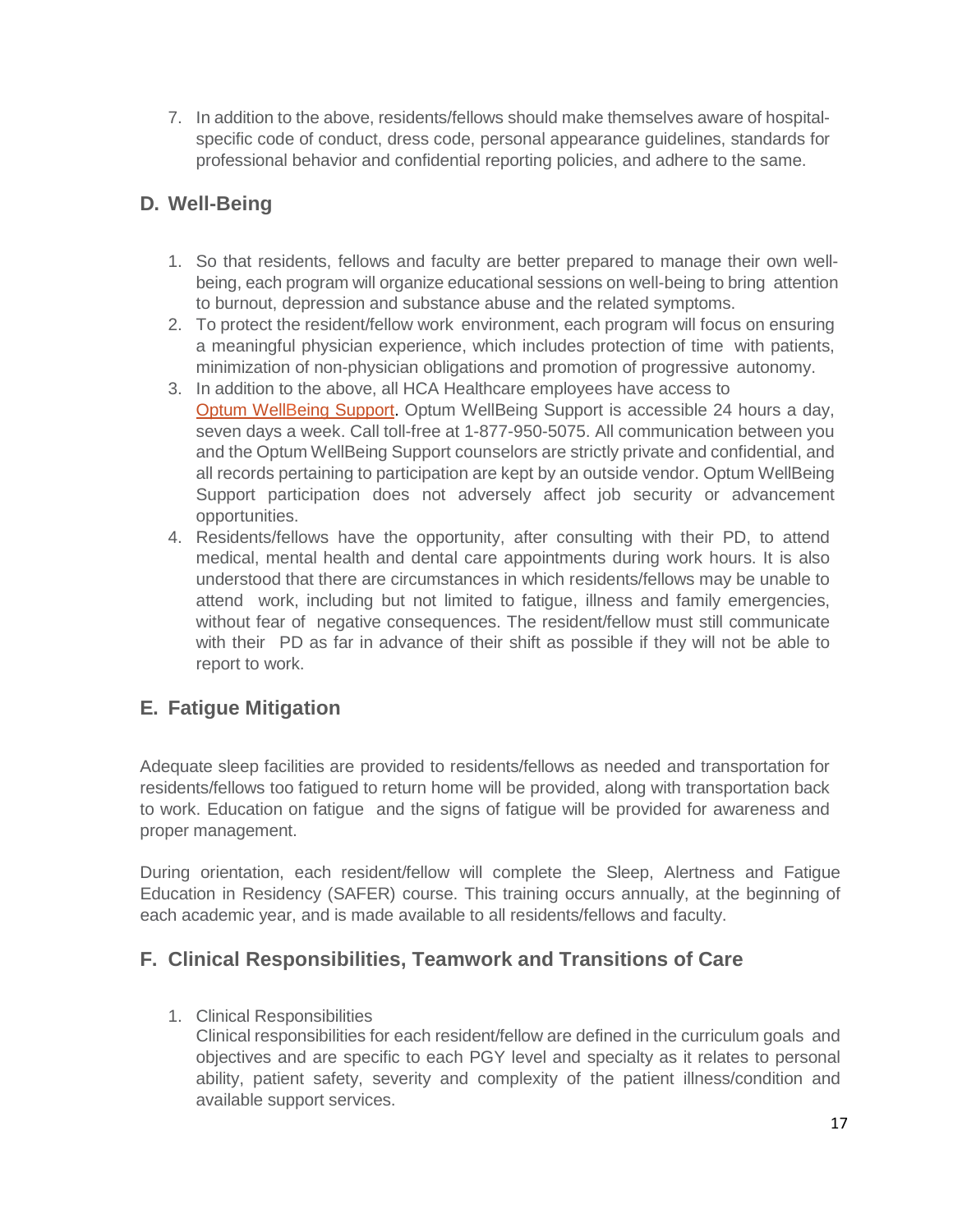2. Teamwork

Residents/fellows must care for patients in an environment that maximizes communication and opportunity to work as a member of effective inter-professional teams that are appropriate for specialty-specific delivery of care.

- 3. Transitions of Care
	- a. Programs must design clinical assignments to optimize transitions in patient care, including their safety, frequency and structure.
	- b. Programs, in partnership with their Sponsoring Institutions, must provide and monitor effective, structured hand-over processes to facilitate both continuity of care and patient safety.
	- c. Programs must ensure that residents/fellows are competent in communicating with team members in the hand-over process and monitor that process.
	- d. Programs and clinical sites must maintain and communicate schedules of attending physicians and residents/fellows currently responsible for each patient's care.
	- e. Each program must monitor the continuity of patient care, consistent with the program's policies and procedures.
	- f. A transition of care ("hand-off") is defined as:
		- Change in level of patient care, including inpatient admission from the ambulatory setting, outpatient procedure or diagnostic area
		- Inpatient admission from the emergency department
		- Transfer of a patient to or from a critical care unit
		- Transfer of a patient from the intensive care unit to an inpatient unit when a different physician will be caring for that patient
		- Transfer of care to other healthcare professionals within procedure or diagnostic areas
		- Discharge, including discharge to home or another facility such as skilled nursing care
		- Change in provider or service, including resident/fellow sign-out, inpatient consultation sign-out, and rotation changes for residents/fellows

# **G. Disclosure Pursuant to HCA Healthcare Graduate Medical Education's Obligations to Support Legitimate Educational Interests**

Each teaching hospital's goal is to continually improve the clinical and educational environment in which residents train. The hospitals and officials of the HCA Healthcare corporate GME office may use residents' education records and personally identifiable information, including but not limited to clinical outcomes data, in-training exam performance, formative and summative evaluation results, curriculum outcomes, etc., to support this goal. The only persons or offices with legitimate educational interests in reviewing resident education records and personally identifiable information include, but are not limited to, those employed by the hospital or HCA Healthcare GME in an administrative, supervisory, academic or research, or support staff positions, contractors,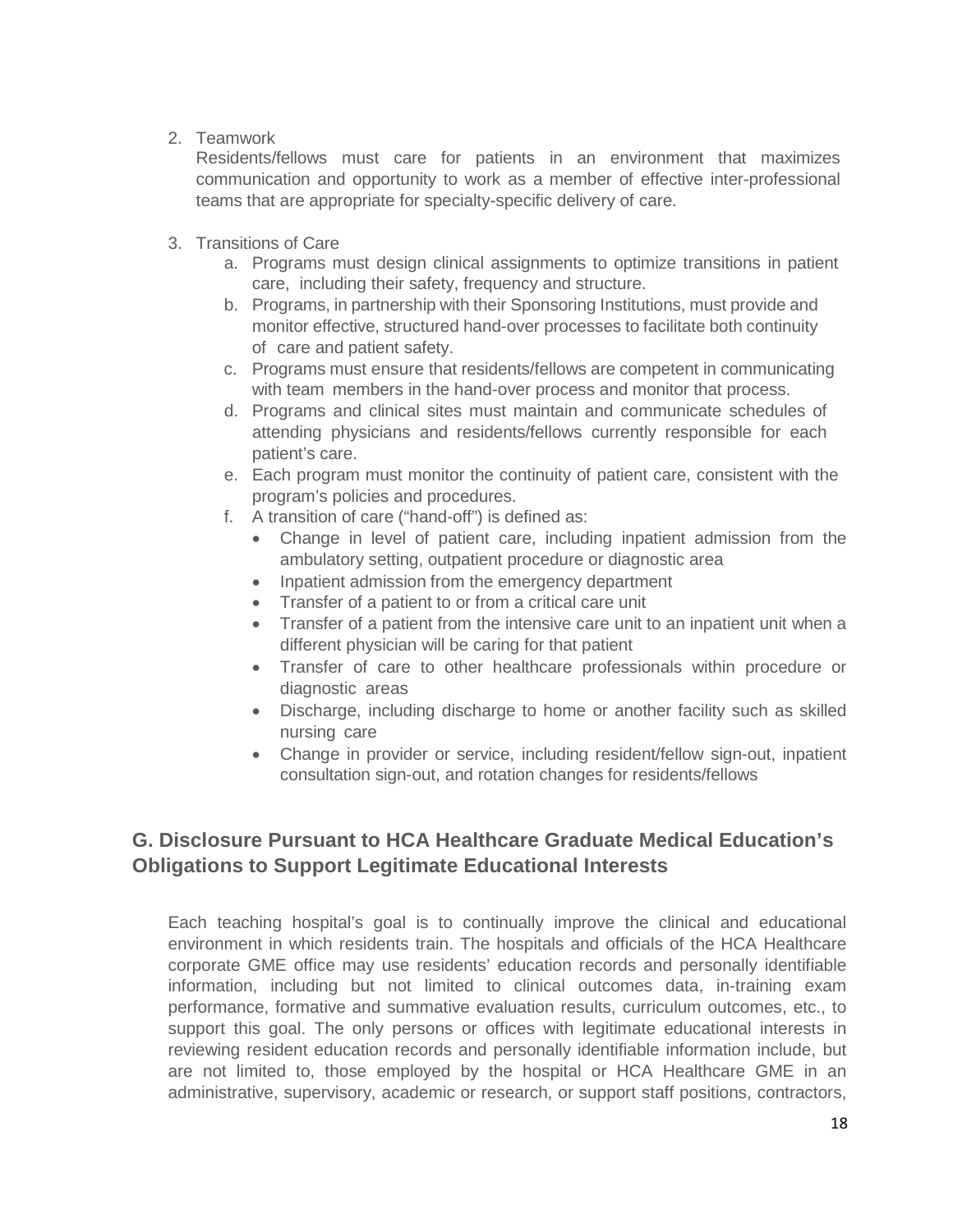consultants and other outside service providers with whom the organization has contracted, who may utilize the educational record in order to fulfill his or her professional responsibilities.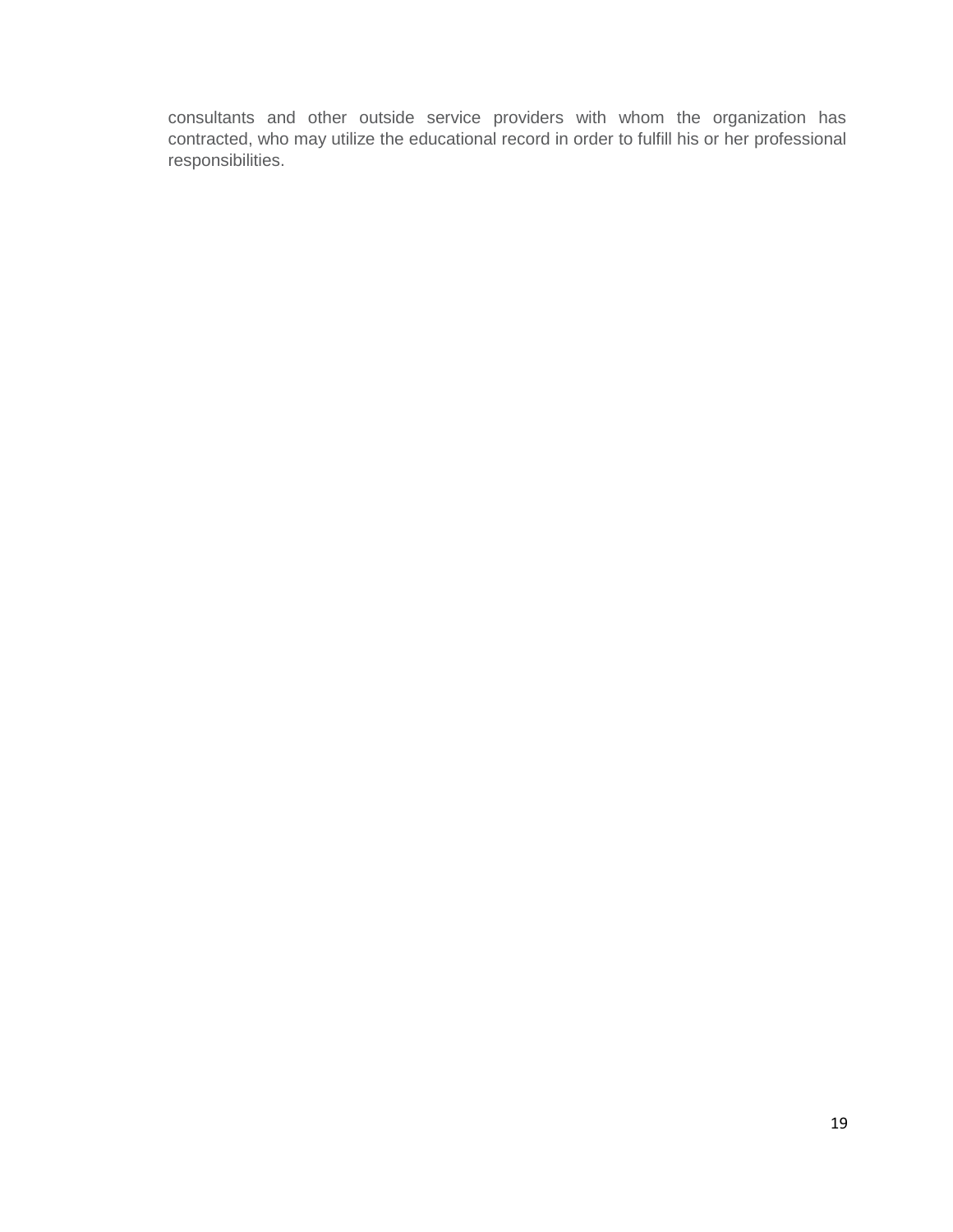# <span id="page-20-0"></span>**VI. Supervision Policy (IV.J)**

#### *ACGME*

*"IV.J.1. The Sponsoring Institution must maintain an institutional policy regarding supervision of residents/fellows. (Core)"*

#### **Supervision and Accountability**

All residents/fellows providing care to patients will be supervised by an available attending physician. As residents/fellows demonstrate competence in their ability to care for patients, it is important to foster their progression to higher levels of autonomy by providing them with clinical roles with greater independence and the opportunity to supervise less experienced residents/fellows. While first year residents/fellows initially require direct supervision, more senior residents/fellows often can operate with more autonomy under indirect supervision or continued faculty oversight, as defined below. Residents/fellows may always call their attending physicians on any areas of uncertainty. Attending physicians will treat trainees with respect and patience. Planned communication to discuss patient progress and management plan changes is encouraged.

a. Supervision Levels

The following supervision levels are defined by current ACGME common program requirements and the institutional supervision guidelines. According to the ACGME, each patient must have an identifiable and credentialed attending physician who is responsible and accountable for the patient's care.

- i. *Direct supervision*:
	- The supervising physician is physically present with the resident/fellow during the key portions of the patient interaction.
	- The supervising physician and/or patient is not physically present with the resident and the supervising physician is concurrently monitoring the patient care through appropriate telecommunication technology.
- ii. *Indirect supervision:*
	- The supervising physician is not providing physical or concurrent visual or audio supervision but is immediately available to the resident for guidance and to provide appropriate direct supervision.
- iii. *Oversight:*
	- The supervising physician is available to provide review of procedures/encounters with feedback provided after care is delivered.
- b. The privilege of progressive authority and responsibility, conditional independence and a supervisory role in patient care delegated to each resident/fellow must be assigned by the PD and faculty members.
	- i. The PD must evaluate each resident/fellow's abilities based on specific criteria, guided by the Milestones.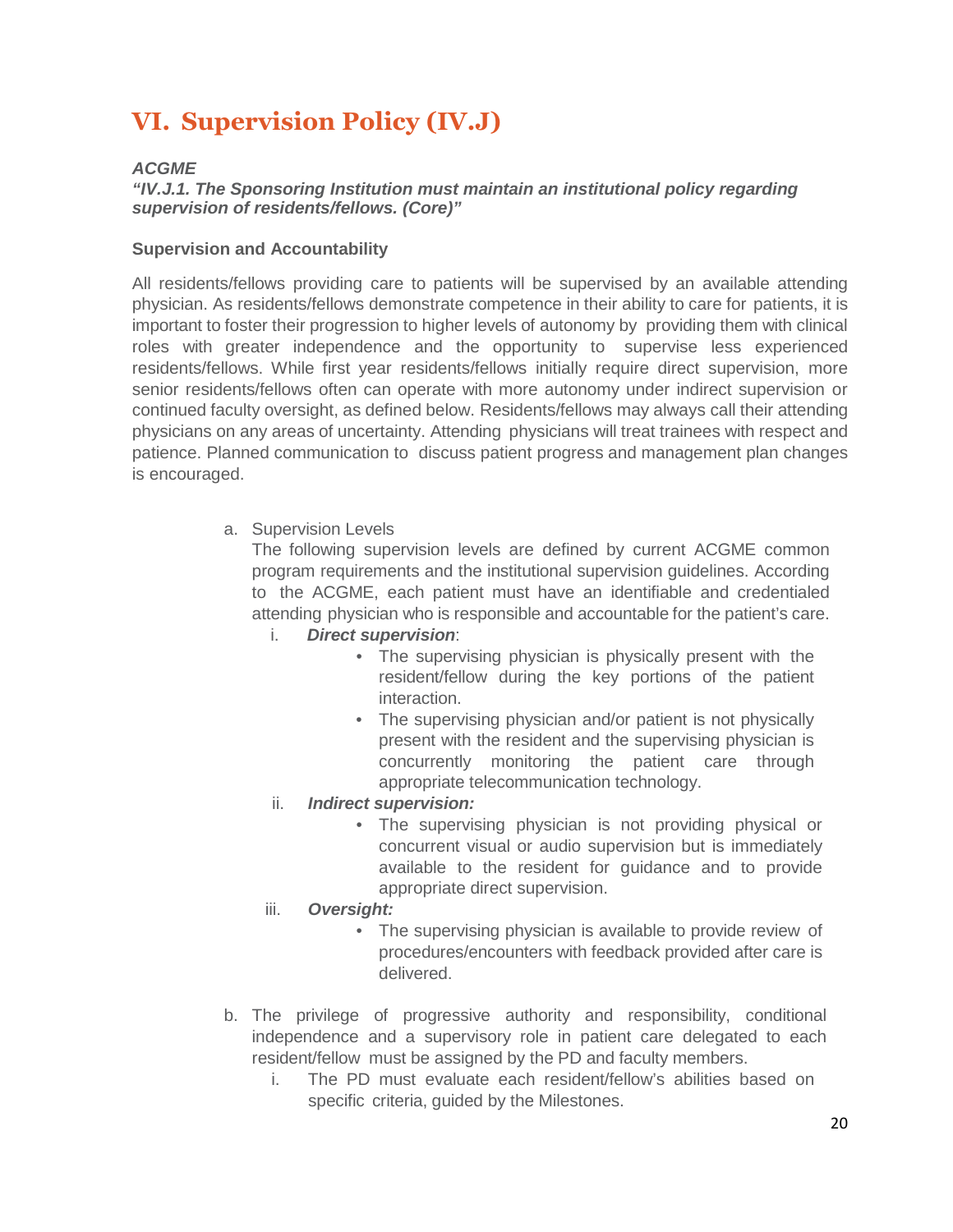- ii. Faculty members functioning as supervising physicians must delegate portions of care to residents/fellows, based on the needs of the patient and the skills of each resident/fellow.
- iii. Senior residents/fellows should serve in a supervisory role to junior residents/fellows in recognition of their progress toward independence, based on the needs of each patient and the skills of the individual resident/fellow.
- c. Programs must set guidelines for circumstances and events in which residents/fellows must communicate with the supervising faculty member(s).
	- i. Each resident/fellow must know the limits of their scope of authority and the circumstances under which the resident/fellow is permitted to act with conditional independence.
	- ii. Faculty supervision assignments should be of sufficient duration to assess the knowledge and skills of each resident/fellow and to delegate to the resident/fellow the appropriate level of patient care authority and responsibility.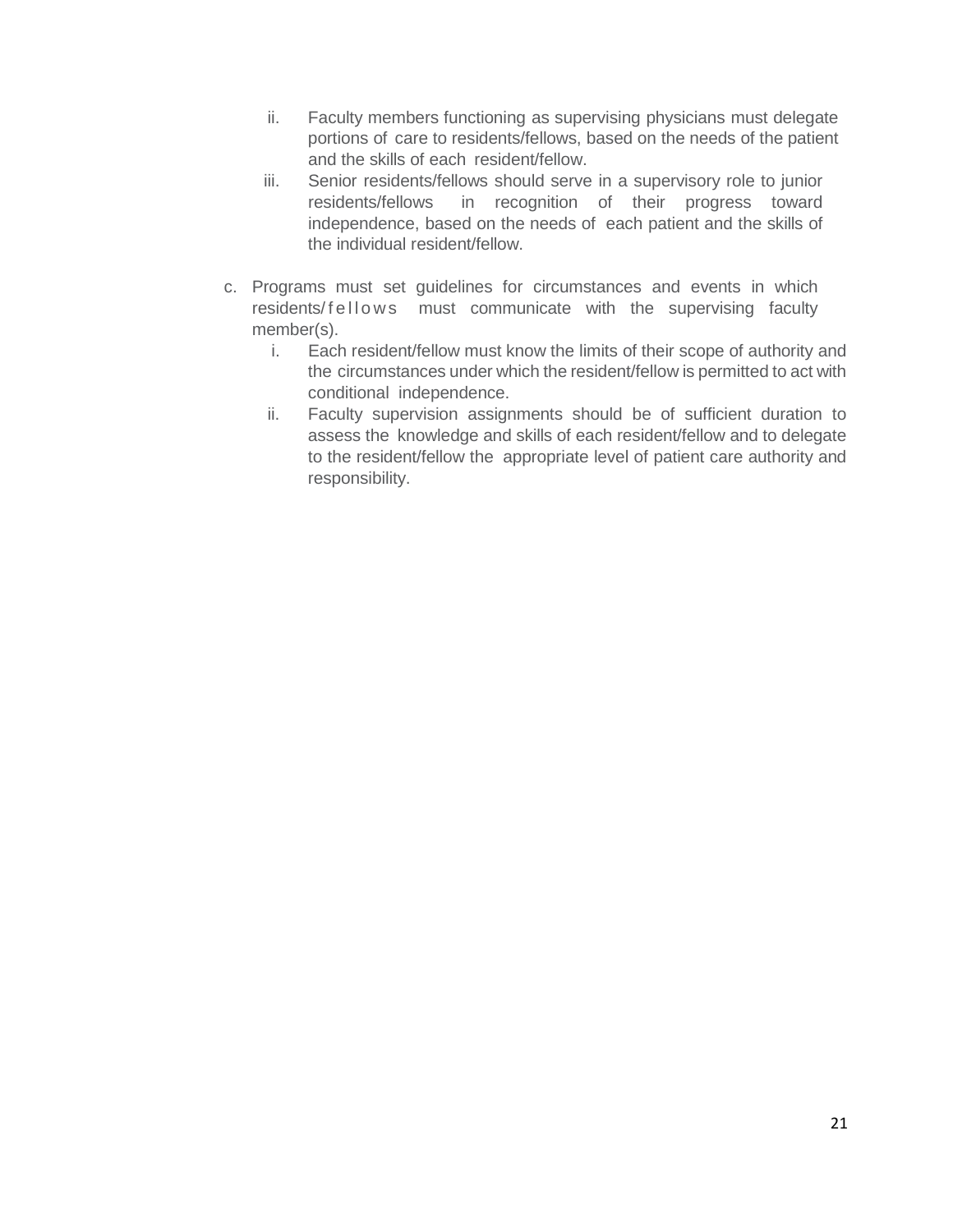# <span id="page-22-0"></span>**VII. Leave Policy (IV.H)**

### *ACGME*

*"IV.H.1. The Sponsoring Institution must have a policy for vacation and leaves of absence, consistent with applicable laws. (Core)"*

# **A. Vacation, Sick or Holiday**

Each resident/fellow receives annual paid leave to cover time off for vacation, sick, holiday or other time away from work. This collective amount of time off is called paid time off or PTO.

State laws differ as it relates to vacation and sick leave. Due to the fact that this manual is used by residents/fellows who work in various states, the leave laws in a particular state may differ from what is described below. If a Sponsoring Institution or program has different polices than what is described below, the PC for that program, in consultation with the human resources (HR) leader at the facility, will provide the resident/fellow with state-specific information.

Regardless of the state of employment for a resident/fellow, there is still a process each individual must go through to request and be granted PTO. Please review the details below, which apply to all residents/fellows.

- Residents/fellows should plan their PTO with their program leadership in a timely manner to allow for adequate coverage adjustments.
- Each program will define how far in advance a PTO request must occur.
- Residents/fellows should take into consideration the need to save time off for holidays and sick leave when scheduling vacation days.
- Residents/fellows should be aware that each specialty has varying requirements as it relates to:
	- 1. The number of required clinical months of training for their particular specialty, and
	- 2. The impact leave has on a resident/fellow's eligibility to participate in examinations by the relevant certifying board(s).
- The number of actual PTO days allocated to residents/fellows in different programs within the same facility may differ due to specialty requirements.
- Depending on the specialty, there may be program-specific restrictions as to which rotation a resident/fellow can schedule PTO.
- Generally, a resident/fellow will not be granted more than three weeks of PTO in any given academic year.

Please note:

- i. Except as required by state law, PTO does not carry over to the next academic year and residents/fellows will not be paid out for unused time.
- ii. PTO requests for specific dates must be **submitted in writing and as far in advance as required by the program.**
- iii. PTO may not be contiguous from one academic year to the next unless approved by the PD.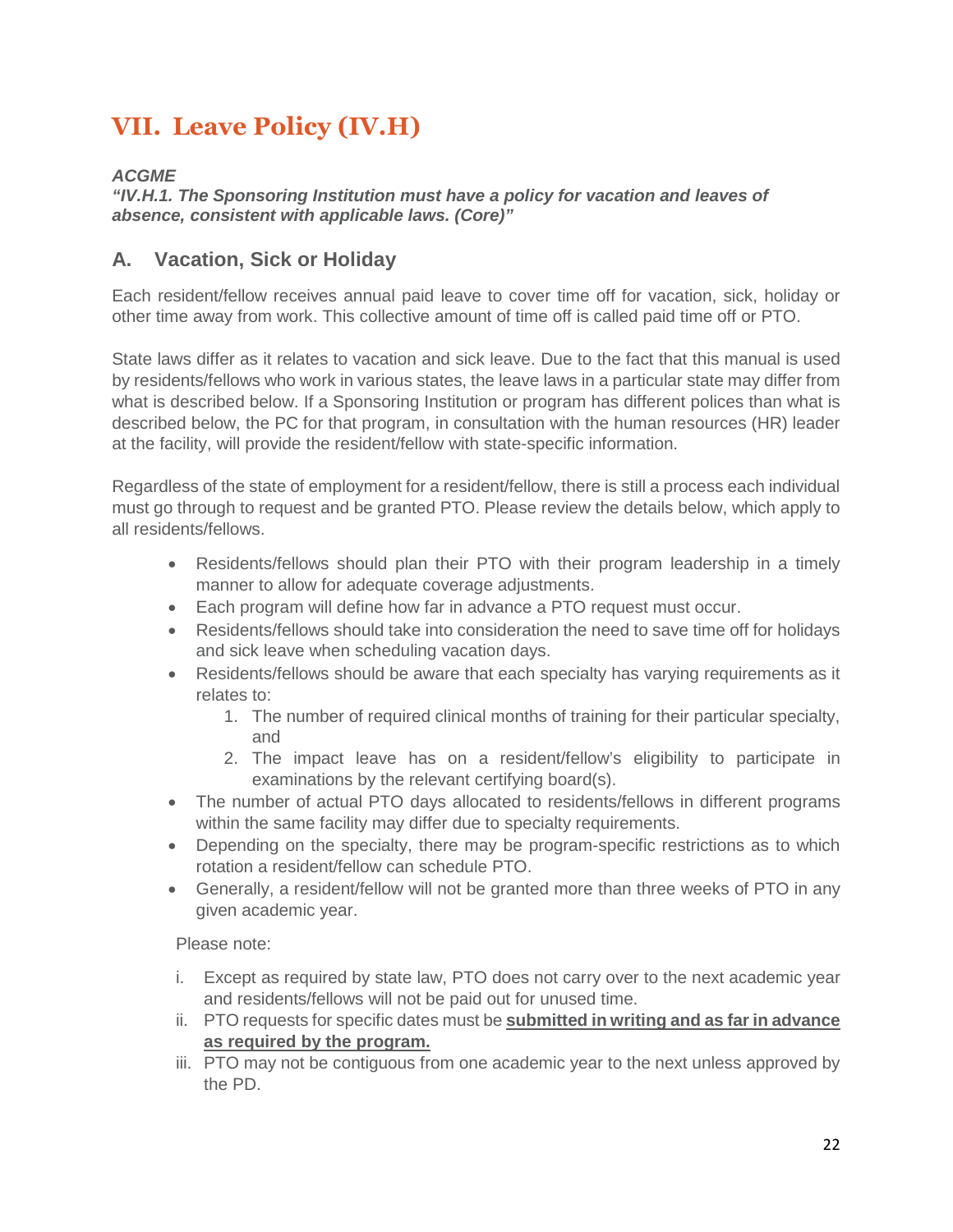- iv. Maximum time off should be no more than seven contiguous days with rare exceptions. Exceptions to be approved by the PD.
- v. While the general guidance is that a resident/fellow must use PTO for hospitalapproved holidays, PDs may exercise their discretion based on individual circumstances.
- vi. No additional time is granted for fellowship interviewing. A week is defined as five working days, Monday through Friday. Please note it is up to each individual program to set weekend call schedules prior to and following a resident/fellow's requested PTO.

# **B. Other Time Away from Work**

An unanticipated absence related to bereavement, military service, jury duty and other circumstances, may occur. Please refer to the leave policies for your hospital as different states have varying requirements related to leave. When such an absence occurs, the resident/fellow is expected to notify the PD and PC immediately; how notification should occur is up to each program. The program will arrange coverage for the resident/fellow. All leaves of absence must be documented in the residency/fellowship data management tool. Eligibility for parental leave or other hospital-provided leaves, such as leave permitted under the Family Medical Leave Act (FMLA) or other statutorily required leaves, shall be offered and controlled by the hospital's HR policies.

# **C. Parental Leave**

Please refer to your hospital's leave policies as state requirements vary.

# **D. Time Away for Educational Leave**

One additional week **MAY** be granted for educational purposes specific to the resident/fellow's training track, to expand knowledge and skills or present scholarly activity. Educational leave may include, but not be limited to, conferences, society meetings, presentations, continuing medical education, USMLE/COMLEX test taking, etc. The resident/fellow must seek approval from his/her PD as far in advance as possible and prior to committing to any requested educational leave. Each program may set guidelines on notification timelines.

Residents/fellows should not make travel arrangements or payment for educational leave until the PD approves such leave.

All scheduling matters regarding leaves and rotations must be documented through the hospital residency/fellowship management suite.

As noted above, residents, fellows and programs must be mindful of board eligibility requirements and how they are impacted by resident/fellow leaves and PTO. Refer to specialty-specific guidelines found on the specialty board website.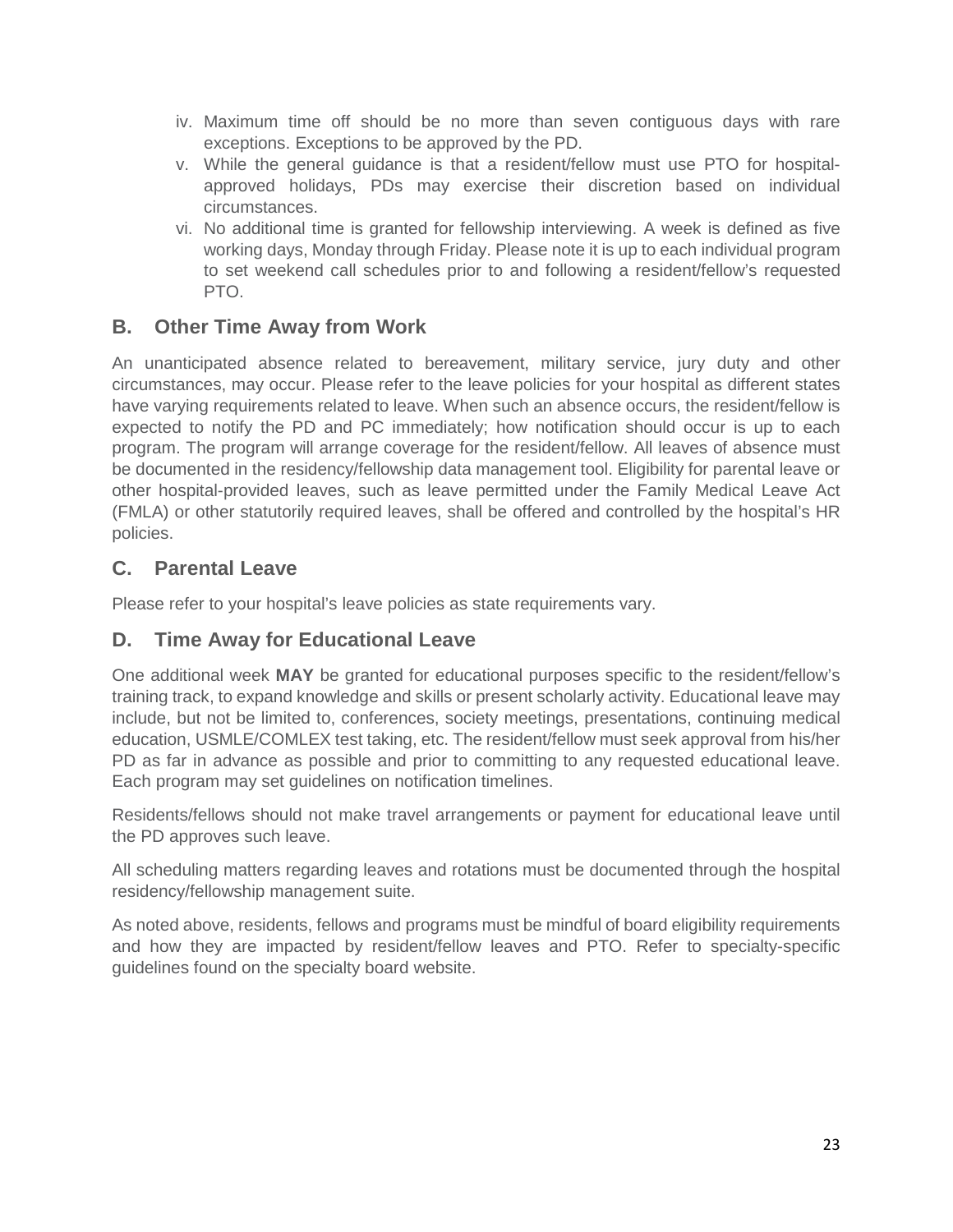# <span id="page-24-0"></span>**VIII. Moonlighting Policy (IV.K.1)**

### *ACGME*

*"IV.K. Clinical and Educational Work Hours: The Sponsoring Institution must maintain a clinical and educational work hour policy that ensures effective oversight of institutional and program-level compliance with ACGME clinical and educational work hour requirements. (Core)"*

The primary responsibility of all residents/fellows is to their own postgraduate medical education and to the patients charged to their care.

# **A. General Requirements of Moonlighting**

- 1. PGY-1 residents/fellows are not permitted to moonlight.
- 2. All other residents/fellows who wish to moonlight must be in good standing in their training program.
- 3. Individual programs may prohibit their residents/fellows from moonlighting.
- 4. Internal moonlighting on a resident/fellow's specialty service is prohibited.
- 5. Residents/fellows who wish to engage in practicing medicine outside of their formal training program must complete the moonlighting approval request and documentation through the residency/fellowship management suite.
- 6. The resident/fellow must have the explicit written and prior approval of his/her PD and DIO before accepting any moonlighting opportunity. That approval must be in writing and must be made a part of the resident's evaluation file.
- 7. Moonlighting cannot be used to fulfill a training requirement of the current training program.
- 8. All residents/fellows who engage in moonlighting activities
	- a. must be fully licensed to practice medicine;
	- b. must have state and federal (DEA) licenses to prescribe; and
	- c. must carry individual malpractice insurance coverage.
- 9. Licenses and insurance coverage provided by HCA Healthcare during the resident's/fellows' graduate medical education CANNOT be used for purposes of moonlighting.
- 10. Moonlighting may be conducted only within the established institutional principles of work hours. The PD is responsible for monitoring the effect of moonlighting on a resident/fellow's performance in the educational program. Hours devoted to moonlighting must be counted toward the work hours regulations.
- 11. Moonlighting is a privilege. Residents/fellows who choose to moonlight will be monitored by their PD, and the moonlighting privilege may be revoked by the PD if the PD feels that the moonlighting is adversely affecting the resident/fellow's patient care or education or is putting the resident/fellow at risk for work hours violation or excessive sleepiness/fatigue.
- 12. J-1 visa sponsorship and military support prohibit moonlighting. Restrictions may apply for other visa types or contractual arrangements. Residents/fellows are responsible for understanding, advising the GME office and complying with any external restrictions on moonlighting activity related to their immigration status or other sponsoring organization.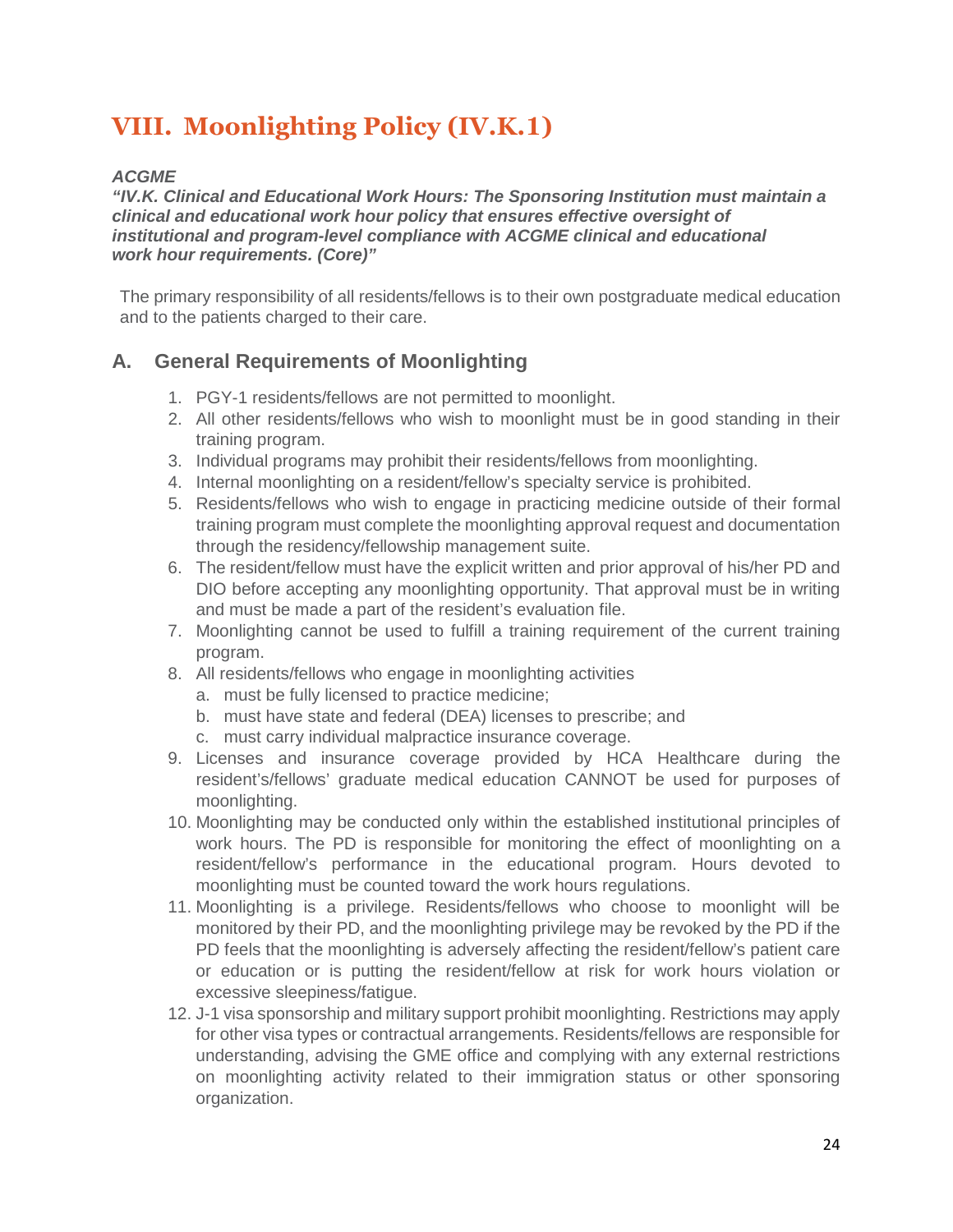- 13. Violation of this policy may result in immediate suspension or termination.
- 14. No resident/fellow may be forced to moonlight.
- 15. The hospital does not provide professional liability coverage for duties assumed outside of the hospital, and residents should obtain written verification of coverage and limits carried by the host institution or employer and present it to the PD and placed in MedHub.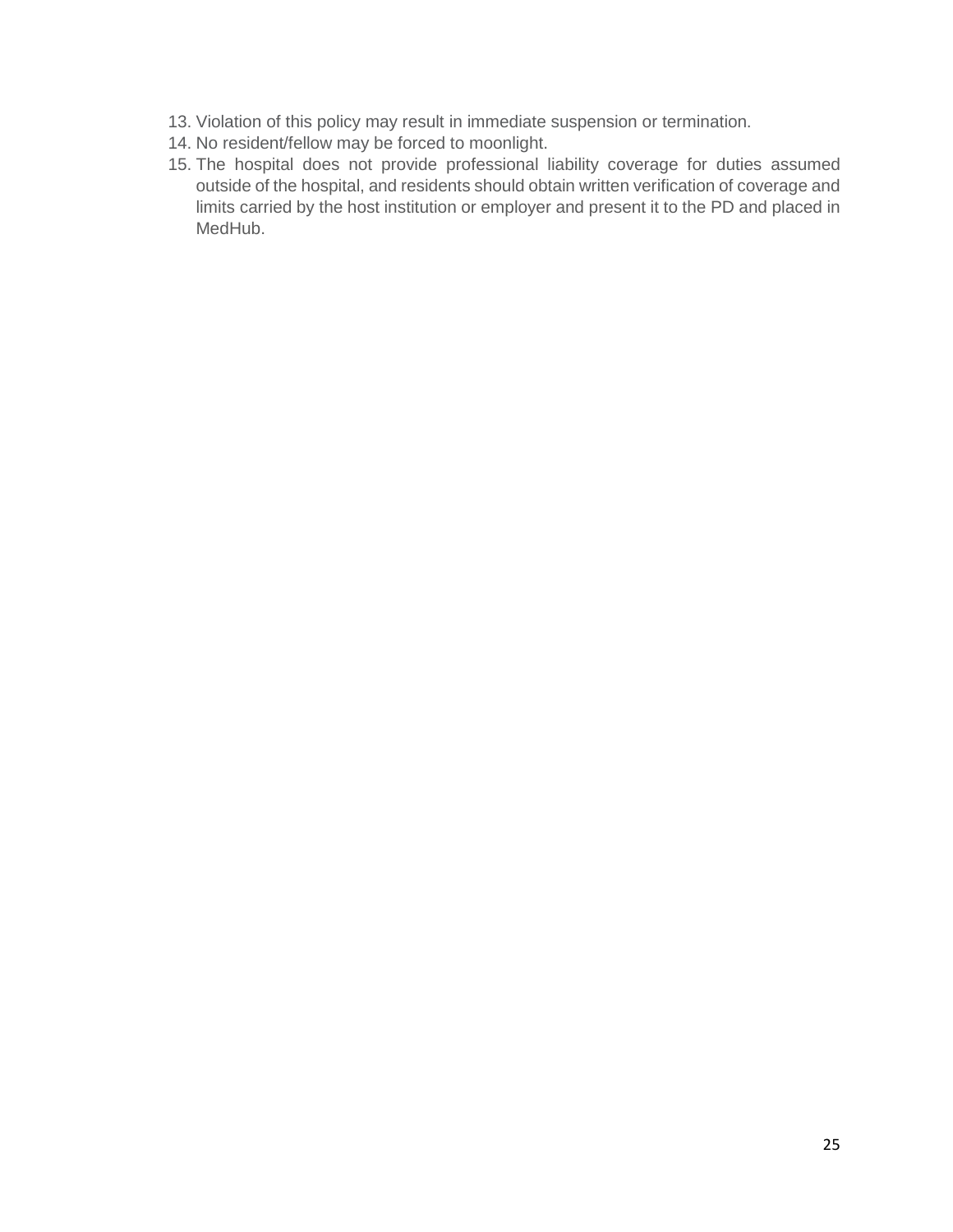# <span id="page-26-0"></span>**IX. Promotion Policy (IV.D.1.a)**

#### *ACGME*

*"IV.D.1. The Sponsoring Institution must have a policy that requires each of its ACGME-accredited programs to determine the criteria for promotion and/or renewal of a resident/fellow's appointment. (Core)"*

**Purpose:** A resident/fellow is expected to be promoted to the next level of residency/fellowship with anticipation of successful graduation. Specialty-specific milestones and ACGME core competencies must be met by each resident/fellow in order to be granted promotion and eventual graduation from residency/fellowship.

The program will identify circumstances where a resident/fellow may experience a delay or alternate course in the promotion process. In instances where a resident/fellow agreement will not be renewed, or when a resident/fellow will not be promoted to the next level of training, the program must provide the resident/fellow with as much written notice as possible.

#### **Disciplinary and Adverse Actions**

- A. **Disciplinary actions** are typically utilized for serious acts requiring immediate action, such as suspension or dismissal. The residency/fellowship programs are under no obligation to pursue remediation actions prior to recommending a disciplinary action. All disciplinary actions are subject to the GME Resident & Fellow Manual Section XII. Due Process policy. All disciplinary actions will become a permanent part of the resident/fellow's training record.
- B. **Adverse actions** may result when continued remediation actions have been unsuccessful. These actions may include suspension, denial of certificate of completion or non-renewal of agreement or dismissal. Adverse actions will become a permanent part of the resident/fellow's training record. All significant adverse actions are subject to the GME Resident & Fellow Manual Section XII. Due Process policy.
- C. Below are the various actions that may be taken.

#### a. **Suspension**

- 1. A resident/fellow may be suspended from all program activities and duties by his/her PD, DIO or Division Vice President (DVP) for GME.
- 2. Program suspension may be imposed for program-related conduct that is deemed to be grossly unprofessional; incompetent; erratic; potentially criminal; noncompliant with hospital policies, procedures and code of conduct, federal healthcare program requirements, or conduct threatening to the wellbeing of patients, other residents/fellows, faculty, staff or the resident/fellow.
- 3. All suspensions must be reported to the DIO.
- 4. Suspension must not exceed 60 calendar days without additional review and may be coupled with or followed by other actions.
- 5. Suspension may be with or without pay.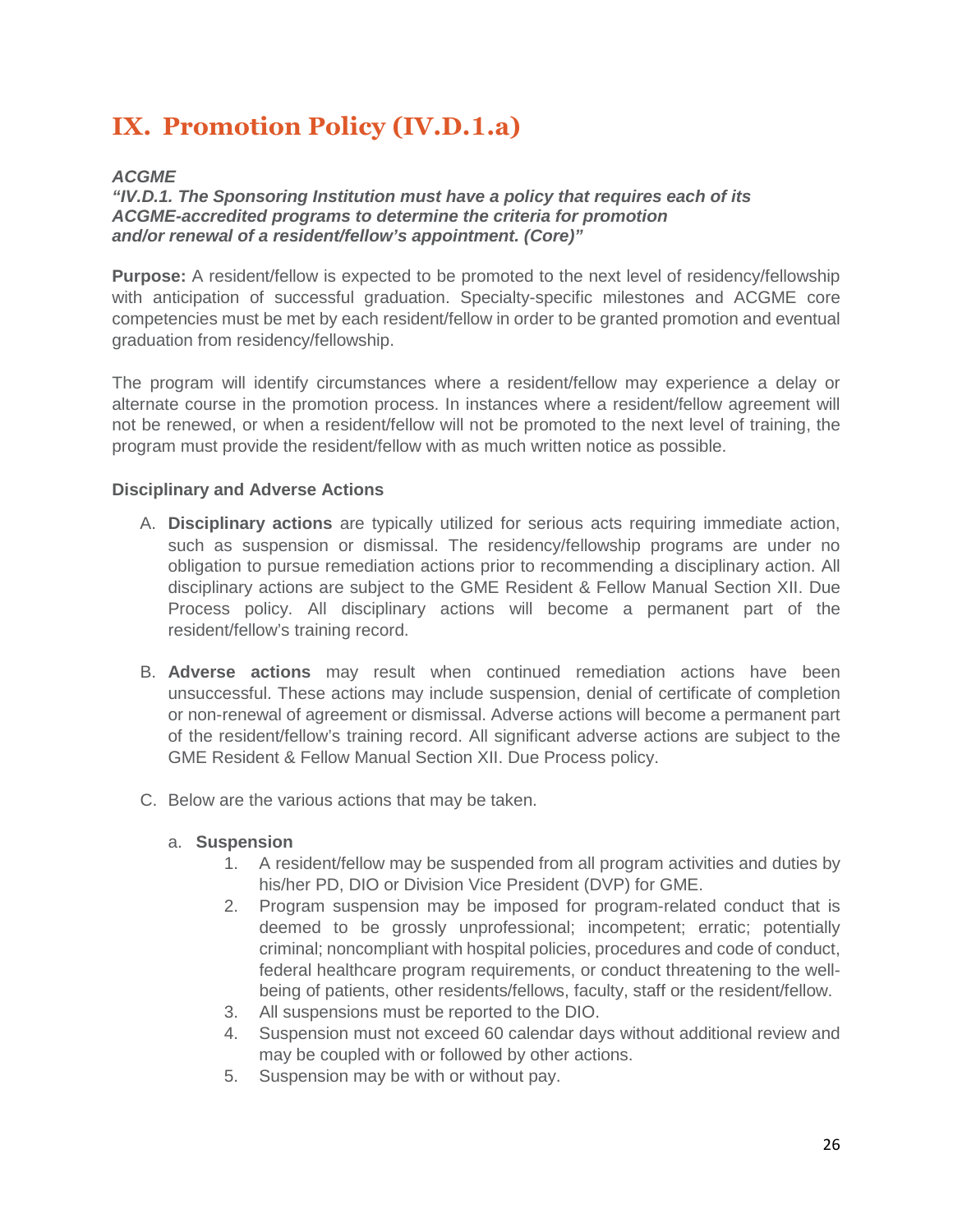6. Residents/fellows can be suspended for failure to comply with the medical records policy.

#### **b. Non-Renewal of Agreement**

1. A decision of intent to not renew a resident/fellow's contract should be communicated to the resident/fellow in writing by the PD as soon as practical but no later than prior to the end of the contract year.

2. A copy of the notification, signed by the PD and resident/fellow, must be sent to the DIO.

### c. **Denial of Certificate of Completion**

- 1. A resident/fellow may be denied a certificate of completion of training as a result of overall unsatisfactory performance during the final academic year of residency/fellowship training. This may include the entire year or overall unsatisfactory performance for at least 50 percent of rotations during the final academic year.
- 2. In most situations, the resident/fellow should be notified of this pending action as soon as possible.
- 3. A copy of the notification, signed by the PD and resident/fellow, must be sent to the DIO and DVP of GME.
- 4. In certain situations, a resident/fellow denied a certificate of completion may be offered the option of repeating the academic year, but only at the discretion of the PD and DIO.

### d. **Dismissal**

- 1. Residents/fellows may be dismissed from the program for a variety of serious acts.
- 2. The DIO or his/her designee must review all dismissals.
- 3. The resident/fellow does not need to be on suspension or remediation for this action to be taken.
- 4. Prior written notice will not be provided to the resident/fellow when it is determined that the seriousness of the act requires immediate dismissal. Serious acts may include, but are not limited to, the following:
	- a. Professional incompetence
	- b. Serious neglect of duty or violation of hospital or program rules, regulations, policies or procedures
	- c. Conviction of a felony or other serious crime as determined by the hospital
	- d. Conduct that the hospital reasonably determines to be prejudicial to the best interest of the hospital or program
	- e. Unapproved absence from the program
	- f. Action or inaction reasonably determined by the hospital to involve moral turpitude or that is contrary to the interests of patient care or the hospital
	- g. Failure to progress satisfactorily in the program's educational and clinical program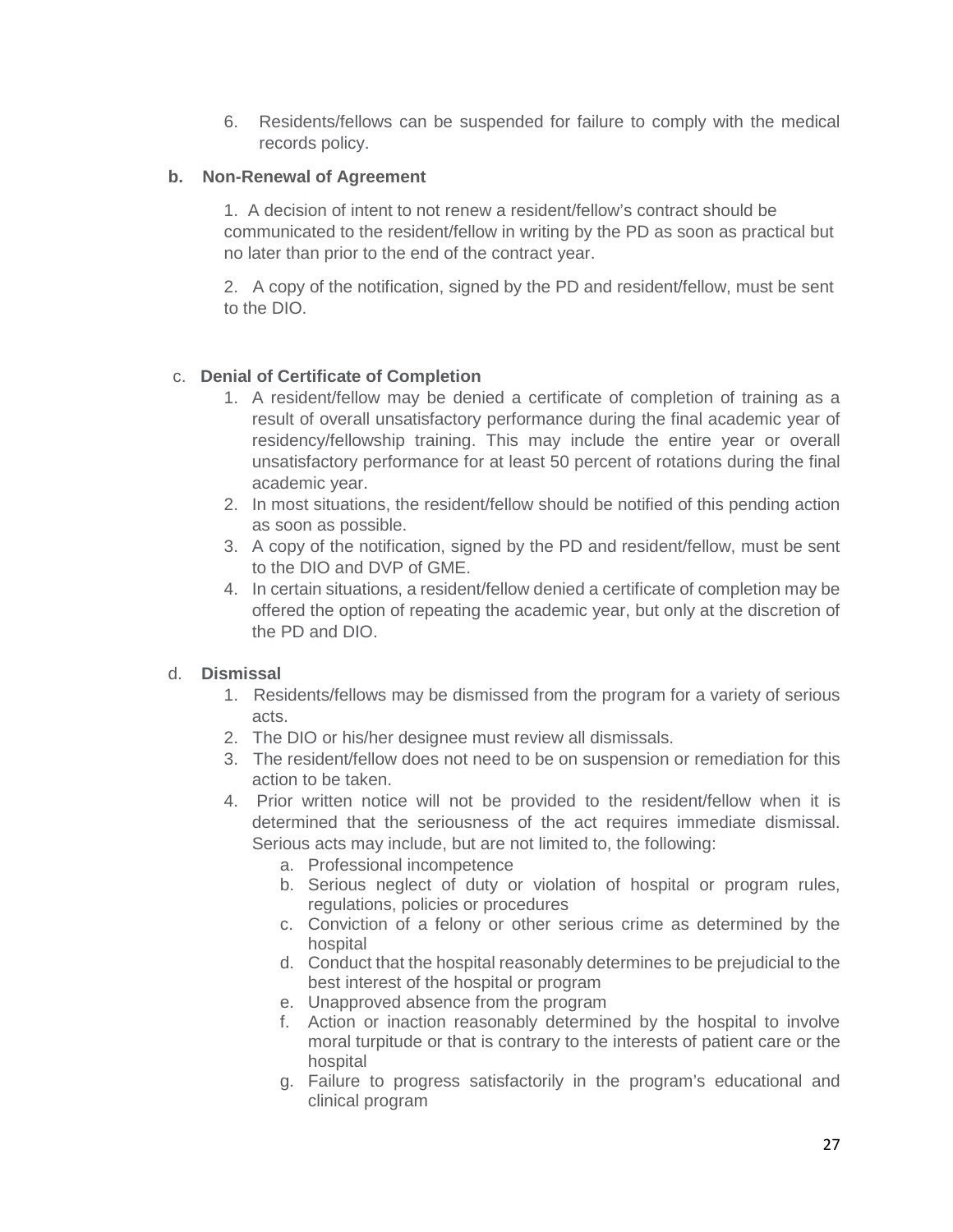- h. Total disability as defined in the hospital's employment policies and procedures, or inability to perform duties required hereunder for a designated period of time per the hospital's employment policies and procedures
- i. Material failure to comply with any specific obligations or intent of this agreement, as determined by the hospital
- j. Failure to maintain a medical license
- k. Falsification of medical records

Immediate dismissal will also occur if the resident/fellow is listed as an excluded individual by any of the following:

- 1. Department of Health and Human Services Office of the Inspector General's "List of Excluded Individuals/Entities;" or
- 2. General Services Administration's "List of Parties Excluded from Federal Procurement and Non-Procurement Programs"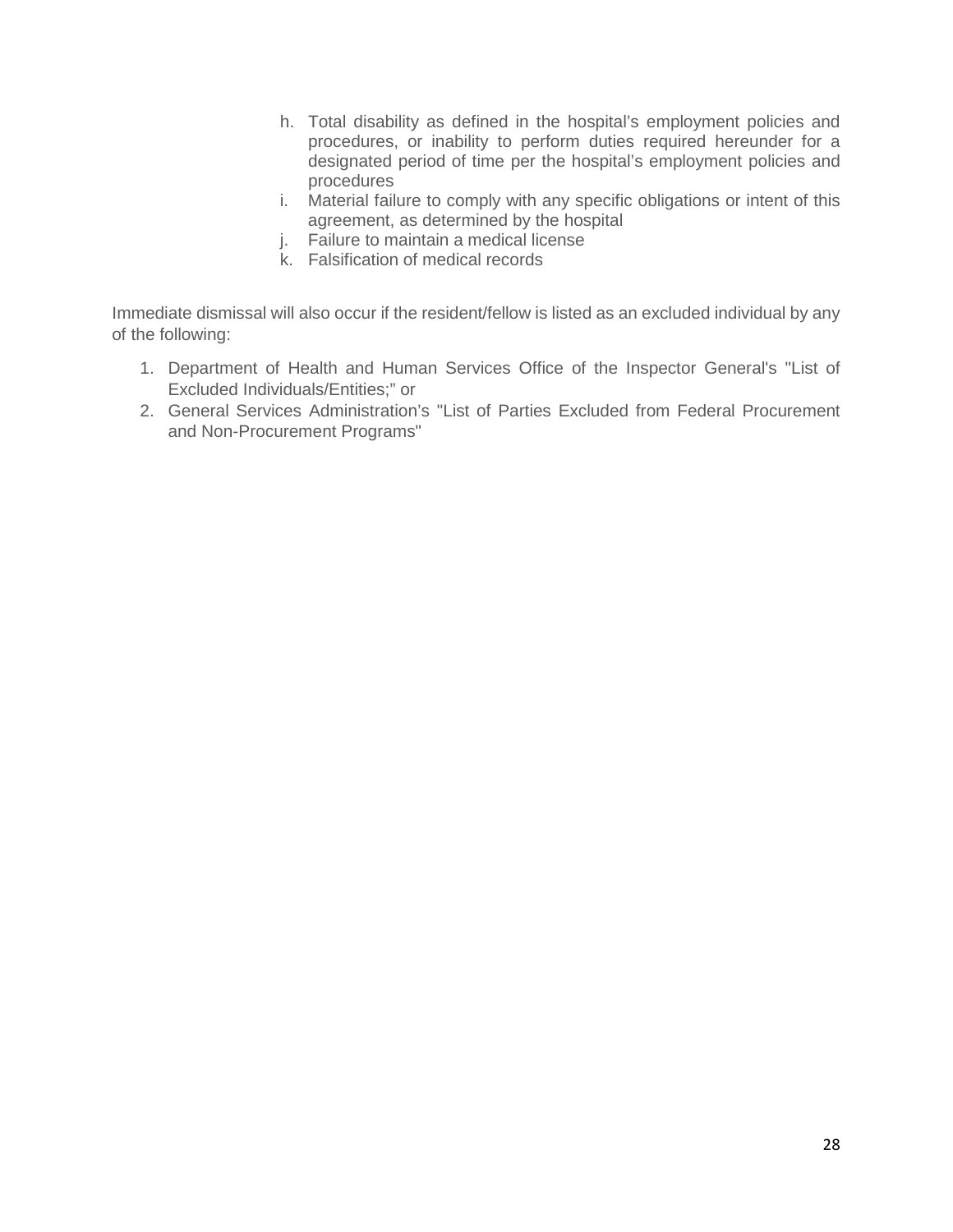# <span id="page-29-0"></span>**X. Remediation**

- A. Residents/fellows may undergo remediation, which allows for correction of deficiencies that require intervention. A remediation plan will be issued to address and correct the resident/fellow's performance deficiencies that may cause disruption to a resident/fellow's progression or continuation within the program. Key points for a resident/fellow to understand are as follows:
	- 1. Remediation is a method to assist each learner in reaching their fullest potential through addressing areas of deficiency towards graduation requirements.
	- 2. It is the responsibility of the resident/fellow to understand and comply with the terms of the remediation plan.
	- 3. A resident/fellow's failure to comply with the remediation plan may cause additional time to be assigned for remediation or could result in termination.
	- 4. A resident/fellow may undergo remediation for up to 90 days.
- B. It is the preference of the hospital and the program that the resident/fellow and PD or faculty member acknowledge the remediation by signing the remediation plan document.
	- 1. Failure of a resident/fellow to sign the document does not negate that the remediation plan is to be followed and completed by the resident/fellow.
	- 2. It is the resident or fellow's failure to adhere to the plan in a timely manner and rectify said problems, which could result in termination.
- C. Given that the CCCs meet quarterly or bi-annually, they are not always the only party that identifies residents/fellows with deficiencies. When a resident/fellow is identified as having deficiencies, the CCC is informed and reviews the resident/fellow's education record during an ad hoc or scheduled CCC meeting.

The flow chart below is an example of the process to explain the above policy when the CCC is involved. As described above, there can be times when the PD initiates the remediation plan independent of the CCC.

**Note that remediation matters are not eligible for due process review.**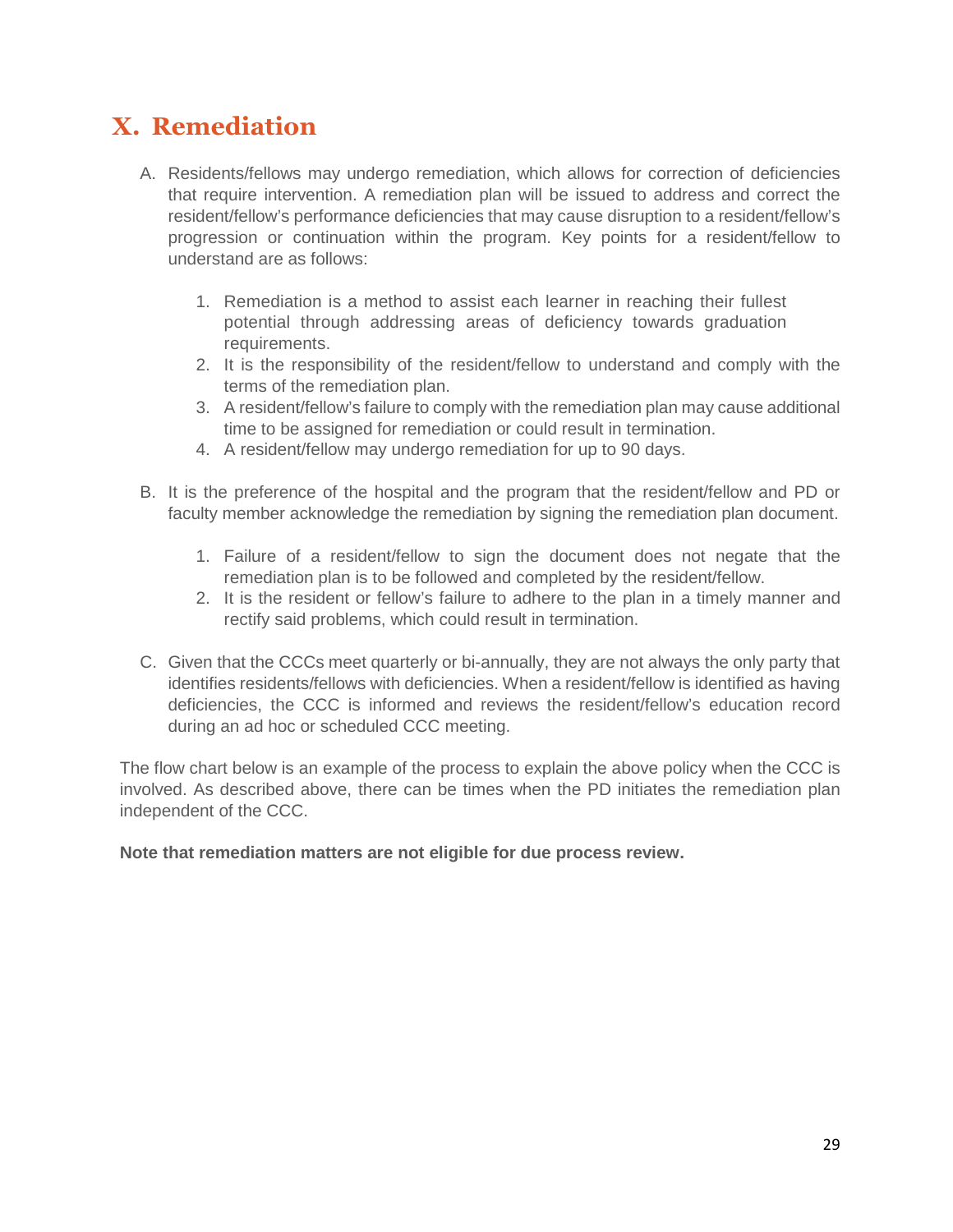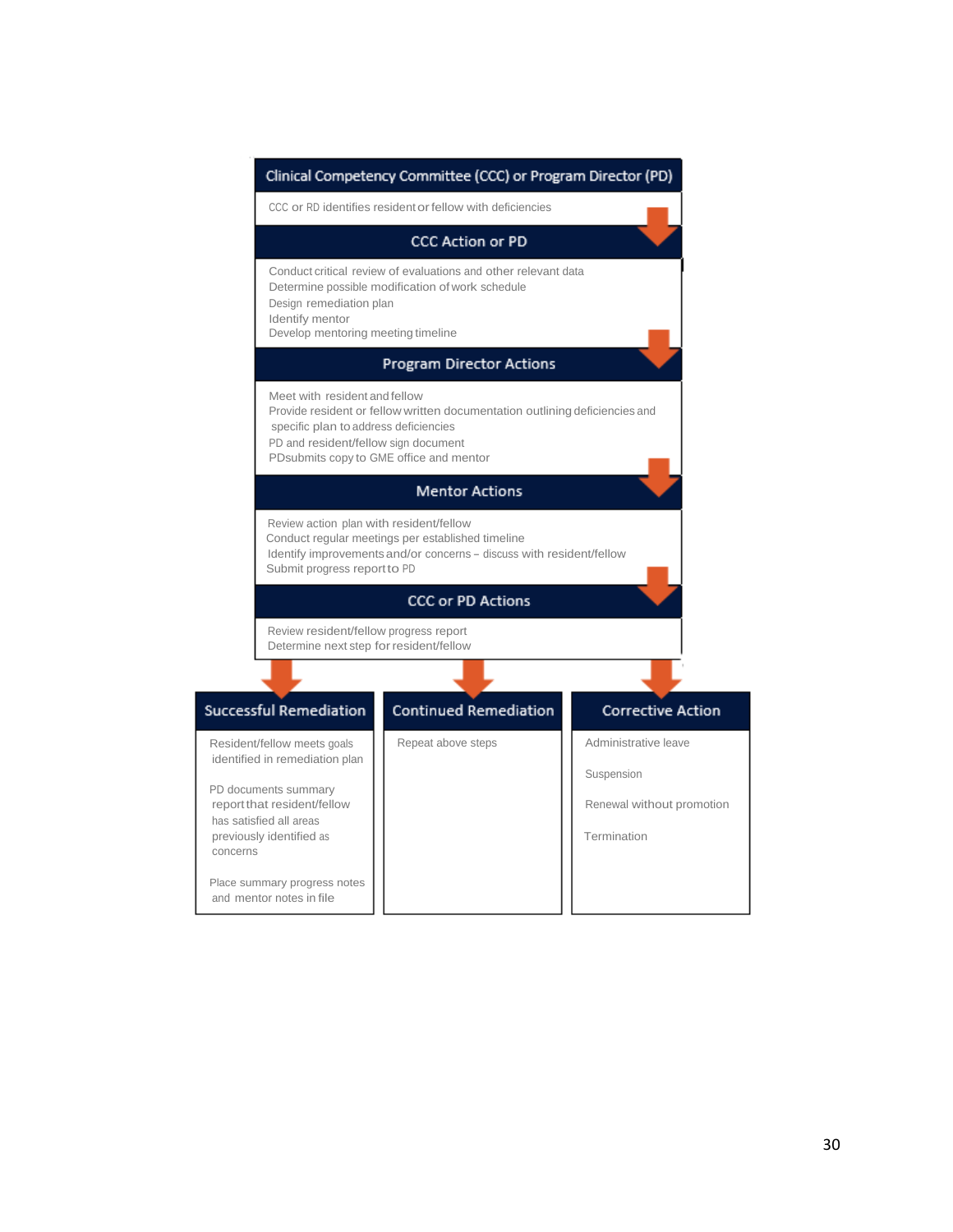# **HCA GME REMEDIATION - PROCESS AND DOCUMENTATION**

| CLINICAL COMPETENCY COMMITTEE (CCC) or<br>L                     | DATES AND DOCUMENTATION OF EACH STEP |
|-----------------------------------------------------------------|--------------------------------------|
| PROGRAM DIRECTOR                                                |                                      |
| I.A. CCC or PD identifies resident/fellow with deficiencies     |                                      |
| CCC ACTION OF PROGRAM DIRECTOR<br>II.                           |                                      |
| II.A. Conduct critical review of evaluations and other relevant |                                      |
| data                                                            |                                      |
| II.B. Determine possible modification of work schedule          |                                      |
| II.C. Design remediation plan                                   |                                      |
| II.D. Identify mentor                                           |                                      |
| II.E. Develop mentoring meeting timeline                        |                                      |
| PROGRAM DIRECTOR ACTIONS<br><b>III.</b>                         |                                      |
| III.A. Meet with resident/fellow                                |                                      |
| III.B. Provide resident/fellow written documentation outlining  |                                      |
| deficiencies and specific plan to address deficiencies          |                                      |
| III.C. PD and resident/fellow sign document                     |                                      |
| III.D. PD submits copy to GME office and mentor                 |                                      |
| <b>MENTOR ACTIONS</b><br>IV.                                    |                                      |
| IV.A. Review action plan with resident/fellow                   |                                      |
| IV.B. Conduct regular meetings per established timeline         |                                      |
| IV.C. Identify improvements and/or concerns - discuss with      |                                      |
| resident/fellow                                                 |                                      |
| IV.D. Submit progress report to PD                              |                                      |
| CCC or PROGRAM DIRECTOR ACTIONS<br>v.                           |                                      |
| V.A. Review resident/fellow progress reports                    |                                      |
| V.B. Determine next step for resident/fellow                    |                                      |

| POSSIBLE OUTCOMES<br>VI.            | <b>NEXT STEPS</b>                              | DOCUMENTATION OF NEXT STEPS |
|-------------------------------------|------------------------------------------------|-----------------------------|
| <b>VI.A. SUCCESSFUL REMEDIATION</b> | VI.A.1. Resident/fellow meets goals identified |                             |
|                                     | in remediation plan                            |                             |
|                                     | VI.A.2. PD documents summary report that       |                             |
|                                     | resident/fellow has satisfied all areas        |                             |
|                                     | previously identified as concerns              |                             |
|                                     | VI.A.3. Place summary progress notes and       |                             |
|                                     | mentor notes in file                           |                             |
| <b>VI.B. CONTINUED REMEDIATION</b>  | VI.B.1. Repeat above steps (I.A. - V.B.)       |                             |
| <b>VI.C. CORRECTIVE ACTION</b>      | VI.C.1. Administrative leave                   |                             |
|                                     | VI.C.2. Suspension                             |                             |
|                                     | VI.C.3. Renewal without promotion              |                             |
|                                     | VI.C.4. Non-renewal                            |                             |
|                                     | VI.C.5. Termination                            |                             |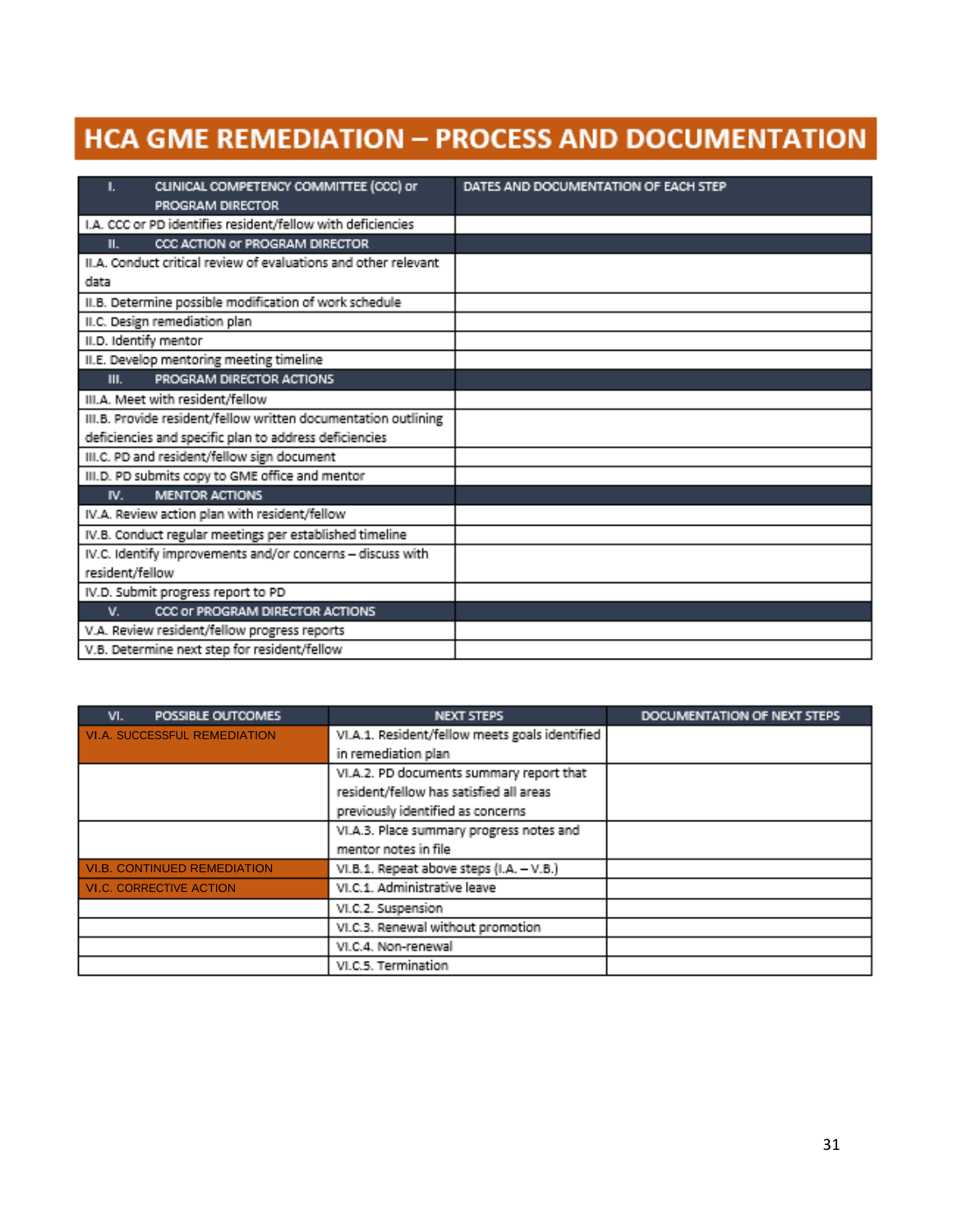# <span id="page-32-0"></span>**XI. Grievance (IV.E)**

### *ACGME*

*"IV.E. Grievances: The Sponsoring Institution must have a policy that outlines the procedures for submitting and processing resident/fellow grievances at the program and institutional level and that minimizes conflicts of interest. (Core)"*

Purpose: Residents/fellows are encouraged to first raise and resolve issues via the GME chain of command. If the resident/fellow has an issue with his/her PD, the resident/fellow may contact the DIO and/or the chair of the GMEC. The GME philosophy is that residents/fellows are encouraged to discuss their concerns with the next level of management within the GME organization.

Additional mechanisms for communicating and resolving issues include the following:

- A. Grievances regarding academic or other disciplinary actions are processed according to the GME Resident and Fellow Manual Section XII. Due Process policy.
- B. Grievances related to the work environment or issues concerning the program or faculty that are not related to disciplinary or academic adverse actions can be addressed by discussing problems with a chief resident/fellow, PD, DIO, the GMEC or GME administration.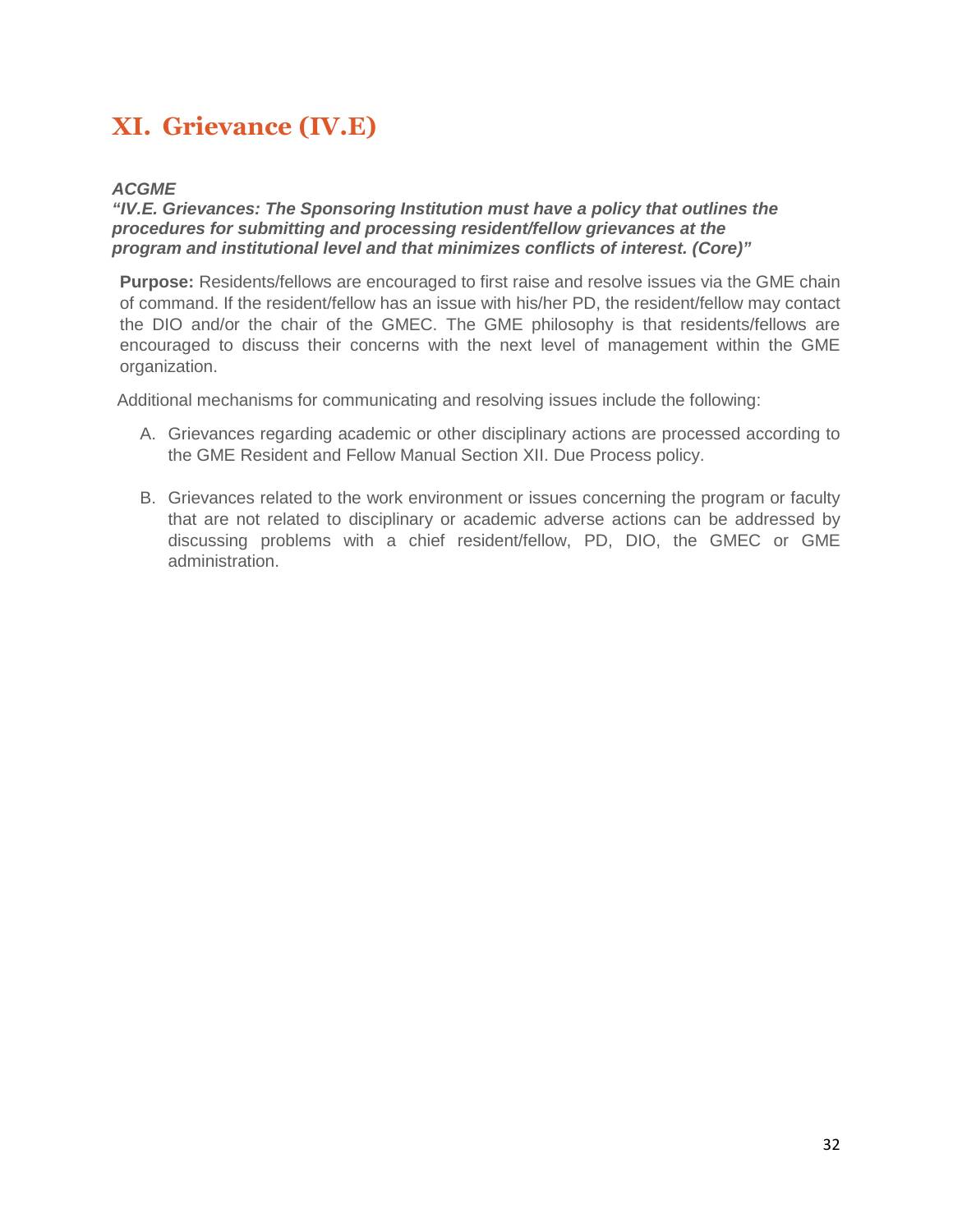# <span id="page-33-0"></span>**XII. Due Process (IV.D.1.b)**

### *ACGME*

*"IV.D.1.a) The Sponsoring Institution must ensure that each of its programs provides a resident/fellow with a written notice of intent when that resident/fellow's agreement will not be renewed, when that resident/fellow will not be promoted to the next level of training or when that resident/fellow will be dismissed. (Core)"* 

Due process or an appeal process is available to residents/fellows for the following disciplinary or adverse actions:

- 1. Suspension with pay
- 2. Suspension without pay
- 3. Non-renewal of agreement
- 4. Denial of certificate of completion
- 5. Dismissal

To initiate the due process, the resident/fellow must:

- 1. Submit a written appeal to the DIO or his/her designee.
- 2. The written appeal must be made within five business days of receipt of the decision being appealed.
- 3. The resident/fellow's appeal should state:
	- a. the facts on which the appeal is based,
	- b. the reason(s) the resident/fellow believes the decision was in error, and
	- c. the remedy requested.

After gathering information, the DIO or his/her designee will distribute a written response to the resident/fellow within 10 business days. The decision of the DIO or his/her designee is final.

#### *Note: Due process is not applicable for remediation matters.*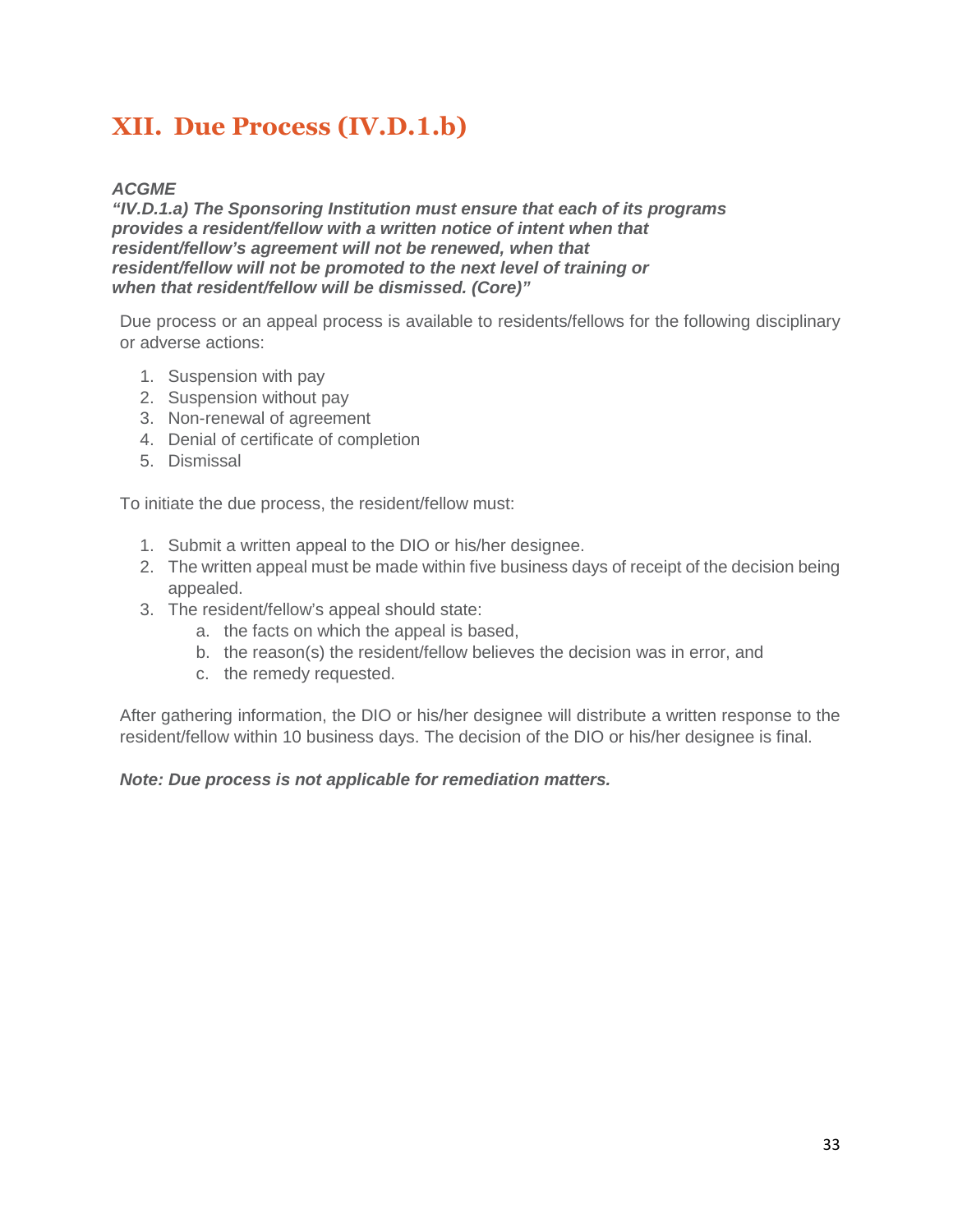# <span id="page-34-0"></span>**XIII. Physician Impairment (IV.I.2)**

### *ACGME*

#### *"IV.I.2. Physician Impairment: The Sponsoring Institution must have a policy, not necessarily GME-specific, which addresses physician impairment. (Core)"*

- 1. Each hospital recognizes that alcohol abuse, substance abuse and addiction arise from treatable illnesses. Early intervention and support may improve the success of rehabilitation. To support residents/fellows, each hospital:
	- a. Encourages residents/fellows to seek help if they are concerned that they or their family members may have a drug and/or alcohol problem.
	- b. Encourages residents/fellows to utilize the services of qualified professionals in the community to assess the seriousness of suspected drug and/or alcohol problems and identify appropriate sources of help.
	- c. Offers all employed residents/fellows and their family assistance with drug and/or alcohol problems through [Optum WellBeing Support.](https://www.liveandworkwell.com/content/en/public.html)
	- d. Allows residents/fellows the ability to request leave, in accordance with applicable leave of absence policies, while seeking treatment for drug and/or alcohol problems.
- 2. Treatment for alcoholism and/or substance use disorders may be covered by a personal benefit plan. However, the ultimate financial responsibility for treatment belongs to the individual.
- 3. Please refer to your hospital's human resources policies to learn more about the Substance Use in the Workplace Policy.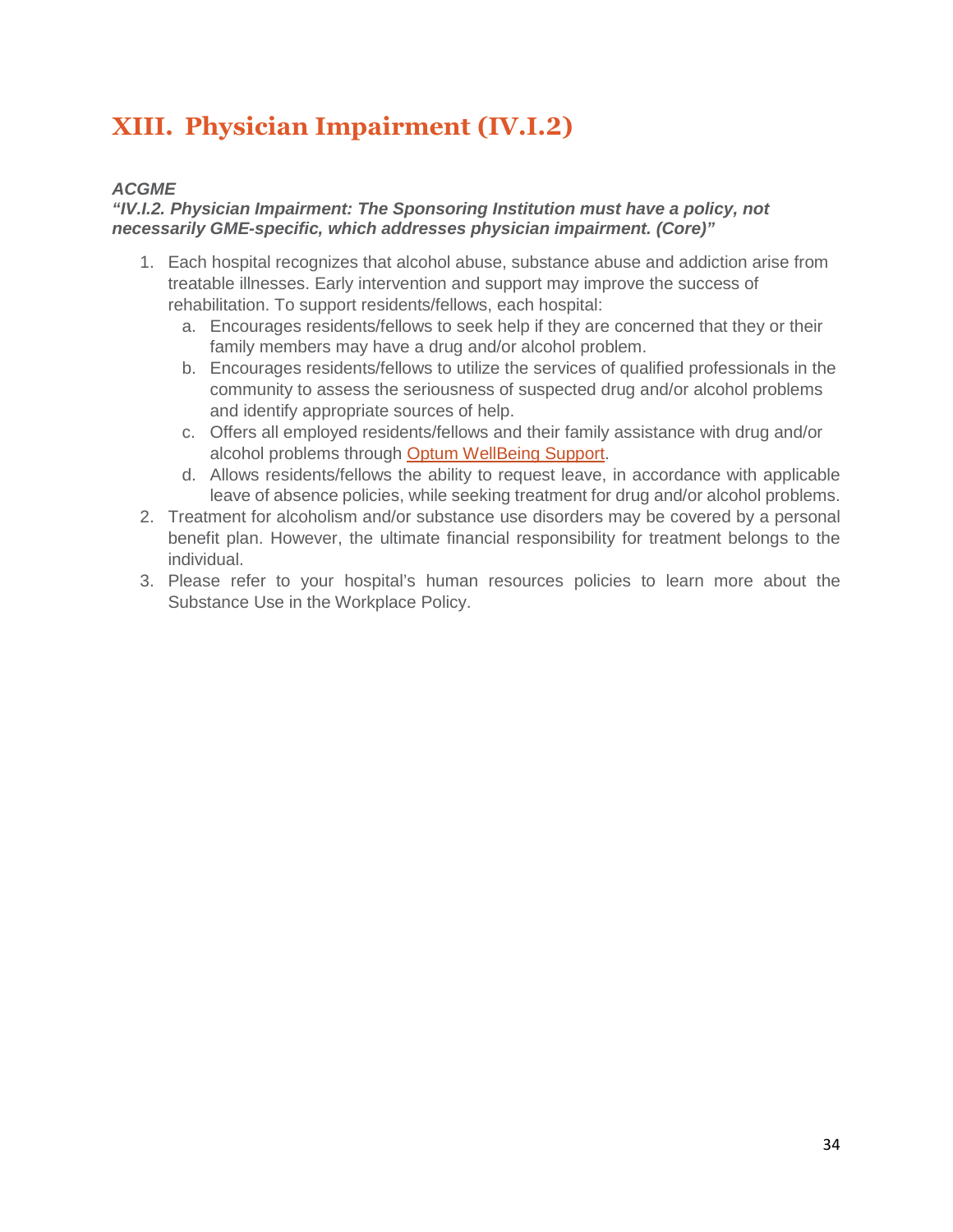# <span id="page-35-0"></span>**XIV. USMLE Step 3 and COMLEX Level 3 Requirements**

- A. Residents/fellows **must take and pass** the United States Medical Licensing Examination Step 3 or the Comprehensive Osteopathic Medical Licensing Examination Level 3 six months prior to the scheduled start of the PGY-3 year to be eligible for promotion to the PGY-3 level in GME programs. While residents/fellows must adhere to this requirement, each program has the ability to set a more stringent timeline and requirement regarding the successful completion of this exam.
- B. Residents/fellows transferring from another program must document a passing score on USMLE Step 3 or COMLEX-USA Level 3 within six months of the starting date of their resident/fellow contract or the start of their PGY-3 year, whichever is later.
- C. Procedure
	- 1. Residents/fellows shall submit documentation of a passing score on the USMLE Step 3 or COMLEX-USA Level 3 or provide a copy of their full medical license to the GME office **prior** to the start date of their PGY-3 contract.
	- 2. Residents/fellows are strongly encouraged to read and become familiar with the eligibility requirements, policies and procedures of the USMLE or the COMLEX-USA.
	- 3. Residents/fellows are strongly encouraged to take and pass the Step 3/Level 3 license examination well in advance of the start of their PGY-3. The recommended timing of the exam is at the end of the PGY-1.
	- 4. Residents/fellows who have not passed the required licensing examinations prior to the start of their PGY-3 will remain at the PGY-2 level for both compensation and academic/clinical responsibilities.
	- 5. The maximum number of retakes for USMLE Step 3 or COMLEX-USA Level 3 shall be defined by USMLE and COMLEX-USA requirements. Candidates failing the maximum number of retakes of either examination are no longer eligible to complete the examination and are therefore not eligible to obtain a medical license in the United States. Candidates who fail the USMLE Step 3 or COMLEX-USA Level 3 after the maximum number of retakes will be terminated from the residency/fellowship program in accordance with the terms of the resident/fellow agreement.

**For Podiatry Residents only**: Podiatry residents must pass the American Podiatric Medical Licensing Examination (AMPLE) Part III prior to graduation. The maximum number of retakes for AMPLE Part III shall be determined by AMPLE requirements. Candidates failing the maximum number of examination retakes are no longer eligible to complete the examination and are therefore not eligible to obtain a medical license in the United States. Candidates who fail the AMPLE Part III after the maximum number of retakes will be terminated from the residency program in accordance with the terms of the resident/fellow agreement.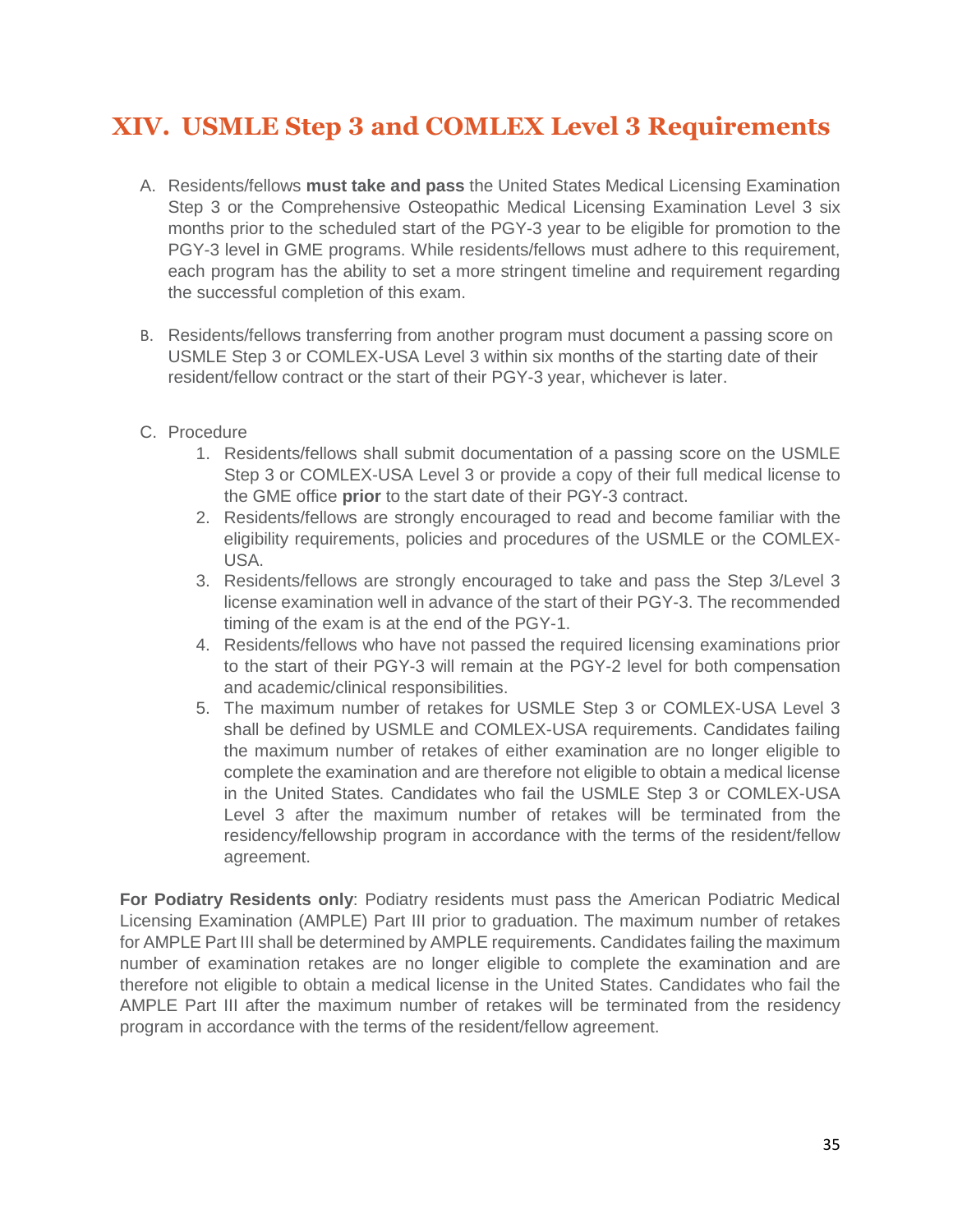# <span id="page-36-0"></span>**XV. Closures and Reductions (IV.O)**

### *ACGME*

*"IV.O. Closures and Reductions: The Sponsoring Institution must maintain a policy that addresses GMEC oversight of reductions in size or closure of each of its ACGME-accredited programs, or closure of the Sponsoring Institution that includes the following: (Core)"*

In the event of a reduction in program size or program closure, the hospital will make reasonable efforts to ensure residents/fellows currently enrolled in the residency/fellowship program have the opportunity to complete their training, either in their current program or through assistance in finding opportunities to enroll in another accredited GME program.

### **A. Procedure**

- 1. The chief executive officer (CEO), on behalf of the board, which serves as the institutional sponsor governing authority, will inform the DIO and the GMEC as soon as possible of any anticipated changes in the residency/fellowship program, including closure of the Sponsoring Institution or the residency/fellowship program, or decreasing the size of the residency/fellowship program.
- 2. The DIO and the GMEC together have oversight of program accreditation changes and will inform each residency/fellowship PD of changes in program size or closure of a program. Each residency/fellowship program is responsible for notifying all affected residents/fellows as soon as possible in the event of any anticipated closures or reductions.
- 3. In the event that any residency/fellowship program must close, the Sponsoring Institution will allow residents/fellows already in the residency/fellowship program to complete their education or will assist the residents/fellows in enrolling in another ACGME-accredited program in which they can continue their education and training. Affected residents/fellows will have preferential placement in another HCA Healthcare GME program whenever possible.
- 4. In the event that alterations are made to residency/fellowship program size, only the number of future positions to be offered should be affected.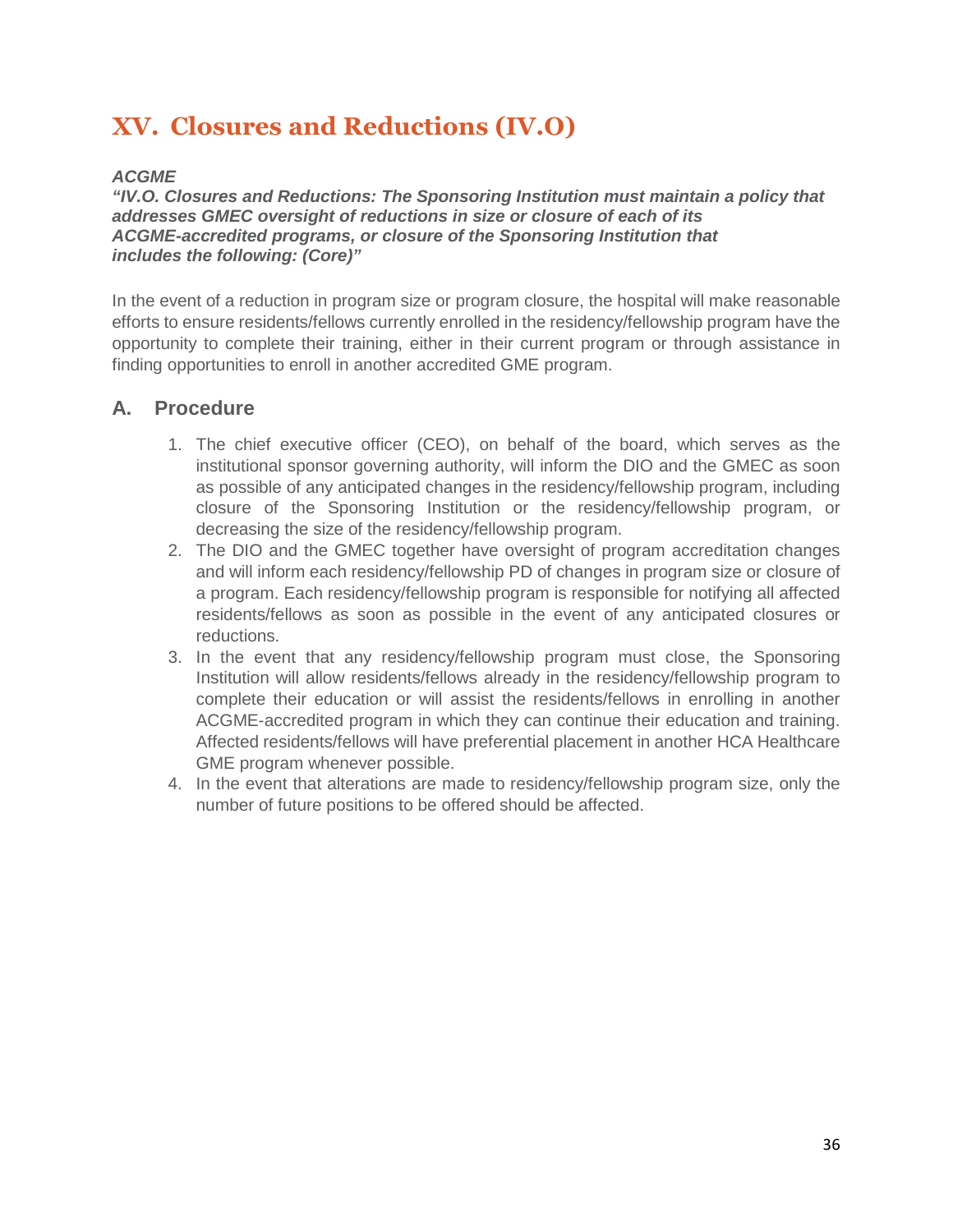# <span id="page-37-0"></span>**XVI. Harassment Policy (IV.I.3)**

#### *ACGME*

*"IV.I.3. Harassment: The Sponsoring Institution must have a policy, not necessarily GME-specific, covering sexual and other forms of harassment, that allows residents/fellows access to processes to raise and resolve complaints in a safe and non-punitive environment and in a timely manner, consistent with applicable laws and regulations. (Core)"*

- A. The hospital is committed to providing residents/fellows the opportunity to pursue excellence in their academic and professional endeavors. This can occur only when each member of our community is assured an atmosphere of mutual respect, in which they are judged solely on criteria related to academic or job performance. The hospital and the GMEC are committed to providing such an environment, free from all forms of unlawful harassment, including harassment based on race, color, religion, gender, national origin, age, disability, sexual orientation, gender identity, genetic information, protected veteran status or status in any group protected by federal, state and local law.
- B. The hospital Harassment Policy can be found on the hospital HR policy page.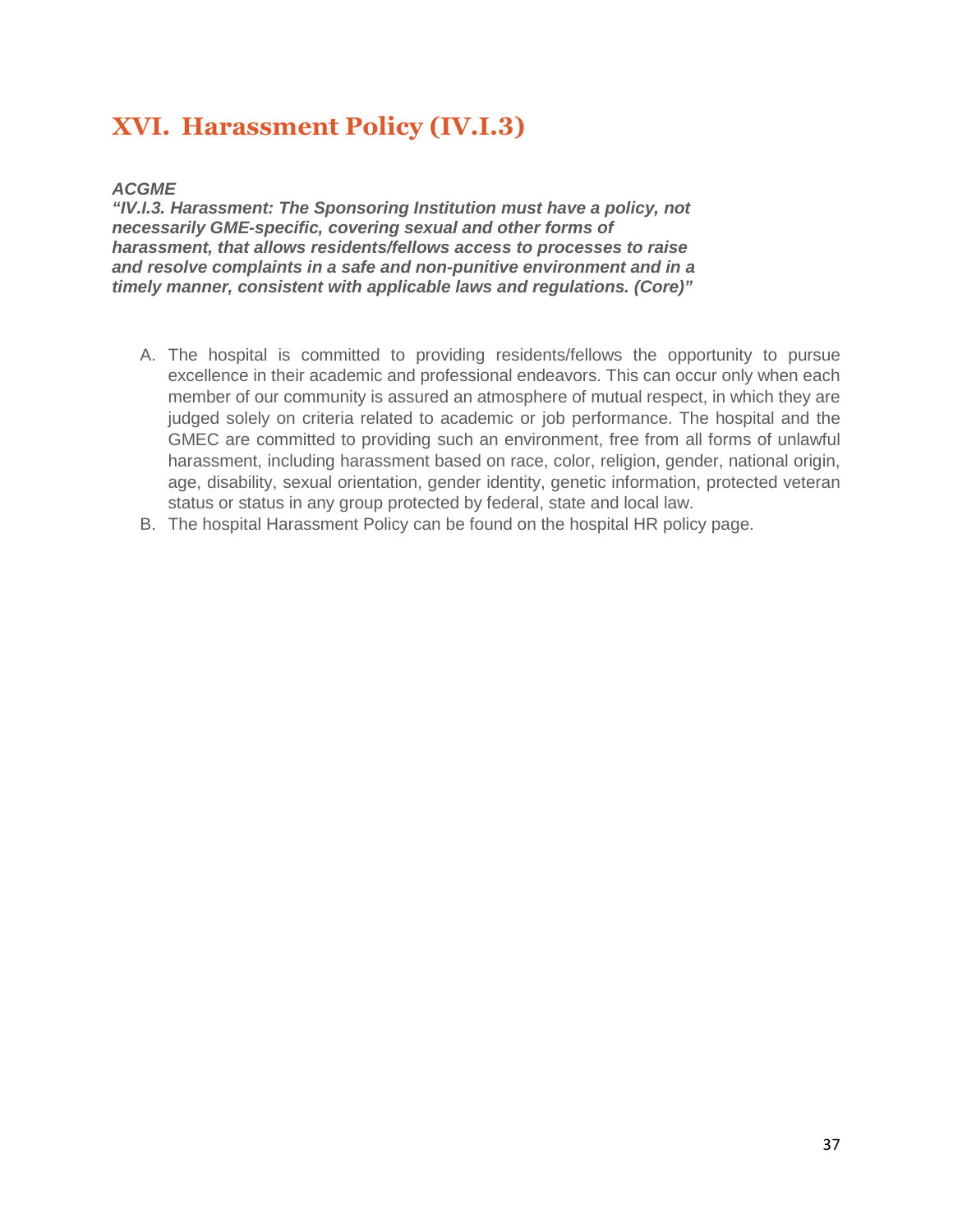# <span id="page-38-0"></span>**XVII. Non-Compete Policy (IV.M)**

#### *ACGME*

*"IV.M. Non-competition: The Sponsoring Institution must maintain a policy which states that neither the Sponsoring Institution nor any of its ACGME-accredited programs will require a resident/fellow to sign a non-competition guarantee or restrictive covenant. (Core)"*

Neither the Sponsoring Institution nor any of the Sponsoring Institution's ACGME-accredited training programs may require residents/fellows to sign a non-competition guarantee or restrictive covenant.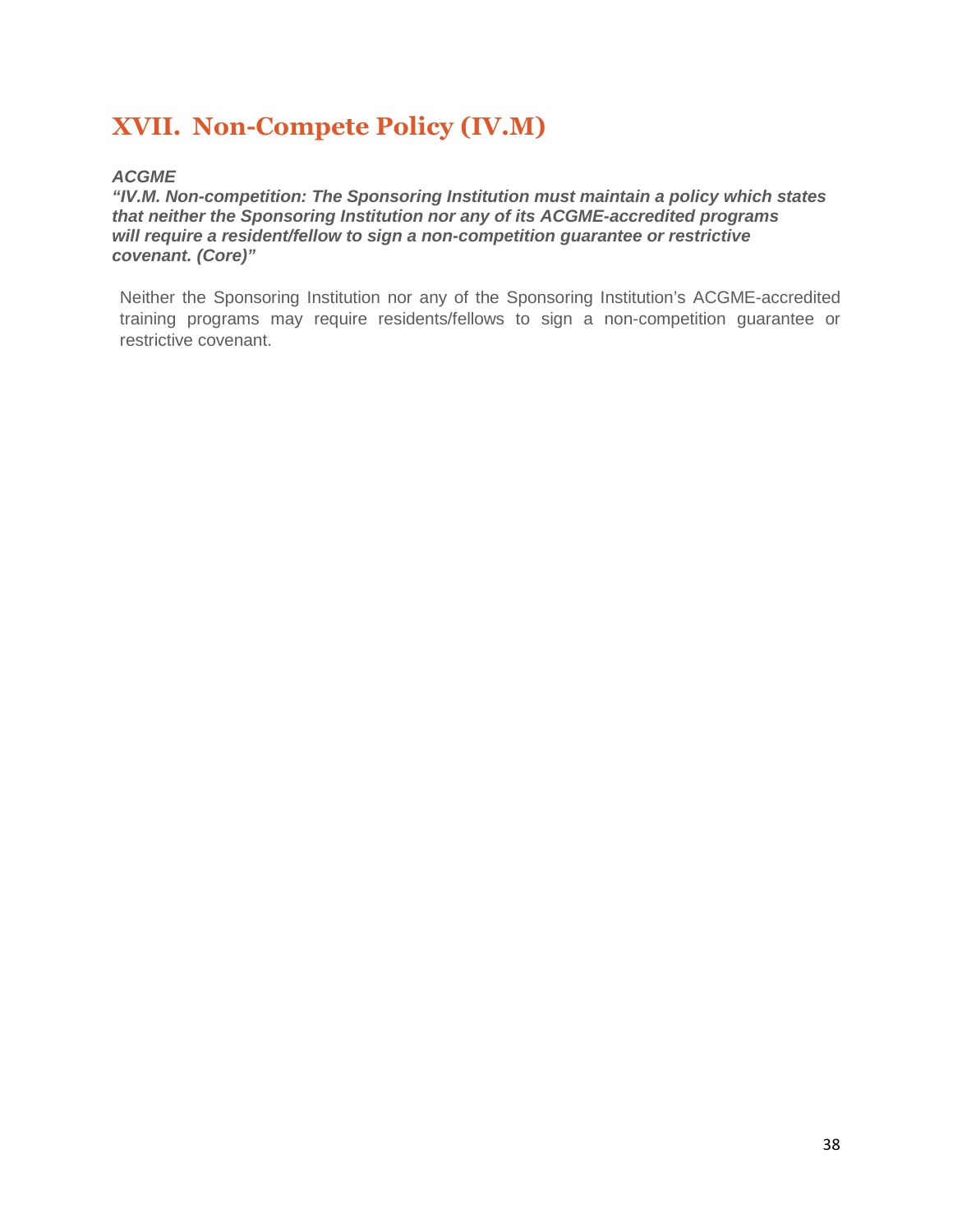# <span id="page-39-0"></span>**XVIII. [Substantial Disruption in Patient Care or](#page-39-0)  [Educational Requirements](#page-39-0) (IV.N)**

#### *ACGME*

*"IV.N. Substantial Disruptions in Patient Care or Education: The Sponsoring Institution must maintain a policy consistent with ACGME Policies and Procedures that addresses support for each of its ACGME-accredited programs and residents/fellows in the event of a disaster or other substantial disruption in patient care or education. (Core)"*

This policy explains assistance for continuation of resident/fellow assignments in the event that a disaster occurs.

- 1. The ACGME defines a disaster as an event or set of events causing significant alteration to the residency/fellowship learning experience.
- 2. An extreme emergent situation is a local event (such as a hospital-declared disaster for an epidemic) that affects resident education or the work environment but does not rise to the level of an ACGME-declared disaster as defined above.
- 3. A disaster would include any and all of the following:
	- a. Natural disaster such as an earthquake, forest fire, blizzard, etc.
	- b. Act of terrorism either physical or biological
- 4. Provisions for resident safety and necessary evacuation follow.
- 5. The DIO along with the PDs are responsible for ensuring that all procedures are followed.

#### **PROCEDURE**

- 1. Communication is paramount in a disaster.
	- a. DIO and PD information must be maintained in duplicative manner (cell phones, home phones, email and pagers) to ensure appropriate communication. Programs must have their own communication systems.
	- b. The DIO and PDs will establish a central point of operations from which to manage the disaster response.
- 2. PDs must be able to account for all members of their programs to the DIO and ADME.
	- a. All residents/fellows will complete a form both at orientation and annually that will list contact numbers and potential places for evacuation.
	- b. All faculty and staff must maintain up-to-date personal contact information at all times.
	- c. When possible, residents/fellows will notify their PDs or the ADME as to where they will be evacuating (if necessary) if time allows.
- 3. Assessment of gaps in training must be made immediately by the DIO and other GME leadership.
	- a. Should training be interrupted for more than one month, arrangements with other programs will be made.
	- b. Support from the ACGME and the Association of American Medical Colleges (AAMC) will be sought to help in making arrangements for resident deployment into other programs.
	- c. Arrangements with state medical boards will also be addressed.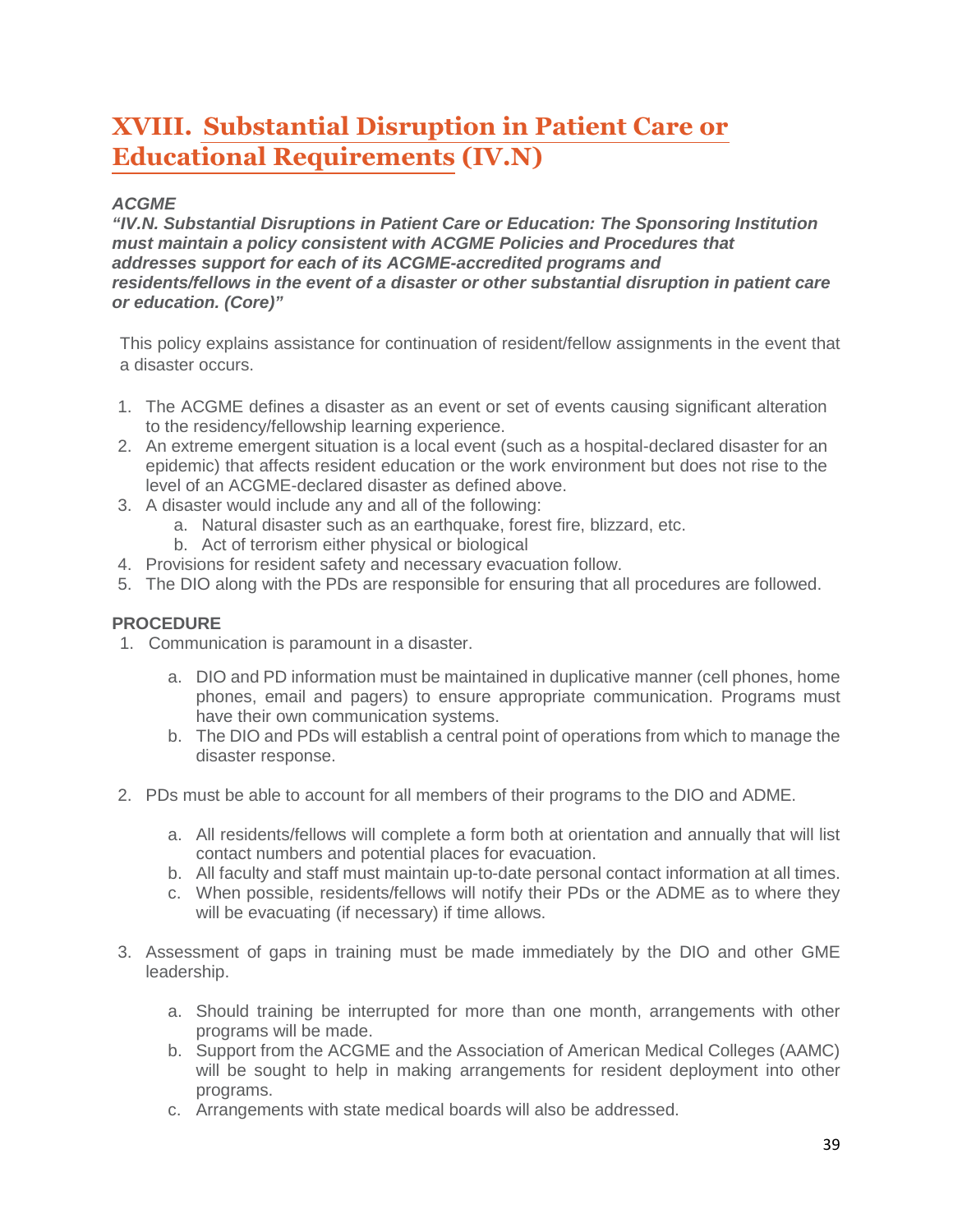- d. Maintenance of communication will be addressed to help residents maintain connection with their program and peers.
- e. The DIO will ensure that financial and administrative support of all programs and residents will continue for the duration of the emergency. The majority of residents are paid by electronic direct deposit; it is not anticipated that any interruption will occur.
- f. The DIO will notify the ACGME within 30 days of all structural changes that have been instituted as a result of the disaster. The report will also include anticipated durations for any changes as well as anticipated effects on residents, fellows and their training.
- 4. Patients must be provided for in the event of a disaster.
	- a. Each department will have a protocol outlining resident responsibilities should a disaster occur. Program faculty, staff and residents/fellows are expected to attend to personal and family safety and then render humanitarian assistance where needed.
	- b. Additional resident teams may be needed to stay at the hospital to ensure patient care is maintained. Work hours and fatigue will be monitored in such situations.
	- c. Residents will follow departmental protocols to ensure that adequate provisions are made for patients before evacuating. Emergency teams will be required to stay and care for patients.
- 5. In the event of an extreme emergent situation, the following should be followed:
	- a. At the Local (Institutional) Level:
		- o The PD's first point of contact for answers to questions regarding a local extreme emergent situation must be their DIO.
		- o The DIO should contact the Executive Director, Institutional Review Committee (ED-IRC) via telephone only if an extreme emergent situation causes serious, extended disruption to resident assignments, educational infrastructure or clinical operations that might affect the programs' ability to conduct resident education in substantial compliance with ACGME Institutional, Common and specialty-specific program requirements. The DIO will provide information to the ED-IRC regarding extreme emergent situation and the status of the educational environment for its accredited programs resulting from the emergency.
		- o Given the complexity of some events, the ED-IRC may request that the DIO submit a written description of the disruptions at the facility and details regarding activities the hospital has undertaken in response. Additional updates to this information may be requested based on the duration of the event.
		- o The DIO will receive electronic confirmation of this communication with the ED-IRC which will include copies to all EDs of Residency Review Committees (RRCs).
		- o Upon receipt of this confirmation by the DIO, PDs may contact their respective EDs-RRCs if necessary to discuss any specialty-specific concerns regarding interruptions to resident education or effect on educational environment.
		- o PDs are expected to follow their hospital's disaster policies regarding communication processes to update the DIO on the results of conversations with EDs-RRCs regarding any specialty-specific issues.
		- o DIOs are expected to notify the ED-IRC when the institutional extreme emergent situation has been resolved.
	- b. Within the ACGME Office: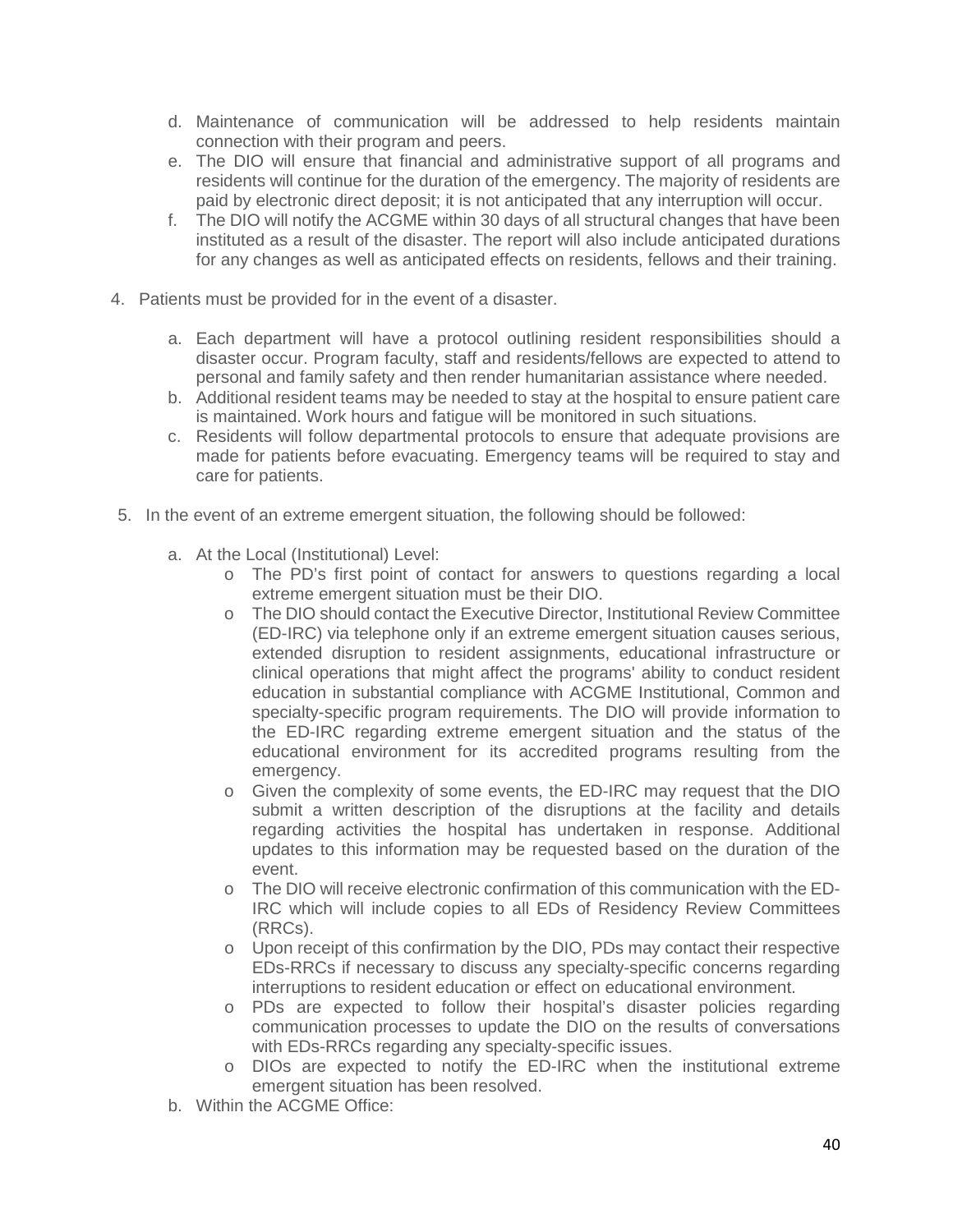- o The ED-IRC will alert EDs-RRCs when a program reports an extreme emergent situation. These communications will be included as interim correspondence in institutional and program files.
- o PDs from affected programs may communicate directly regarding specialtyspecific concerns once local extreme emergent situations have been confirmed through the ED-IRC.
- o After communication between a PD and an ED-RRC, the ED-RRC will notify the ED-IRC if there is a perception of substantive institutional accreditation issues occurring within the program during the event.
- o The ED-IRC will notify all ED-RRCs when institutional extreme emergent situations have been resolved.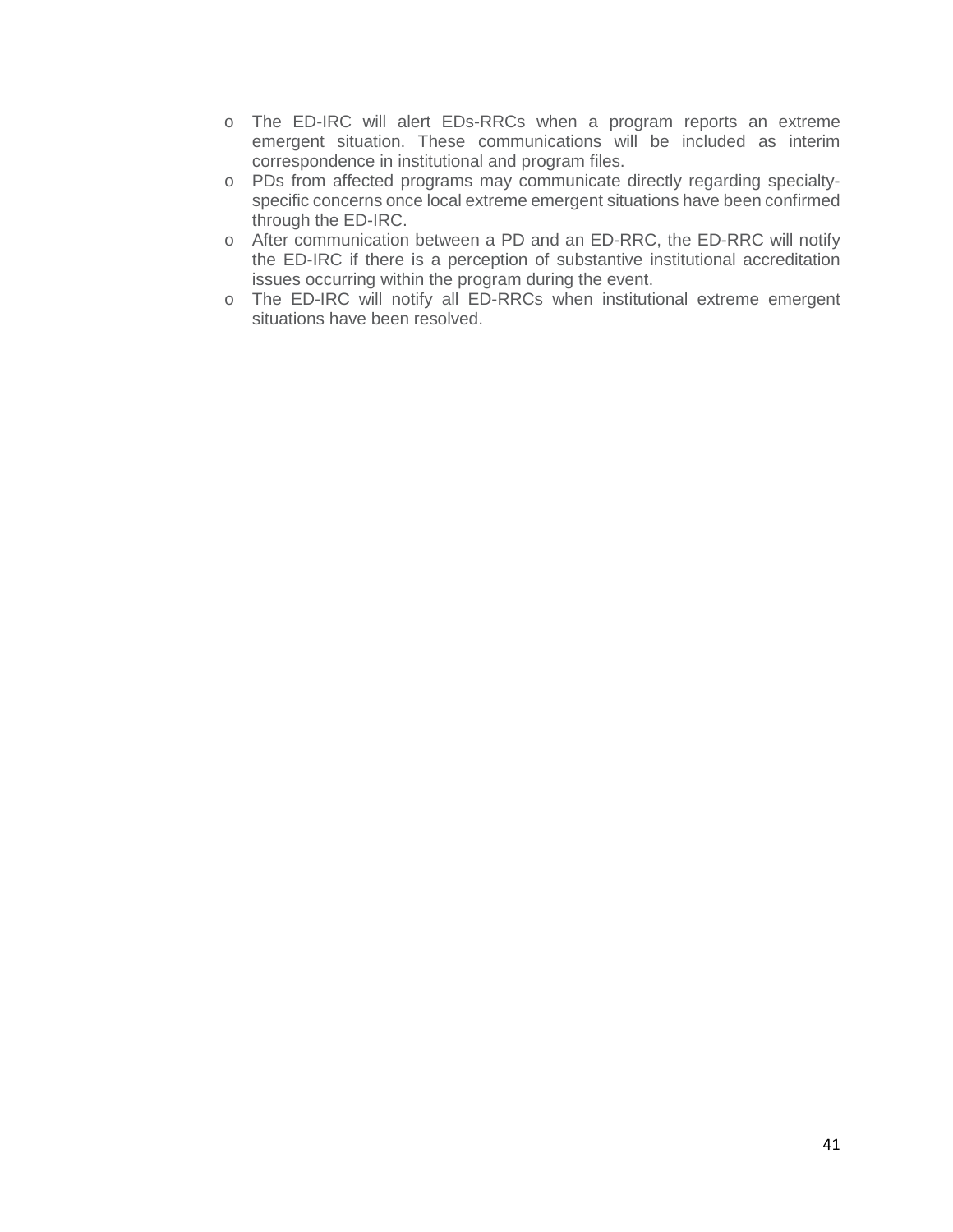# <span id="page-42-0"></span>**XIX. Accommodations for Disability Policy (IV.I.4)**

#### *ACGME*

*"IV.I.4. Accommodation for Disabilities: The Sponsoring Institution must have a policy, not necessarily GME-specific, regarding accommodations for disabilities consistent with all applicable laws and regulations. (Core)"*

Please refer to **HCA Healthcare policies pertaining to ADA Accessible Facilities and ADA Model** [Policies.](https://connect.medcity.net/web/ethicsandcomplianceoverview/america-disability-act)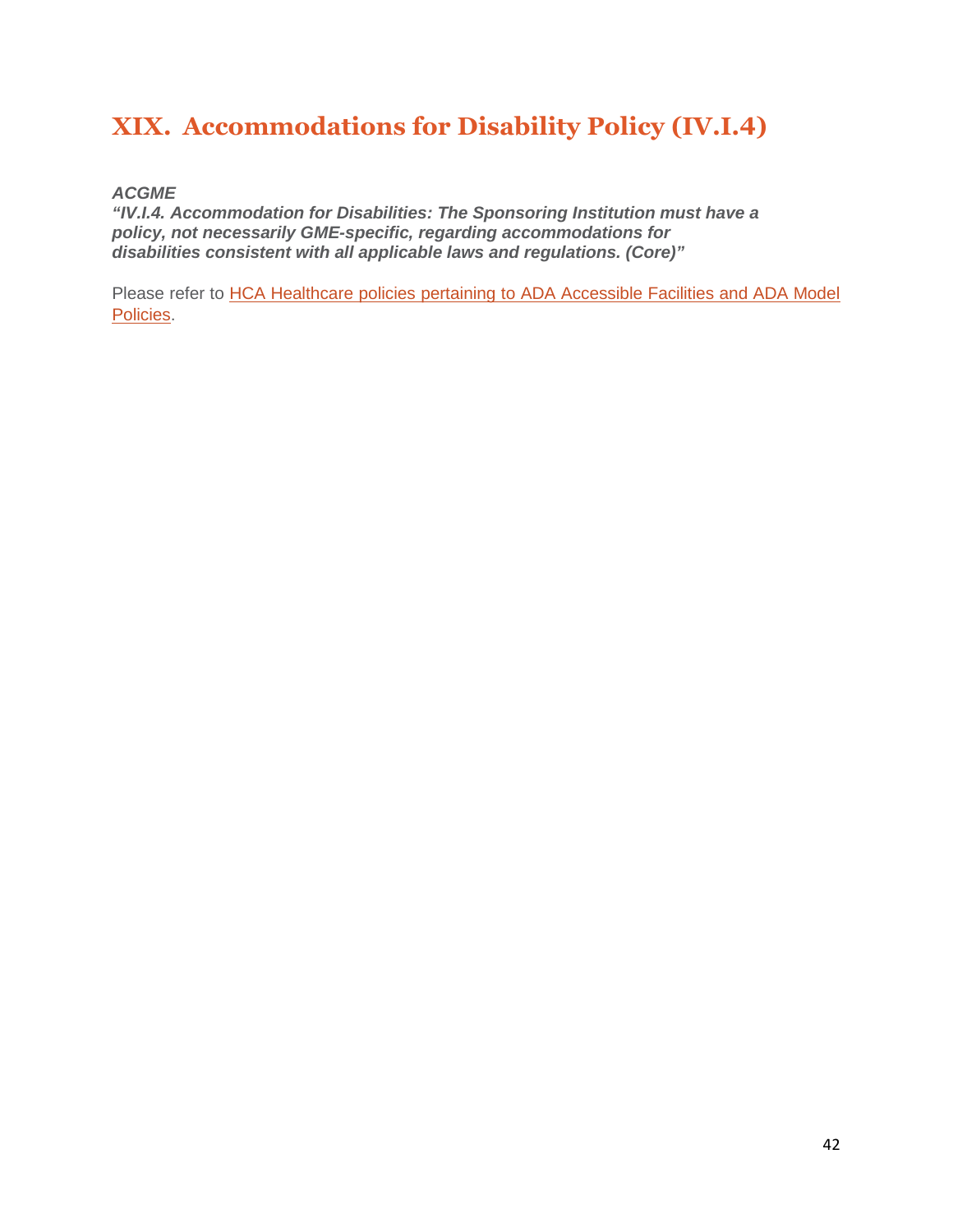# <span id="page-43-0"></span>**XX. Discrimination Policy (IV.I.5)**

#### *ACGME*

*"IV.I.5. Discrimination: The Sponsoring Institution must have policies and procedures, not necessarily GME-specific, prohibiting discrimination in employment and in the learning and working environment, consistent with all applicable laws and regulations. (Core)"*

Please refer to **HCA Healthcare policies pertaining to discrimination**.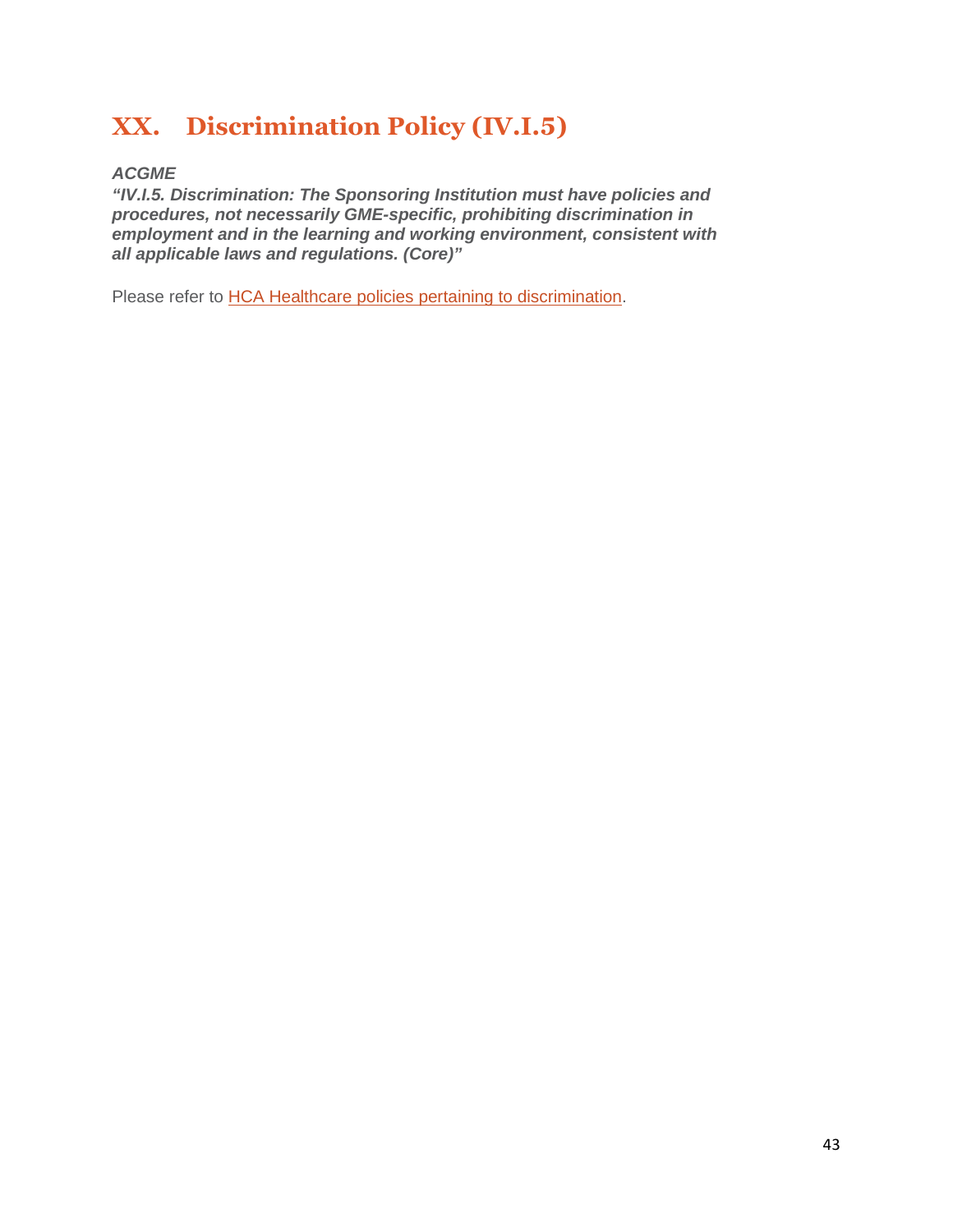# <span id="page-44-0"></span>**XXI. Vendor Policy (IV.L)**

### **ACGME**

*"IV.L. Vendors: The Sponsoring Institution must maintain a policy that addresses interactions between vendor representatives/corporations and residents and each of its ACGME-accredited programs. (Core)"*

#### **Scope:**

In keeping with the requirements of the ACGME, this Vendor Policy covers all residents and fellows participating in ACGME and CPME accredited postgraduate medical education programs sponsored by the hospital. References in this policy to "residents" also apply to "fellows" unless specifically stated otherwise.

The hospital expects residents and fellows, program directors, program coordinators and faculty to be familiar with and abide by the hospital Code of Conduct and policies and procedures which address Vendor interaction with Company colleagues and facilities, including but not limited to:

- [Business Courtesies to Potential Referral Sources Policy \(EC.005\),](https://connect.medcity.net/c/document_library/get_file?uuid=40995fa4-d69f-48ac-ad61-a4432a190ac2&groupId=42069440)
- [Entertainment Policy \(EC.006\)](https://connect.medcity.net/c/document_library/get_file?uuid=b2a0a6b8-e46f-46f3-b974-bdd8d9bf17a6&groupId=42069440)
- [Business Associate-Sponsored Meetings, Training and Honoraria Policy \(EC.007\)](https://connect.medcity.net/c/document_library/get_file?uuid=0a031004-fd08-4955-a71e-8f90cc118c04&groupId=42069440)
- [Gifts Policy \(EC.023\)](https://connect.medcity.net/c/document_library/get_file?uuid=b3312c17-2d9b-42fc-b2a3-5d8b475f3196&groupId=42069440)
- [Vendor Relations \(EC.028\)](https://connect.medcity.net/documents/42069440/57294411/EC028+Vendor+Relations.docx/07080a8f-3ad4-a348-69f8-13df46090978?t=1588615141147)
- [Professional Educational Funding from Vendors Policy \(EC.029\),](https://connect.medcity.net/documents/42069440/57294411/EC029+Professional+Education+Funding+from+Vendors.docx/f5c7696f-d91f-1790-fbb4-65c9ce4c0c38?t=1588610435097) and
- [Research Grant Funding from Vendors Policy \(MM.005\),](https://connect.medcity.net/c/document_library/get_file?uuid=df0b7d20-a5a7-49a4-973f-c8f8519e7916&groupId=42069440) and
- The below GME Vendor Policy.

#### **Policy:**

This policy addresses resident behavior and relationships with vendors in educational contexts, which may include clinical training sites. The purpose of the policy is to ensure that graduate medical education activities at the Hospital and affiliated training sites are not compromised through vendor influence, either collectively or through interactions with individual residents.

The following descriptions of allowable and prohibited practices is not intended to be exhaustive, and any other interactions between residents and vendor representatives that have the appearance of compromising impartiality in clinical or academic practices are likewise discouraged.

#### **A. Vendor Training of Residents and Fellows**

- 1. Vendors may appropriately orient, train and advise residents and fellows on the proper use or calibration of a product that has already been acquired by the Hospital or other clinical training site.
- 2. In such cases, the vendor is present as a consultant and must solely advise on the specific device and should not be allowed to market other products.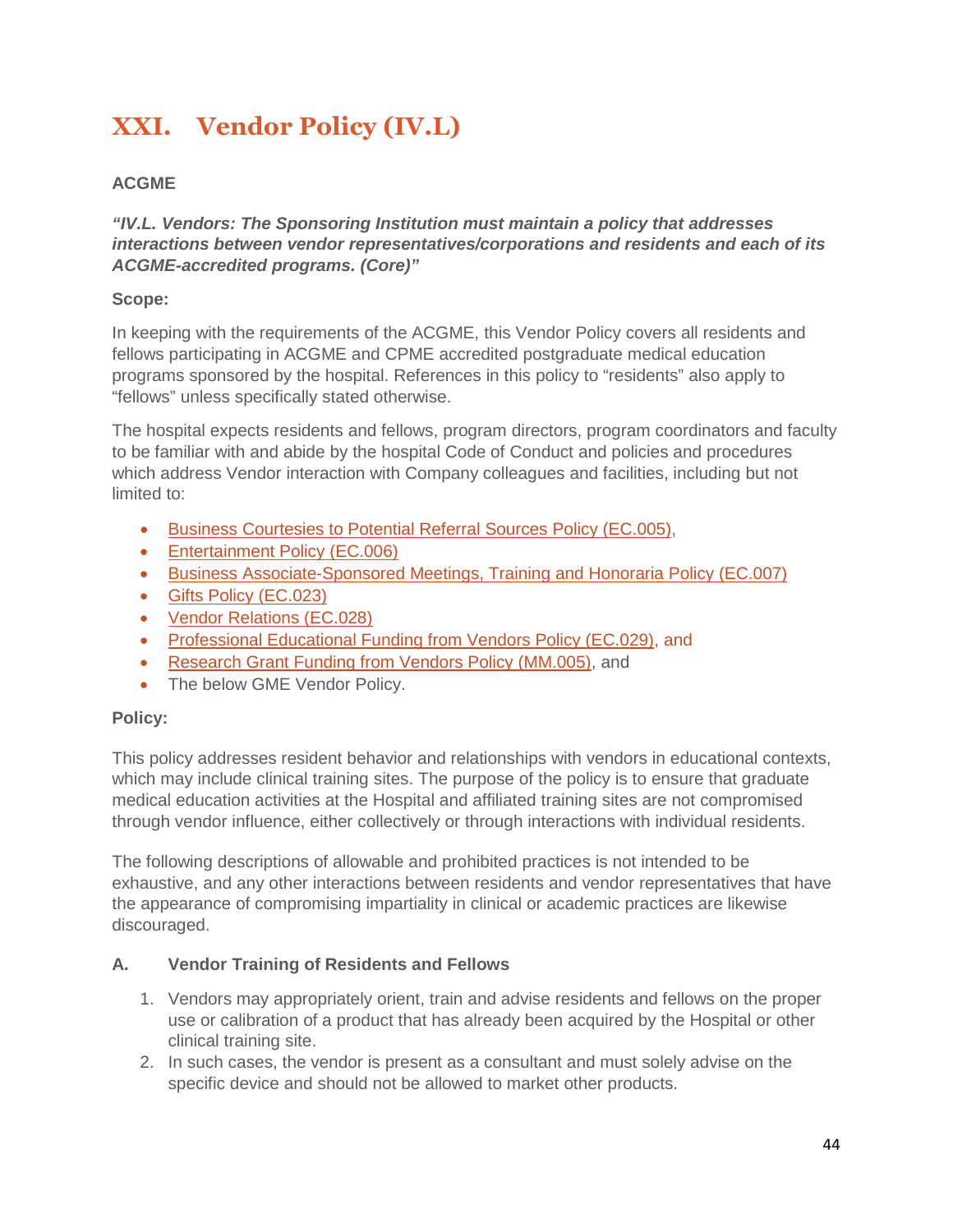- 3. Supervising faculty physicians must ensure that vendor involvement in any clinical activities is disclosed to patients/surrogates verbally and in writing and patients/surrogates must assent.
- 4. Vendors must be identified as such so that they are not mistaken for clinicians.

### **B. Program Monitoring of Resident-Vendor Representative Interactions**

- 1. Program leadership should be aware of and discuss with residents any interaction with representatives from vendors to ensure that any contacts are within the scope and spirit of this policy. Interactions that appear to place the resident in a position of obligation to or influence by the vendor should be explicitly discouraged.
- 2. Program Directors must communicate this policy to their trainees as part of the program orientation and reinforce it through inclusion in program handbooks and other information sites for resident reference.

### **C. Guidelines**

- 1. Residents may not accept gifts of any kind from a vendor.
- 2. Residents may not accept free samples from a vendor.
- 3. The acceptance by a resident of pharmaceutical samples for delivery to patients is not allowed. Acceptance of pharmaceutical samples for self-use is strictly prohibited for all residents.
- 4. Promotional and marketing materials may not be directly distributed to residents by vendor.
- 5. Vendors may not provide food and beverages.
- 6. GME personnel are not permitted to directly accept gifts or incentives which can include books, instruments, equipment or teaching aids from vendors.
- 7. The Hospital does not permit funds from the industry to be provided in any manner and specifically does not allow lunches or meals to be provided by vendors.
- 8. Company employees may not contribute in-kind services for a vendor's event.

### **D. Vendor Approval**

- 1. Please send any requests for vendor-funding events to the GME Division Vice President.
- 2. The Facility/Division ECO must approve acceptance of vendor funds for any facility or division event.
- 3. The division or company department must determine the need for education, choose the speakers and attendees and determine the schedule and location.
- 4. If it is necessary to provide the vendor education at a dinner or noon conference, the GME program would need to provide for costs of the meals.

### **E. Definitions**

### 1. **Educational Events**

- a. Refers to those events for which the attendees may receive certification towards their professional educational requirements, as well as any other activities that are provided for professional educational purposes and are sponsored by a facility, division or company department
- 2. **Vendor**